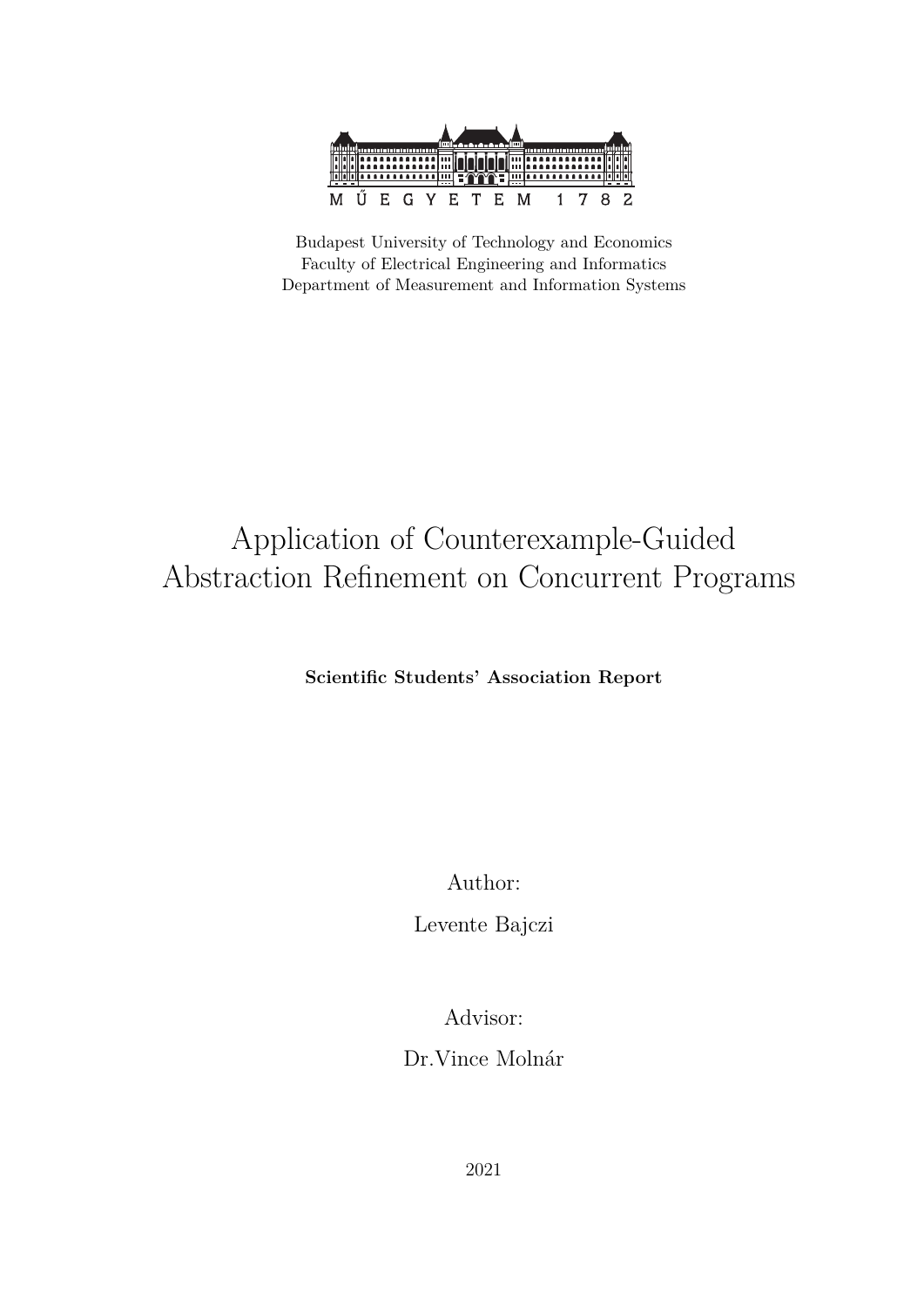# **Contents**

| Kivonat                 |          |                     |                                                      |                |  |  |  |  |  |
|-------------------------|----------|---------------------|------------------------------------------------------|----------------|--|--|--|--|--|
|                         | Abstract |                     |                                                      | ii             |  |  |  |  |  |
| 1                       |          | Introduction        |                                                      | 1              |  |  |  |  |  |
| $\boldsymbol{2}$        |          | <b>Background</b>   |                                                      | 3              |  |  |  |  |  |
|                         | 2.1      |                     |                                                      | 3              |  |  |  |  |  |
|                         | 2.2      |                     |                                                      | 4              |  |  |  |  |  |
|                         |          | 2.2.1               |                                                      | $\overline{7}$ |  |  |  |  |  |
|                         |          | 2.2.2               | Counterexample-Guided Abstraction Refinement (CEGAR) | $8\,$          |  |  |  |  |  |
|                         |          |                     | 2.2.2.1                                              | $8\,$          |  |  |  |  |  |
|                         |          |                     | 2.2.2.2<br>CEGAR Configuration Options               | 9              |  |  |  |  |  |
|                         |          |                     | 2.2.2.3                                              | 13             |  |  |  |  |  |
|                         | 2.3      |                     |                                                      | 13             |  |  |  |  |  |
|                         |          | 2.3.1               |                                                      | 13             |  |  |  |  |  |
|                         | 2.4      |                     |                                                      | 15             |  |  |  |  |  |
|                         |          | 2.4.1               |                                                      | 15             |  |  |  |  |  |
|                         |          | 2.4.2               |                                                      | 17             |  |  |  |  |  |
|                         |          | 2.4.3               |                                                      | 17             |  |  |  |  |  |
| 3                       |          | <b>Related Work</b> |                                                      | 19             |  |  |  |  |  |
|                         | $3.1\,$  |                     |                                                      | 19             |  |  |  |  |  |
|                         | 3.2      |                     | 19                                                   |                |  |  |  |  |  |
|                         |          | 3.2.1               |                                                      | 20             |  |  |  |  |  |
|                         |          | 3.2.2               |                                                      | 21             |  |  |  |  |  |
|                         |          | 3.2.3               | DARTAGNAN                                            | 22             |  |  |  |  |  |
| $\overline{\mathbf{4}}$ |          |                     | <b>CEGAR</b> for Declarative Semantics               | 24             |  |  |  |  |  |
|                         | 4.1      |                     |                                                      | 24             |  |  |  |  |  |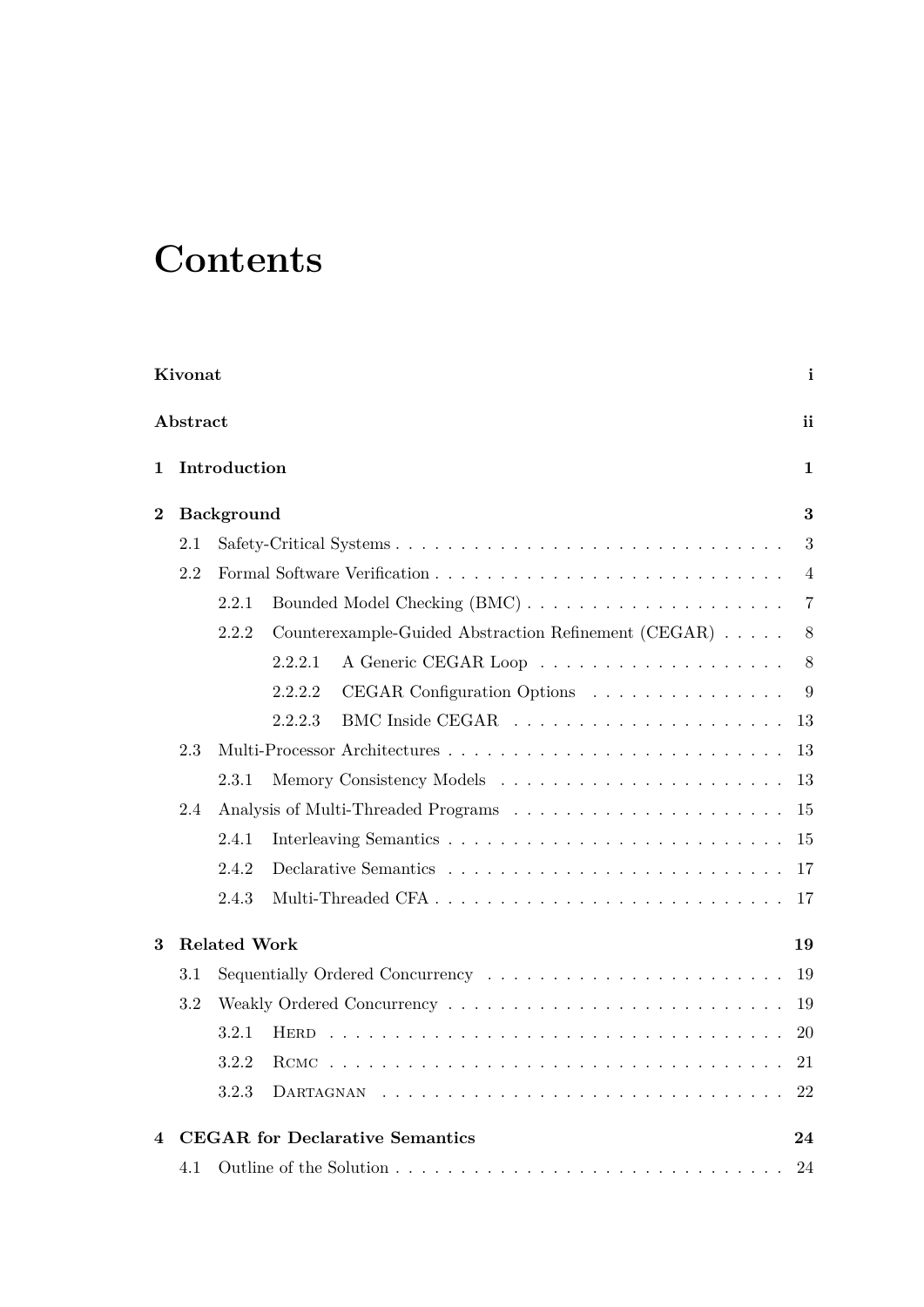|   | 4.2 |                                                                                               |     |  |  |  |  |  |
|---|-----|-----------------------------------------------------------------------------------------------|-----|--|--|--|--|--|
|   | 4.3 |                                                                                               |     |  |  |  |  |  |
|   | 4.4 |                                                                                               | 30  |  |  |  |  |  |
|   |     | Abstract States for Declarative Analysis<br>4.4.1                                             | 30  |  |  |  |  |  |
|   |     | Building the ARG $\dots \dots \dots \dots \dots \dots \dots \dots \dots \dots \dots$<br>4.4.2 | 31  |  |  |  |  |  |
| 5 |     | Implementation                                                                                | 35  |  |  |  |  |  |
|   | 5.1 | Exploring Interleavings                                                                       | 35  |  |  |  |  |  |
|   | 5.2 |                                                                                               | -36 |  |  |  |  |  |
|   | 5.3 |                                                                                               | 37  |  |  |  |  |  |
|   |     |                                                                                               |     |  |  |  |  |  |
| 6 |     | Evaluation                                                                                    | 38  |  |  |  |  |  |
|   | 6.1 | The Benchmark Set $\dots \dots \dots \dots \dots \dots \dots \dots \dots \dots \dots \dots$   | 38  |  |  |  |  |  |
|   | 6.2 |                                                                                               | 39  |  |  |  |  |  |
|   |     | 6.2.1                                                                                         | 40  |  |  |  |  |  |
|   |     | 6.2.2                                                                                         | 40  |  |  |  |  |  |
|   | 6.3 |                                                                                               | 40  |  |  |  |  |  |
|   | 6.4 |                                                                                               | 41  |  |  |  |  |  |
|   | 6.5 |                                                                                               | 42  |  |  |  |  |  |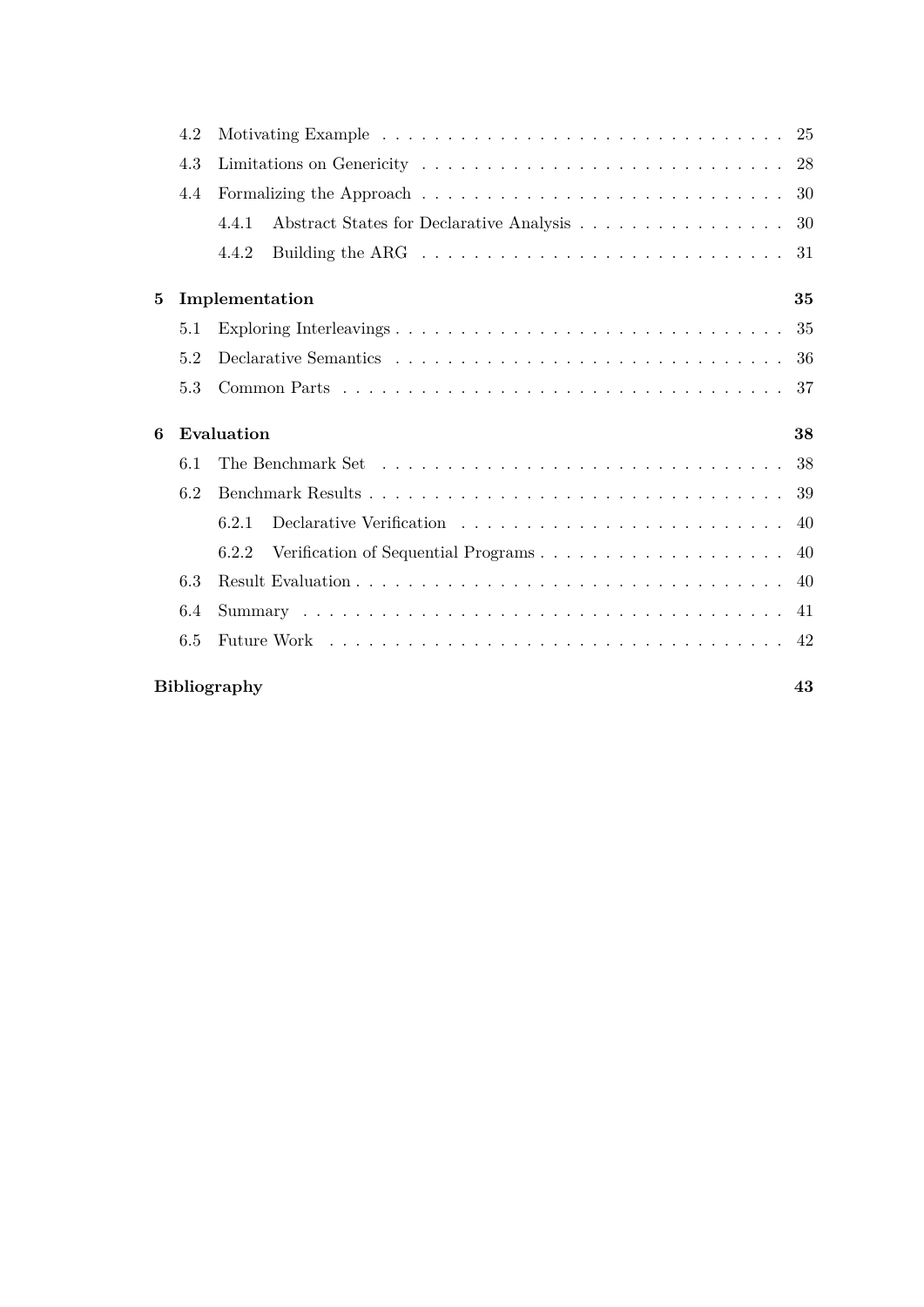# <span id="page-3-0"></span>**Kivonat**

A formális szoftververifikáció aktívan kutatott alterülete a többszálú programok hatékony kezelésének problémája. A többmagos processzorok biztonságkritikus rendszerekben való megjelenésével egyre nagyobb szükség van olyan robusztus, a biztonságosság bizonyítására alkalmas megoldásokra, amelyek képesek figyelembe venni a több mag jelentette megnövekedett komplexitást. Ezen új kihívások legfőbb oka a megosztott adatokhoz történő párhuzamos hozzáférés, ami újfajta hibalehetőségek (pl. memória- vagy cache-inkonzisztencia) révén előre nem látható, potenciálisan katasztrofális hibához vezető problémákat okozhatnak a szoftverben és a hardverben.

A szoftververifikáció terén eddig publikált kutatások többnyire a probléma egy részhalmazát célozták, leszűkítve arra az esetre, amikor minden adathozzáférés szigorúan szekvenciális. Ezen megoldások nem alkalmasak a gyenge rendezésű hardver-szoftver rendszerek analízisére, melyeket azonban széles körben alkalmaznak a hatékonyság növelése érdekében. A tudományos világ csak az elmúlt néhány évben kezdett el új, általánosabban alkalmazható, memóriamodell-alapú megoldások kifejlesztésével foglalkozni. A probléma komplexitása miatt ezek a megoldások általában a korlátos modellellenőrzés kiterjesztései, melyek csak a program első k lépéséről képesek érvelni, és így nem tekinthetőek általános megoldásnak.

Jelen dolgozatban bemutatok egy új, memóriamodellt figyelembe vevő, ellenpéldaalapú absztrakciófinomítás (CEGAR) technikát alkalmazó nem-korlátos modellellenőrző algoritmust gyengén rendezett párhuzamos programok kezelésére. Az algoritmus hatékonyságát a terület meghatározó szekvenciális és gyenge rendezésű memóriát feltételező verifikációs eszközeivel összevetve értékelem ki. Bemutatok továbbá egy összefoglaló képet a szekvenciális memóriamodellű, párhuzamos programokat kezelő megoldásokról, melyek a CEGAR technikát használják. Ezeket a megközelítéseket összehasonlítom a komplexitásuk, hatékonyságuk és használhatóságuk szerint is.

Az Innovációs és Technológiai Minisztérium ÚNKP-21-2 kódszámú Új Nemzeti Kiválóság Programjának a Nemzeti Kutatási, Fejlesztési és Innovációs Alapból finanszírozott szakmai támogatásával készült. A 2019-1.3.1-KK-2019-00004 számú projekt a Nemzeti Kutatási, Fejlesztési és Innovációs Hivatal tá-

mogatásával készült, a 2019-1.3.1-KK költségvetési terv alapján finanszírozva.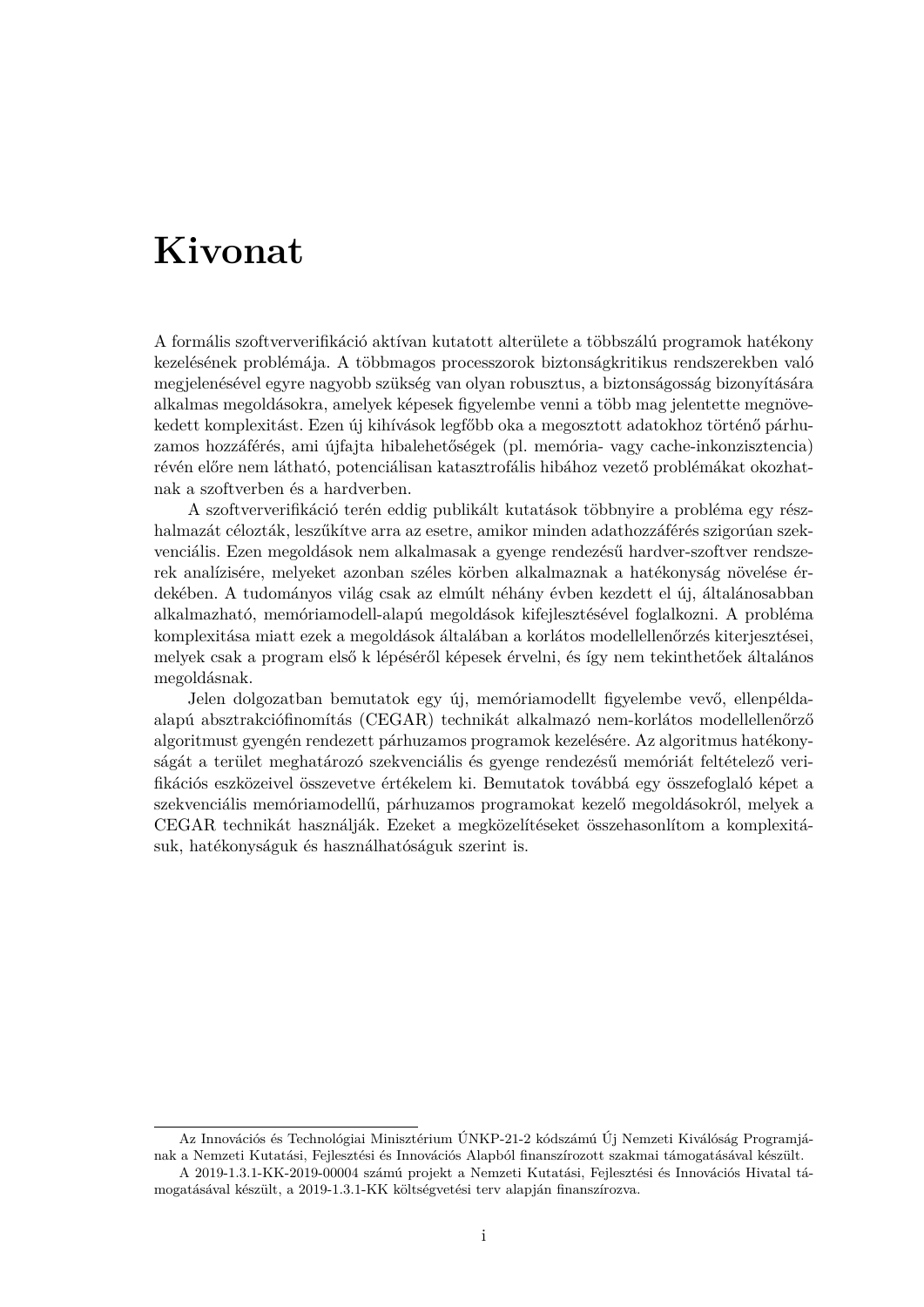## <span id="page-4-0"></span>**Abstract**

Effectively handling multithreaded programs is an active field of research in the context of formal software verification. As the world moves to multi-core processors in safety-critical settings, a robust solution is necessary to prove safety considering the increased complexity. The main source of the new challenges is the concurrent manipulation of shared data, where new kinds of problems (such as memory- and cache inconsistency) might cause unforeseen faults in software and hardware, leading to potentially catastrophic failures.

Previously published research in software verification has mostly targeted a subset of the problem, narrowing it down to the case when access to shared data is strictly sequential. These approaches are not suitable for the analysis of weakly ordered hardware-software systems, which are widely used and represent a generally more efficient solution to parallelization. In recent years, there has been work on providing broader, memory model-aware approaches. Due to the complexity of the problem, these have generally been extensions to bounded analysis techniques, which can only reason about the first k steps of the program, lacking generality.

In this report, I introduce a novel, memory model-aware Counterexample-Guided Abstraction Refinement (CEGAR) based algorithm for handling the unbounded analysis of weakly-ordered concurrent programs. I evaluate the efficiency of this algorithm by comparing it to the state-of-the-art verification tools for sequentially- and weakly-ordered programs. I also present an overview of existing approaches to handling sequentiallyordered concurrent programs using the Counterexample-Guided Abstraction Refinement (CEGAR) technique. I compare and contrast these approaches by their complexity, efficiency and usability as general-purpose software verification tools.

Supported by the ÚNKP-21-2 New National Excellence Program of the Ministry for Innovation and Technology from the Source of the National Research, Development and Innovation Fund.

Project no. 2019-1.3.1-KK-2019-00004 has been implemented with the support provided from the National Research, Development and Innovation Fund of Hungary, financed under the 2019-1.3.1-KK funding scheme.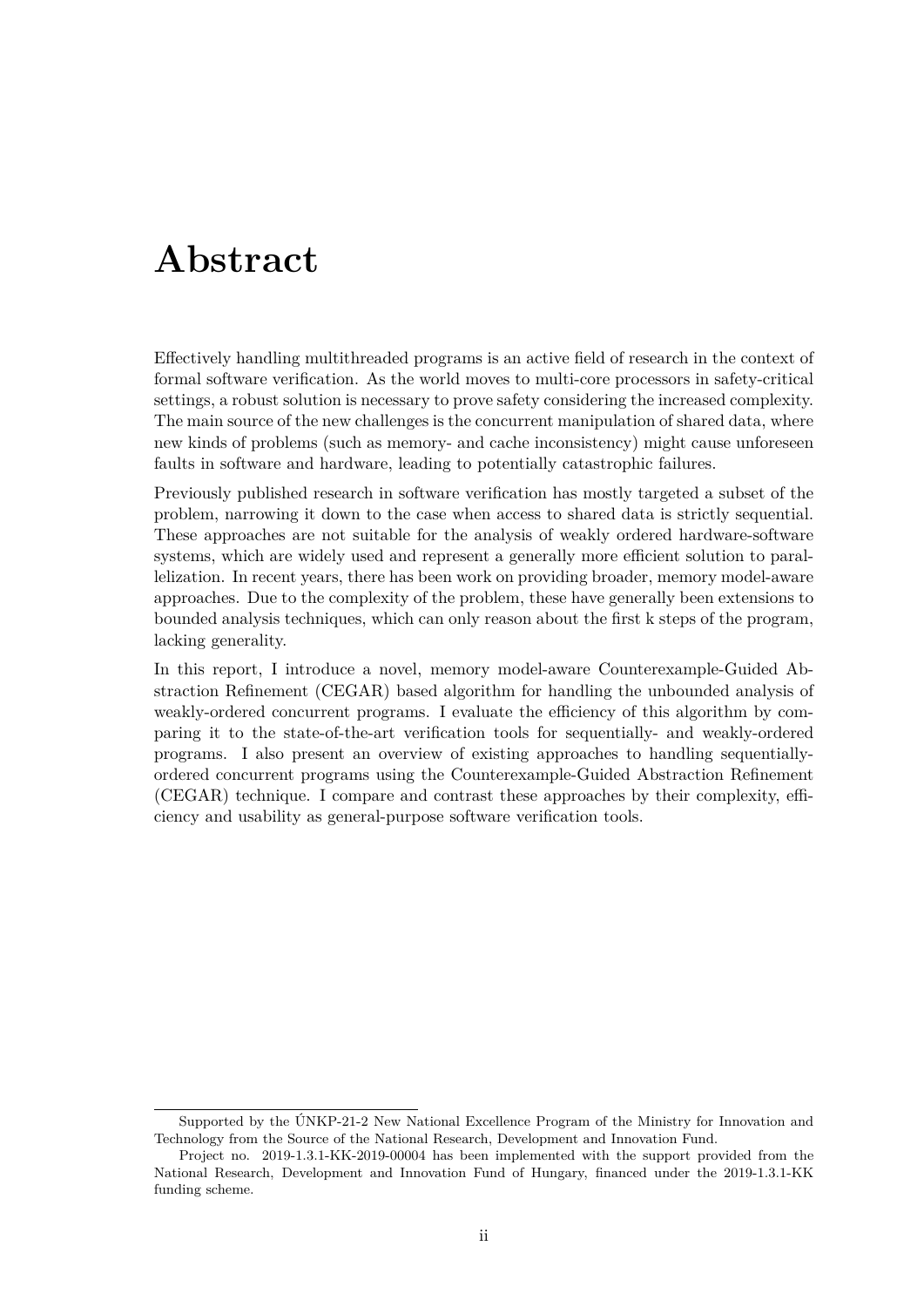## <span id="page-5-0"></span>**Chapter 1**

# **Introduction**

Embedded software has reached a point in many safety-critical domains, where the performance of a single core is not enough. This is either due to the inherent limitations of the silicon [39], or pricing considerations. For example, in one of the preferred (and safety-certified) microprocessor families of the automotive domain<sup>1</sup>, if a clock frequency of 200MHz is not enough, there are only multi-core options available with a higher setting. This has led many suppliers to use a multi-core microprocessor with only a single core running, to ta[ke a](#page-50-0)dvantage of the performance gain. However, if [th](#page-5-1)e same software could run on multiple cores, a less powerful (and therefore cheaper) multi-core solution could be utilized, which could save enough money for the supplier to justify the heightened complexity of the software. Furthermore, many suppliers see that this change is inevitable – sooner or later, the number and quality of features expected from a single electronic control unit (ECU) will overwhelm any single-core processor, at which point either a second unit has to be used, effectively doubling the costs; or an adaptive solution is necessary that utilizes features of a multi-core microprocessor.

However, there are many pitfalls of porting legacy (single-core) code to multi-core architectures, one of which is the hindrance of testing. In a single-core safety-critical system, testing (if done thoroughly) can be considered a somewhat definitive proof of safety – the supplier of a part has to show that any reasonable scenario is taken care of, and no dangerous harm should (with great confidence) befall the future user of the product. However, in the multi-core case, simple testing is inherently non-deterministic, as the overlapping of execution in the software's threads can cause different outcomes, solely based on the timing of the processor cores.

A further source of complexity stems from the complicated memory models of multi-core processors. Almost all multi-core processors handle memory accesses in a relaxed way, i.e. the order of operations in the source code does not necessarily order the actual memory accesses during execution. For example, the microprocessor family mentioned above uses a *Total-Store Ordering* (TSO) memory model [1], which means that only stores and other dependent memory accesses are ordered by their location in the program's source, any other type of access can freely overtake each other.

This phenomenon also means that a software [de](#page-47-0)veloper has to be aware of these architectural details, otherwise, even a sane implementation of a multi-threaded algorithm might produce unwanted results. Consider the following two-threaded program (*x* and *y* are global variables):

<span id="page-5-1"></span><sup>1</sup>https://www.infineon.com/cms/en/product/microcontroller/32-bit-tricore-microcontroller/32-bittricore-aurix-tc3xx/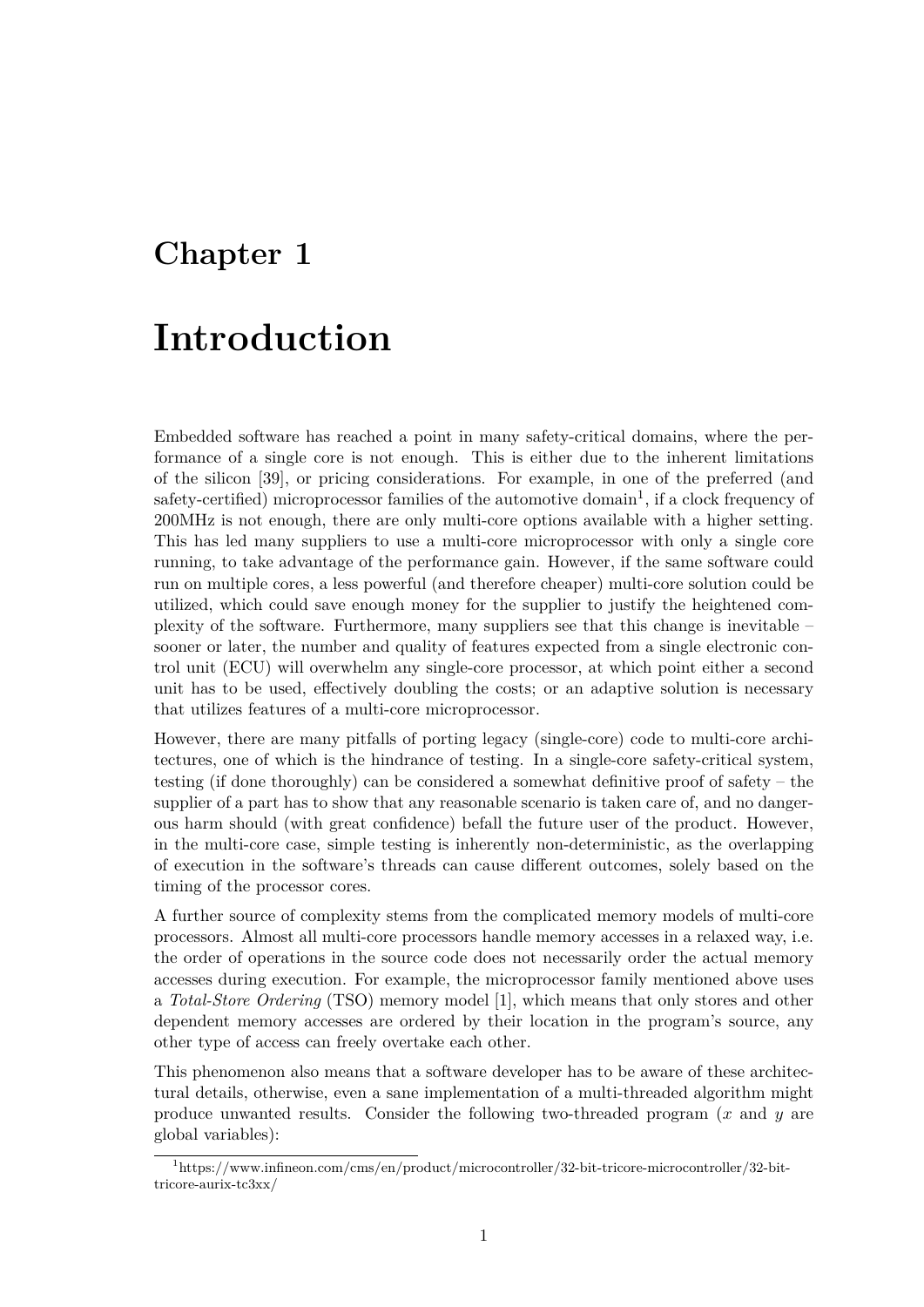| $x = 0$ ; | int $i = y$ ;      |
|-----------|--------------------|
| $y = 0;$  | int $i = x$ ;      |
| $x = 1$ ; | if $(i > j)$       |
| $y = 1;$  | ERROR: $exit(-1);$ |

Even though it seems evident that *i* will always be smaller than or equal to *j* because *y* is always increased *after x* in the writer thread; the ERROR label is sometimes reachable when we run the above program on a TSO architecture. This can be justified by the memory model: even though the writes to global variables order themselves based on the source code (i.e. the actual values in memory will always be dictated by the line-by-line instructions in the writer thread), the read from *y* might block and give way to the second read before it finishes. This can lead to the outcome designated as erroneous – and similar (but harder to detect) problems can cause silent problems in the product, which are not recognized during testing, but when millions of users execute the same piece of code, *some* will experience a program failure that might lead to physical or monetary harm.

On the other hand, this heightened complexity also means that formal methods such as model checking is even less effective at checking the safety of multi-threaded software. However, as testing is not powerful enough to prove the safety of the product, we have to use some form of formal software verification to make sure that the system we developed is safe enough – and therefore, a practical and performant solution is required to evaluate the multi-threaded algorithms in safety-critical systems.

To further justify the importance of this field, taking a look at the results of the 21<sup>st</sup> Software Verification Competition (SV-COMP<sup>2</sup>) [11], even though many of the participating tools support a form of concurrency, participants use a wide range of techniques to handle these programs. Out of the tools that performed above the positive average of 600 points in this category, all four use a different app[ro](#page-6-0)ach (such as a mix of partial order reduction, sequentialization, predicate abstraction and [bou](#page-48-0)nded model checking) – which indicates that there is no single best technique that is so overwhelmingly performant that others cannot compete.

In this report, I present techniques utilizing the Counterexample-Guided Abstraction-Refinement (CEGAR [21]) approach for handling the problem of concurrency in formal program verification. *As the main contribution, I have developed a technique that handles the abstraction-refinement of weakly-ordered concurrent programs using declarative semantics.* Furthermore, I implement said algorithm along with existing methods of handling sequential progra[ms](#page-49-0) in a CEGAR loop inside the open-source THETA model checking framework<sup>3</sup> [40, 30] for a just evaluation of these techniques.

This report is structured as follows: in Chapter 2, I introduce the necessary concepts and the definitions the rest of the work uses. In Chapter 3, I present the tools and algorithms whose pu[rp](#page-6-1)[ose](#page-50-1) [ove](#page-49-1)rlaps with that of this report. In Chapter 4, I introduce the main contribution of my work, the algorithm capable of verifying unbounded, weakly-ordered concurrent programs. In Chapter 5, I elabor[ate](#page-7-0) on the implementation details of the algorithms mentioned in the scope of this report. [F](#page-23-0)inally, in [Ch](#page-28-0)apter 6, I present the performance comparison of the algorithms above.

<sup>2</sup>https://sv-comp.sosy-lab.org/

<span id="page-6-1"></span><span id="page-6-0"></span><sup>3</sup>https://github.com/ftsrg/theta/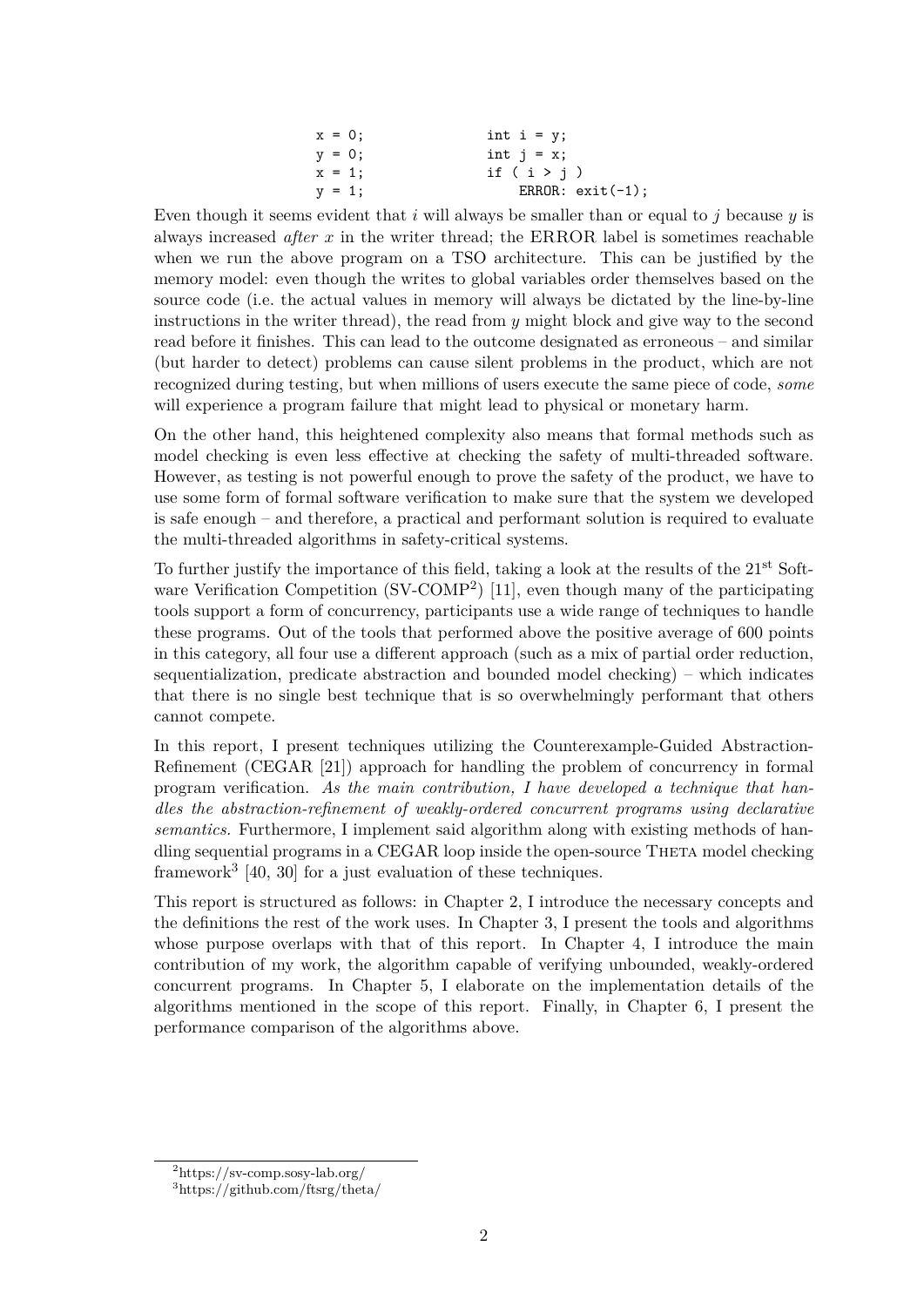## <span id="page-7-0"></span>**Chapter 2**

# **Background**

This report builds upon the theories and findings of many fields of computer science, including embedded programming, formal software verification, memory modeling, and concurrent software design. Some of these fields view the same topics slightly differently, e.g. software verification presumes a formal, mathematical model for the input program, while embedded programmers usually use the much lower abstraction level of source code to reason about properties of the software. This necessitates establishing the basis of the presented work to prevent misunderstanding among experts in these fields. This chapter introduces such concepts and defines their interpretation as used in the context of this work.

## **2.1 Safety-Critical Systems**

<span id="page-7-1"></span>If a hardware-software system was designed for a small selection of well-defined tasks, it is generally referred to as an *embedded system*. Such systems are not adept for generalpurpose use, as their in- and outputs are often limited, and their software is seldom modifiable with the rare exception of program upgradability. *Embedded systems* can fulfil many kinds of tasks, ranging from operating the electrical windows on a car to performing complicated protocols for mid-air collision avoidance in airplanes<sup>1</sup>, or providing a safety shutoff system for a nuclear plant.

Failure of an embedded system might be a minor nuisance or a serious safety problem, depending on the context of the application. If an electrical wi[nd](#page-7-2)ow fails on a car, the worst that can happen is some discomfort until the faulty unit is repaired or replaced – but failure of the TCAS might result in the collision of two airplanes where hundreds of lives are at risk. Any system that is designed to perform tasks where malfunction could lead to harm (physical or monetary) is classified as a *safety-critical system*.

Depending on the level of tolerable risk, a safety-critical system can be classified e.g. according to *Safety Integrity Levels* (SIL) [32]. Several qualitative and quantitative measures are in place in such standards to mitigate dangerous failures, such as a controlled development workflow, thorough quality assurance and safety evaluation. For software components, the most widely used technique to assess safety is testing, i.e. running the program with defined sets of inputs and a[na](#page-50-2)lyzing the outputs. This is not a definitive proof, as for untested inputs we cannot evaluate the behavior, but if the testing methodology is thorough enough, we can qualify the software as *probably safe* for the desired

<span id="page-7-2"></span><sup>&</sup>lt;sup>1</sup>Such as the Traffic Alert and Collision Avoidance System (TCAS)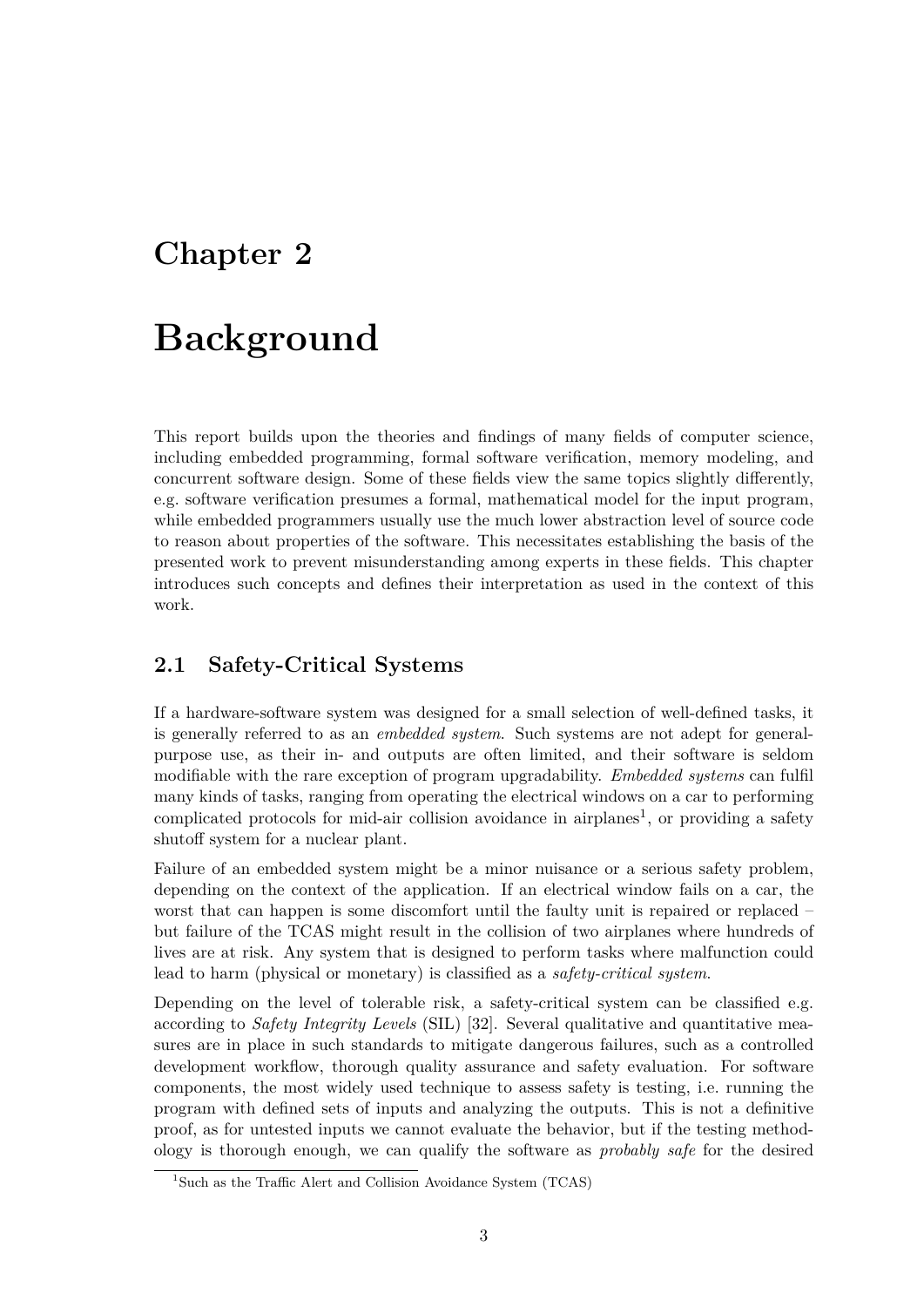safety integrity level. To aid testing, formal methods such as model checking [22] (also see Section 2.2) and formal test generation [18] can be used, which are often too complex to be used on their own, but can support conventional testing methods.

With recent years' advancements, even safety-critical systems arrived at the [po](#page-49-2)int where scaling [up i](#page-8-0)n performance is next to im[pos](#page-48-1)sible if only a single core is utilized [39]. The next logical step is to introduce multi-processor chips that can use smarter workload management to overcome the need for computing power. However, with multi-processor architectures and multi-threaded programs, the complexity of embedded systems surpasses the verification power of conventional testing, mainly due to the inherent nondet[erm](#page-50-0)inism of multi-threaded programs. When a program is strictly run on a single-core processor, it is relatively easy to guarantee that for a single set of inputs, the output of the program will always be the same. Therefore, it is enough to test each input set once, and assess the execution's results. With multi-threaded programs, an otherwise deterministic program can still produce different results based on timing differences among the processors, which cause different sections of the program to overlap in execution. Hence, testing is even less effective at proving safety, and a more formal method is often required.

### **2.2 Formal Software Verification**

<span id="page-8-0"></span>Formal software verification is a way to mathematically prove or disprove certain properties of an input program. Such properties might include *memory safety* (detecting use-afterfree and other memory allocation problems), *reachability* (detecting if an unsafe state is reachable) or *termination* (detecting if the program will terminate in all its executions). In the context of this work, safety properties are always assumed to be *reachability* related, with a single unsafe state in the program.

Formal software verification often employs *model checking* [22], a technique that enumerates states of the input program and reasons about the properties of the states. For *reachability*-type queries, it is necessary to know whether the state marked as *unsafe* is reachable from the initial state(s) within a finite number of steps – if such a path exists, the program is deemed *unsafe* and safety cannot be guara[nte](#page-49-2)ed. In practice, generating all states of an input model is often infeasible, as even a single 32-bit variable will create 2 <sup>32</sup> different states according to its value. This phenomenon is called *state space explosion* [23], and counteracting it is required for any practically useful model checking algorithm.

A theoretical problem that verification tools have to face is the inherent *undecidability* of the model checking problem. Consider an arbitrary input program and an unsafe state [at](#page-49-3) its exit point. To prove the (un)reachability of said state, the program's termination property has to be decided – which is proven to be undecidable [42]. This means, that any model checking algorithm will either be *incomplete*, i.e. some inputs will result in an *UNKNOWN* classification, or will produce *false* results in the form of *false alarms* and *missed bugs*.

A further problem of such algorithms is bridging the gap between t[he](#page-51-0) different abstraction levels in the verification workflow. Embedded programs are usually written in C or a similar high-level language, where concepts such as variable scopes, procedures and pointers make the lives of programmers easier, abstracting away the single instructions that will be generated by the compiler. However, the rich toolset of high-level languages greatly hinder the reasoning power of any formal method, as a formal model of the language semantics would be required. This is hard for some languages, and impossible to create for others: e.g. in the case of  $C_{++}$ , the grammar is undecidable, i.e. there cannot exist any program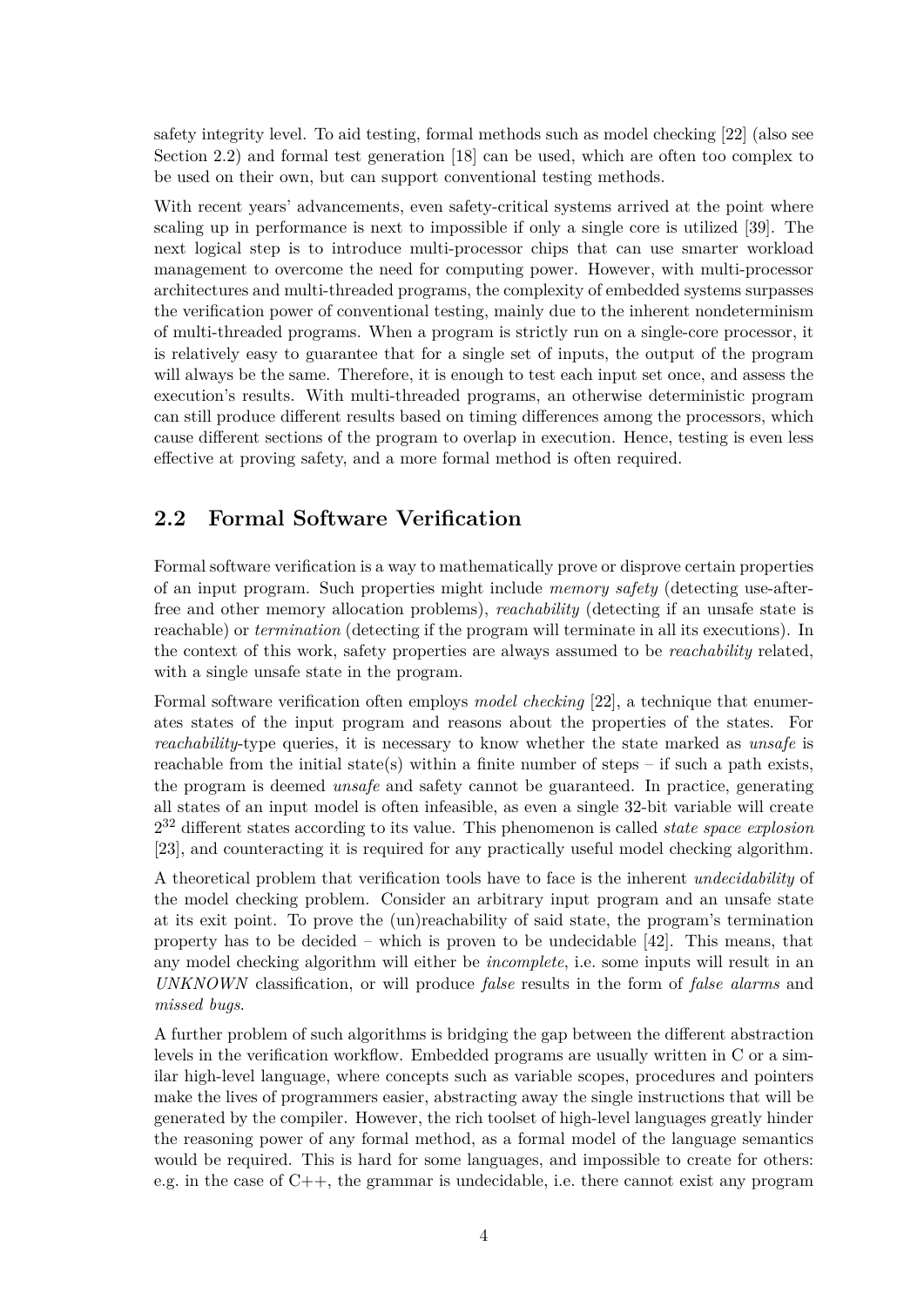<span id="page-9-0"></span>

**(d)** SMT-expression of [the](#page-9-0) path in Figure 2.1c

**Figure 2.1:** Mapping a program to a CFA

that parses all  $C++$ -compliant code correctly<sup>2</sup>. To overcome t[hese](#page-9-0) kinds of problems, the input programs are first transformed into a formal model, which can be done separately, as a pre-processing step, either by hand or in an automated way. However, it is important to keep in mind that the verification result o[f](#page-9-1) the model checking algorithm will only be valid for the formal model that served as its input, and not necessarily the source program – for that, verifying the result against the program's code might be necessary.

One such formalism is called a *Control Flow Automaton* (CFA) [14], which is mainly used to model programs.

**Definition 1 (Control Flow Automata).** *A control flow automaton is a tuple CF A* =  $(V, L, l_0, E)$ *, where:* 

- *V : A set of variables*
- *L: A set of locations, representing the program counter (PC) in the program*
- *l*<sup>0</sup> *∈ L: The initial location*
- *E ⊆ L × Ops × L: Directed edges in the CFA, describing the set of operations to be executed when the program advances to a new location*
	- **–** *op ∈ Ops: An* assumption *of a predicate over V asserting its truth (i.e. an execution is only legal if the predicate is fulfilled), or an* assignment *of a new value to a*  $v \in V$ . A special kind of assignment has the form havoc *v*, which *assigns a non-deterministic value to v.*

An *execution* of a CFA is a path over the directed edges *E*, starting from *l*0, where at least one variable assignment exists that satisfies all assumptions of this path. Note that in the CFA, we use non-constant *variables*, which means multiple values can be assigned to a variable in a single execution. To keep track of variable values, *indexed constants* are used, where the index is increased with each assignment to the same variable. Assumptions and expressions always use the most recent *indexed constant*.

Consider the example in Figure 2.1. The program in Figure 2.1a reads a non-deterministic number *k*, then does several calculations over the variables *i, j, k* that includes a potential

<span id="page-9-1"></span><sup>2</sup>https://blog.reverberate.org/2013/08/parsing-c-is-literally-undecidable.html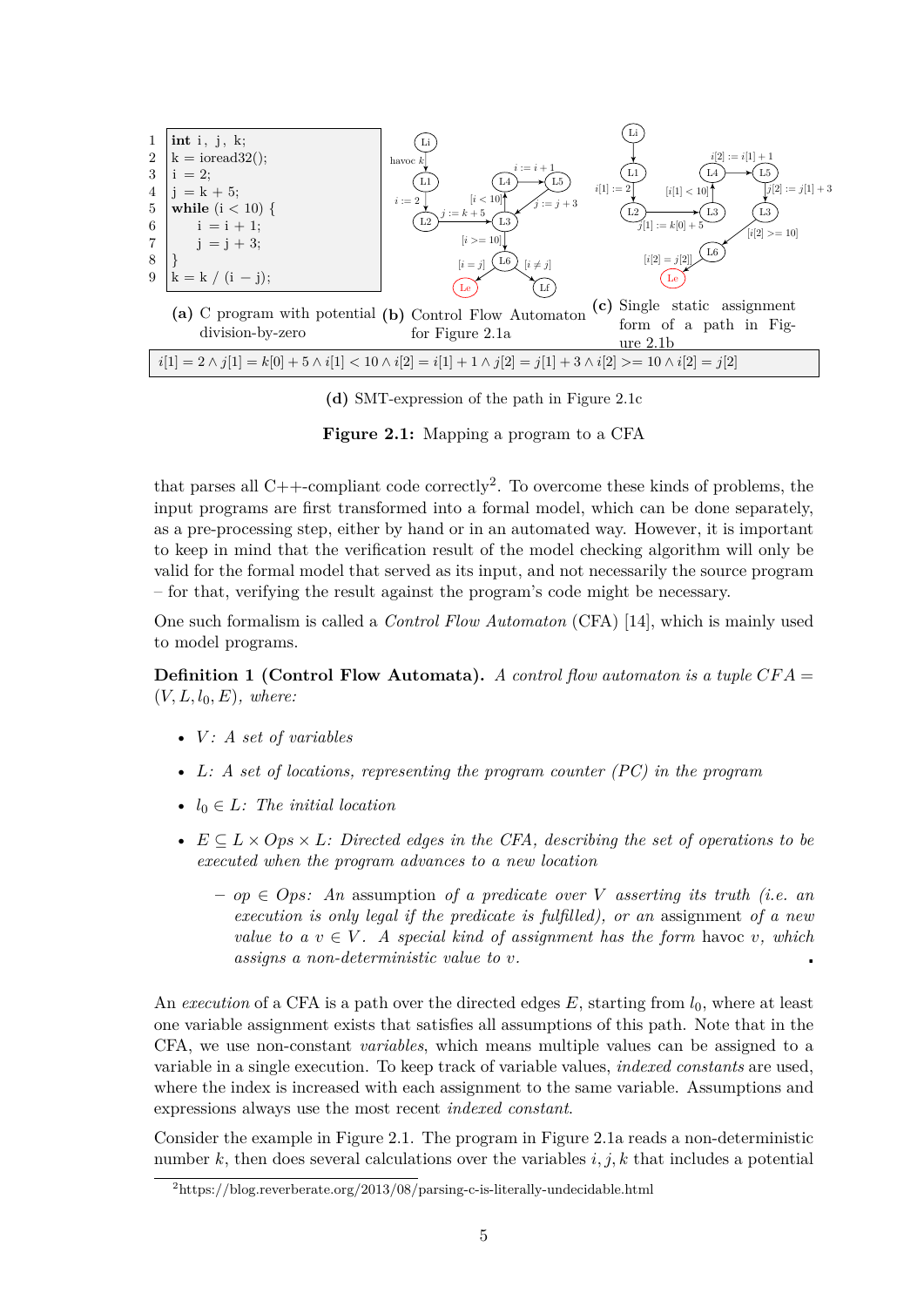division-by-zero in line 9. This program is transformed into a CFA in Figure 2.1b, which includes an error location *Le* that represents the division-by-zero case, and a final location *Lf* which represents the successful termination of the program. An arbitrary path in this CFA leading to *Le* is presented in Figure 2.1c, which also shows the use of *indexed constants*. This format is called *single static assignment*, as every indexed constan[t is a](#page-9-0)ssigned exactly once, meaning each value is invariant throughout the execution. Figure 2.1d shows the path feasibility query as a satisfiability formula, which can be given to an SMT-solver that can determine whether the path is a [legal](#page-9-0) execution. In the presented case, there is a clear contradiction in the expressions over  $i[2]$ : if  $i[1]$  is 2 then  $i[2] := i[1] + 1$  means *i*[2] must be 3 – which contradicts the *i*[2]  $> = 10$  assertion. This means the p[ath is](#page-9-0) not a feasible execution, and we have not yet determined the safety of the program.

Note that while not explicitly shown, every *havoc* operation causes the index of the constant to increase, but nothing gets assigned to this constant. This means that the solver is free to choose any assignment, as long as it satisfies all other assertions that refer to this constant. Also, note that the example CFA in Figure 2.1b is not a correct mapping of the program in Figure 2.1a, as the values of the variables are entirely unbounded. This can be problematic if a path is found where the SMT solver reports the query as *satisfiable*, while in practice one of the variables would have wrapped around before reaching a value in the counterexample, making the path infeasible. This [is a](#page-9-0) well-known limitation of SMTbased model chec[king,](#page-9-0) as fix-bit-width types cannot easily be mapped to mathematical integers. In the context of this work, best-effort practices are performed to counteract this phenomenon, namely, each *havoc* automatically implies an *assumption* over the variable's bounds (e.g. a C-like integer *i* will have an assumption that  $-(2^{31}) \le i \le 2^{31} - 1$ ); and each *unsigned* integer type will wrap around when an out-of-bounds value is assigned to it, using modular arithmetic (e.g. a simple addition of the unsigned variable  $u := u + 1$  will be mapped to  $u := (u+1) \mod 2^{32}$ ). As signed overflow is undefined in the C standard (and most other programming languages) [33], that case is unhandled and the values might fall out-of-bounds. A correct solution to this problem is to use bitvector arithmetic instead of integer arithmetic, but the implied performance overhead warrants the presented more performant approximation.

As we saw in Figure 2.1, the arbitraril[y c](#page-50-3)hosen path was not a feasible execution. However, that does not mean the program is safe – in fact, all paths would have to be checked first, to see if any produce the undesired division-by-zero problem. It is easy to see that due to the loop in the program, there are an infinite number of paths – to solve this model checking problem in [a fi](#page-9-0)nite amount of time, many different approaches exist, but most of them fall into the following categories:

- Bounded Model Checking (BMC) Starting from the initial state(s), check if an unsafe state is reachable within an expanding number of steps [17]
- k-Induction Starting from the unsafe state(s), check if a safe state can be an expanding number of steps before any of the unsafe states [25]
- Explicit-State Model Checking Mapping the states and trans[itio](#page-48-2)ns to an abstract state space using explicit-valued abstraction [31]
- Counterexample-Guided Abstraction Refinement (CEGAR[\) –](#page-49-4) Mapping the states and transitions to an abstract state, then refining the abstraction in subsequent iterations until a feasible counterexample is f[oun](#page-50-4)d, or safety is proven [21]

These techniques are generally used for different applications, e.g. BMC will usually find bugs the fastest but will not terminate if the state space is too big, while k[-In](#page-49-0)duction is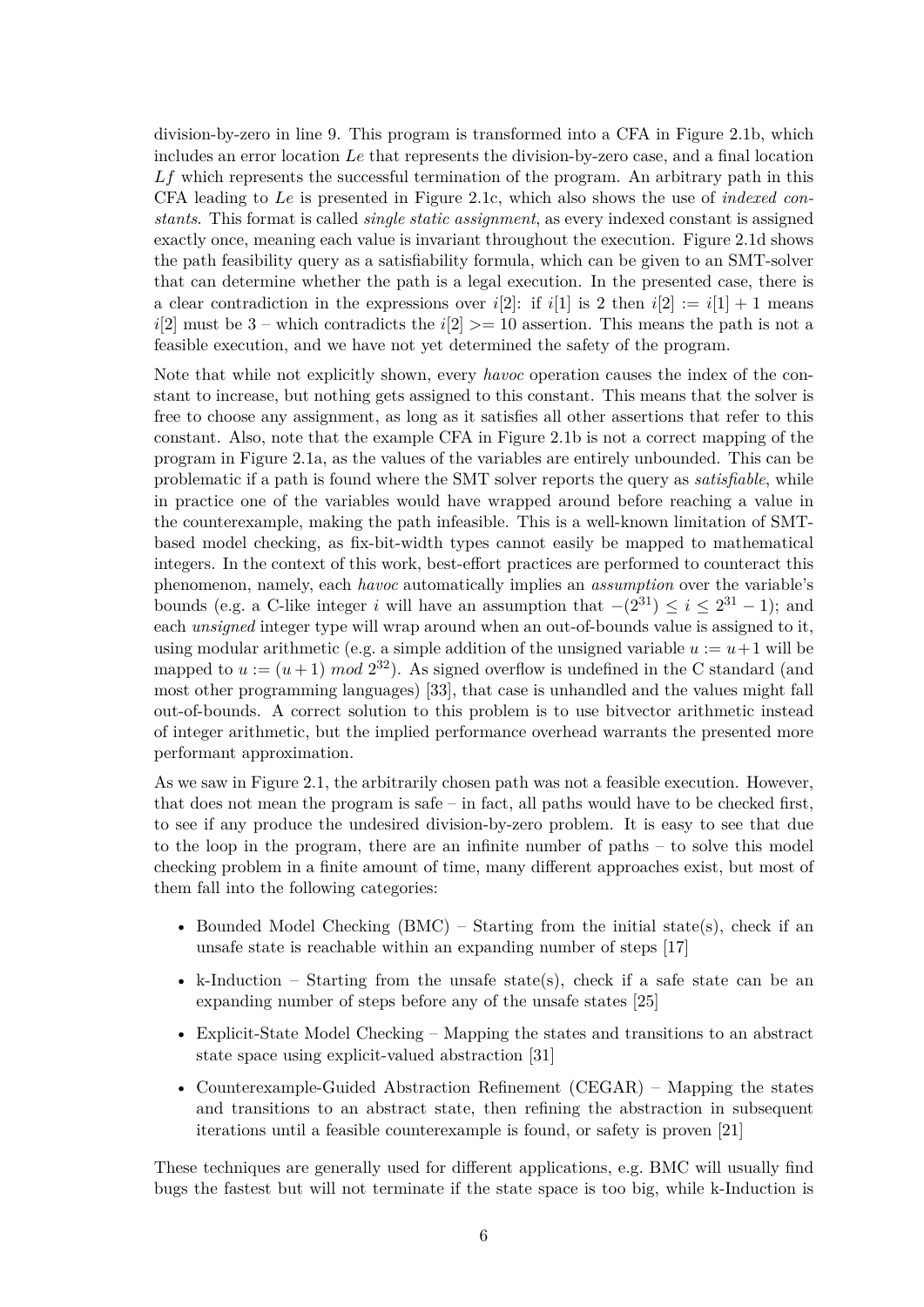<span id="page-11-1"></span>

**Figure 2.2:** Bounded Model Checking example and limitations

often capable of proving safety while not finding actually reachable unsafe states. Abstraction based techniques can be more complex and therefore slower, but they can both find bugs and prove safety relatively effectively. In the context of this work, I examined algorithms based on the BMC-approach, while I implemented the introduced algorithms as part of a CEGAR loop. Therefore, I shall introduce these two approaches in detail below.

#### **2.2.1 Bounded Model Checking (BMC)**

<span id="page-11-0"></span>As stated above, Bounded Model Checking (BMC) starts off with one or more initial states as the root of a tree graph, then repeatedly adds new states to the existing ones along transitions of the state space in a breadth-first-search (BFS) manner, i.e. all *N*far states are added to the graph before any of the  $(N + 1)$ -far states. After reaching the upper bound of the analysis *k*, the graph is transformed into a satisfiability-modulotheory (SMT) expression using the following recursive rule: *the expression at a node is the conjunction of its state expression and the disjunction of expressions in subsequent nodes*. This means that any junction will create an *Or* expression, and any paths will create an *And* expression. If this expression and the expression of the unsafe state are satisfiable together, the program is faulty as the unsafe state is reachable within this *k*-bound. Otherwise, the analysis continues building the graph with a new bound  $k' > k$ .

Take the example in Figure 2.1. The BMC algorithm will try to enumerate increasingdepth paths that end in the error location. The first few such paths can be seen in Figure 2.2a, but looking at the program in Figure 2.1a, these paths will be infeasible, as the value of  $i$  has not yet reached 10, i.e. the exit condition of the loop has not yet been fulfilled. After 8 iterations, [and](#page-9-0) at a depth of 30, a feasible path will be found – if we assign *−*19 to *k*, the division will fail to due to the [diviso](#page-9-0)r being 0. Therefore, the program can be [repo](#page-11-1)rted as *unsafe*.

Now consider the program in Figure 2.2b. The only difference to Figure 2.1b is the exit condition of the loop – instead of 8 iterations, the program must take 98 iterations before exiting the loop. For a naive BMC implementation, this means that it has to evaluate 97 infeasible paths before the counterexample is found. While possible, it might take a long time – and in the meantime, no [proo](#page-11-1)f of safety is possible as only sp[ecific](#page-9-0) traces are evaluated, rather than the whole program.

This trait of BMC (i.e. evaluating concrete traces rather than an abstract model) is both the source of its limitations, and its main advantage – if there is a bug, BMC is capable of finding it quickly, given it is not buried too deep in the program. This makes it appealing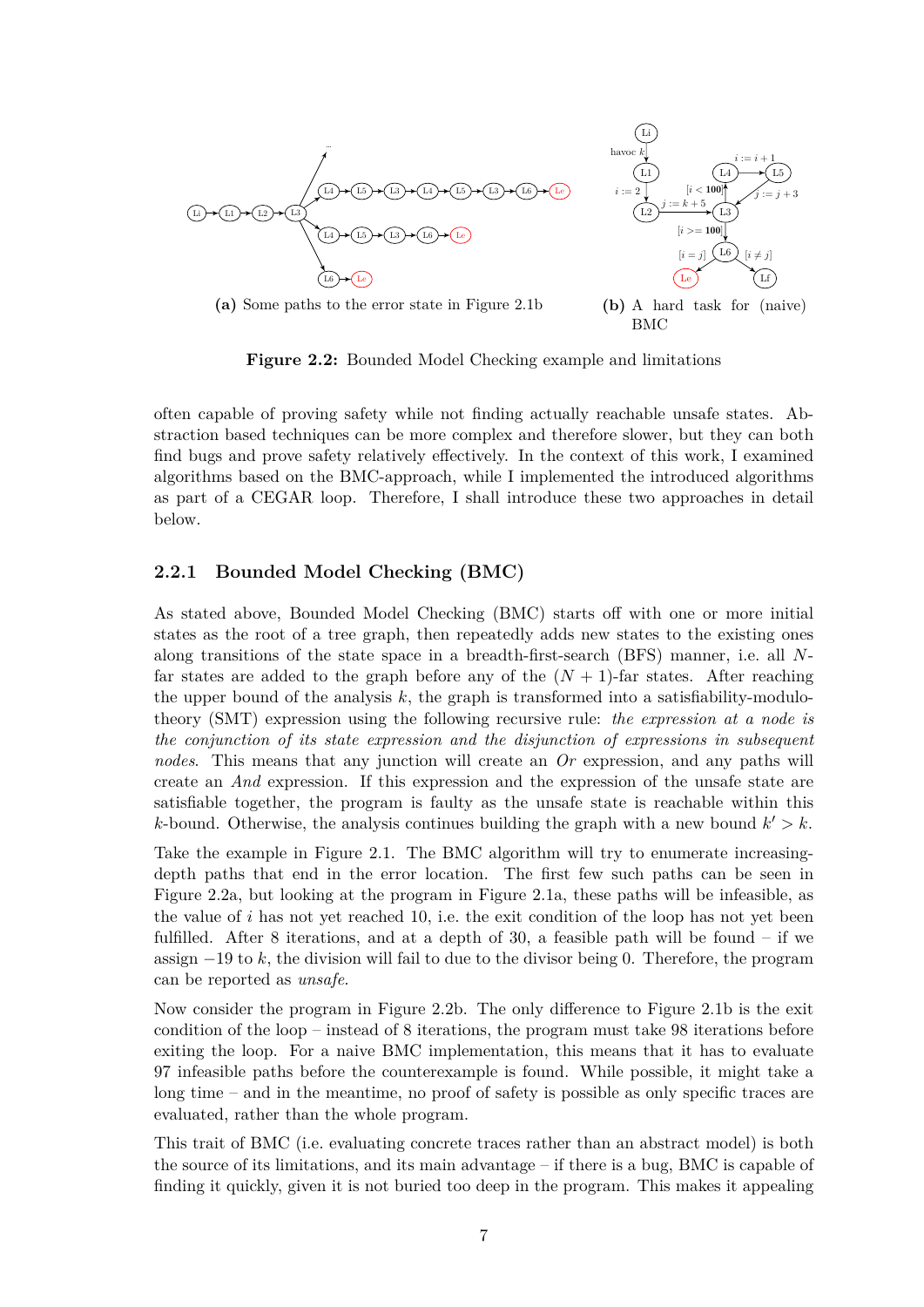<span id="page-12-3"></span>

**Figure 2.3:** The CEGAR loop **Figure 2.4:** An ARG

<span id="page-12-2"></span>

to use when a guarantee of safety is not required, but there is an incentive for finding bugs.

#### **2.2.2 Counterexample-Guided Abstraction Refinement (CEGAR)**

<span id="page-12-0"></span>As opposed to BMC, CEGAR is a tool both for proving safety and finding bugs. While implementations of CEGAR are generally slower than BMC-based tools due to the algorithmic overhead; CEGAR can handle a superset of the tasks that BMC could solve (see Section 2.2.2.3). This means that the verification power of CEGAR is at least as big as that of BMC.

#### **2.2.2.1 [A G](#page-17-0)eneric CEGAR Loop**

<span id="page-12-1"></span>CEGAR is a highly configurable verification algorithm [21], where the main product of the workflow is the *Abstract Reachability Graph* (ARG) [13]. The ARG is an overapproximation of the reachable state space, meaning a reachability in the concrete model implies reachability in the ARG, but not necessarily vice versa. This property can be seen in Figure 2.4: even though the filled-in error state is seem[ing](#page-49-0)ly reachable if only the abstract states (denoted by rectangles) are taken into account, t[here](#page-48-3) is no actual path among the concrete states that could lead to the error state. Therefore, this level of abstraction is too hig[h, a](#page-12-2)nd a more refined version is necessary.

A notable feature of ARGs is state coverability: if a state is found to be *covered* by another state, i.e. there is another state whose truth value is implied by the truth value of the current state (e.g.  $S_1(a = 2, b = 3)$  implies  $S_2(a = 2)$ , therefore  $S_2$  *covers*  $S_1$ ). In this case, there is no need to expand the current state any further, as any observed behavior will also be observed by the *covering* state. This is a vital tool for combating state space explosion, as this means that covered states are handled only once. For example, if a program contains a loop that does not influence the reachability of the error state (e.g. waiting for an input), the only state we are interested in is the exit point of the loop – any in-between states are covered-by the loop header state, and therefore not expanded further.

To achieve this continuous abstraction-then-refinement workflow, CEGAR works in a loop, as seen in Figure 2.3. This loop consists of two main algorithms working together: the abstractor and the refiner. The abstractor takes a precision describing the level of abstraction and the input model, and either creates a new ARG or expands the previously created, and pruned back ARG. This method is useful if a path is only found to be infeasible after a fe[w fe](#page-12-3)asible steps, and therefore the beginning of the ARG needs not to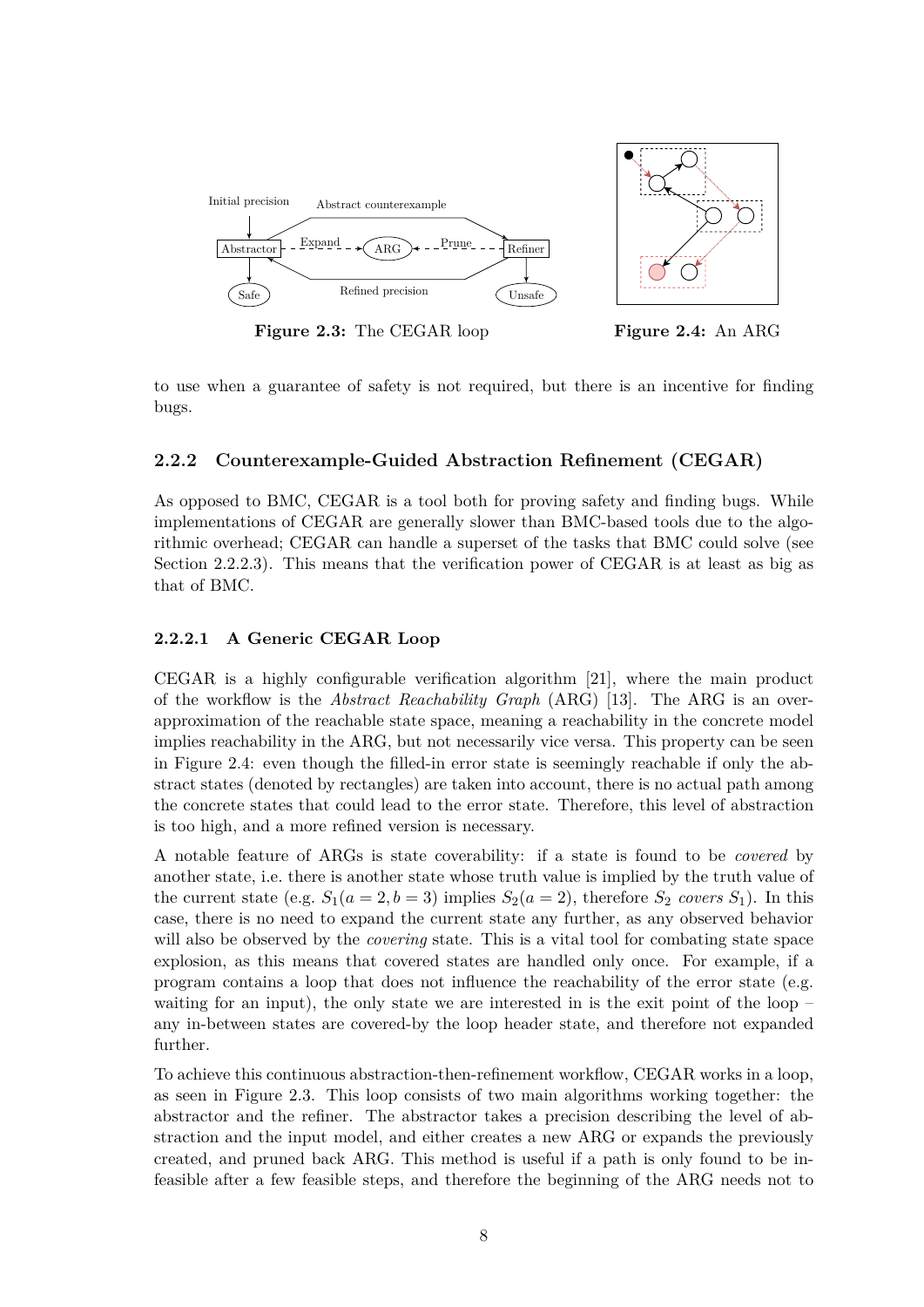

**Figure 2.5:** The CEGAR workflow

be re-created. When an ARG is ready, the abstractor checks whether an unsafe state is reachable, in which case the program is reported as *safe*. Note that safety is provable over an abstract state space, as it is always an over-approximation of the concrete state space and therefore the lack of an unsafe, abstract, reachable state implies the lack of an unsafe, concrete, reachable state as well.

If the created ARG does contain an unsafe state, the abstractor creates one or more *abstract counterexamples*, which are paths in the ARG leading to an unsafe state. These abstract counterexamples are then passed onto the refiner, which has multiple tasks: firstly, trace feasibility is evaluated (i.e. is at least one abstract counterexample concretizable, in which case the program is reported as *unsafe*). Then, if the counterexamples are infeasible, a new precision is created that is less abstract than the last one. Furthermore, the ARG is pruned back to the point where it became infeasible, then control is given back to the abstractor, where this abstraction-refinement cycle starts again.

The state of the algorithm after a single iteration of the CEGAR loop can have three values: *safe*, *unsafe* and *spurious*, as seen in Figure 2.5. The algorithm also produces proofs by default: for safety, a completely expanded ARG without an unsafe state suffices; and a feasible (concretizable) trace serves as the counterexample that shows the path to the bug in the program.

#### **2.2.2.2 CEGAR Configuration Options**

<span id="page-13-0"></span>The CEGAR loop, as seen so far, is a declarative specification of the verification algorithm, i.e. only outcomes are specified and not the actual way to achieve said outcomes. This is due to the inherent configurability of CEGAR: as long as the parts are compatible with each other, many aspects of the algorithm can freely be swapped to other techniques fulfilling the same purpose.

As the possibilities are (almost) endless in terms of configurability, I only present the options provided by THETA<sup>3</sup>, an open-source, generic and modular model checking framework developed at the Critical Systems Research Group of Budapest University of Technology and Economics [40]. In the context of this report, I developed the proof-of-concept implementations of the pr[es](#page-13-1)ented algorithms in THETA. This choice is in part justified by the maturity of the framework (the implementation has been validated on thousands of input models, e.g. in [th](#page-50-1)e SV-COMP 2021 software verification competition<sup>4</sup>), and also

<sup>3</sup>https://github.com/ftsrg/theta

<span id="page-13-1"></span><sup>4</sup>https://sv-comp.sosy-lab.org/2021/results/results-verified/gazer-theta.results.SV-COMP21.All.table.html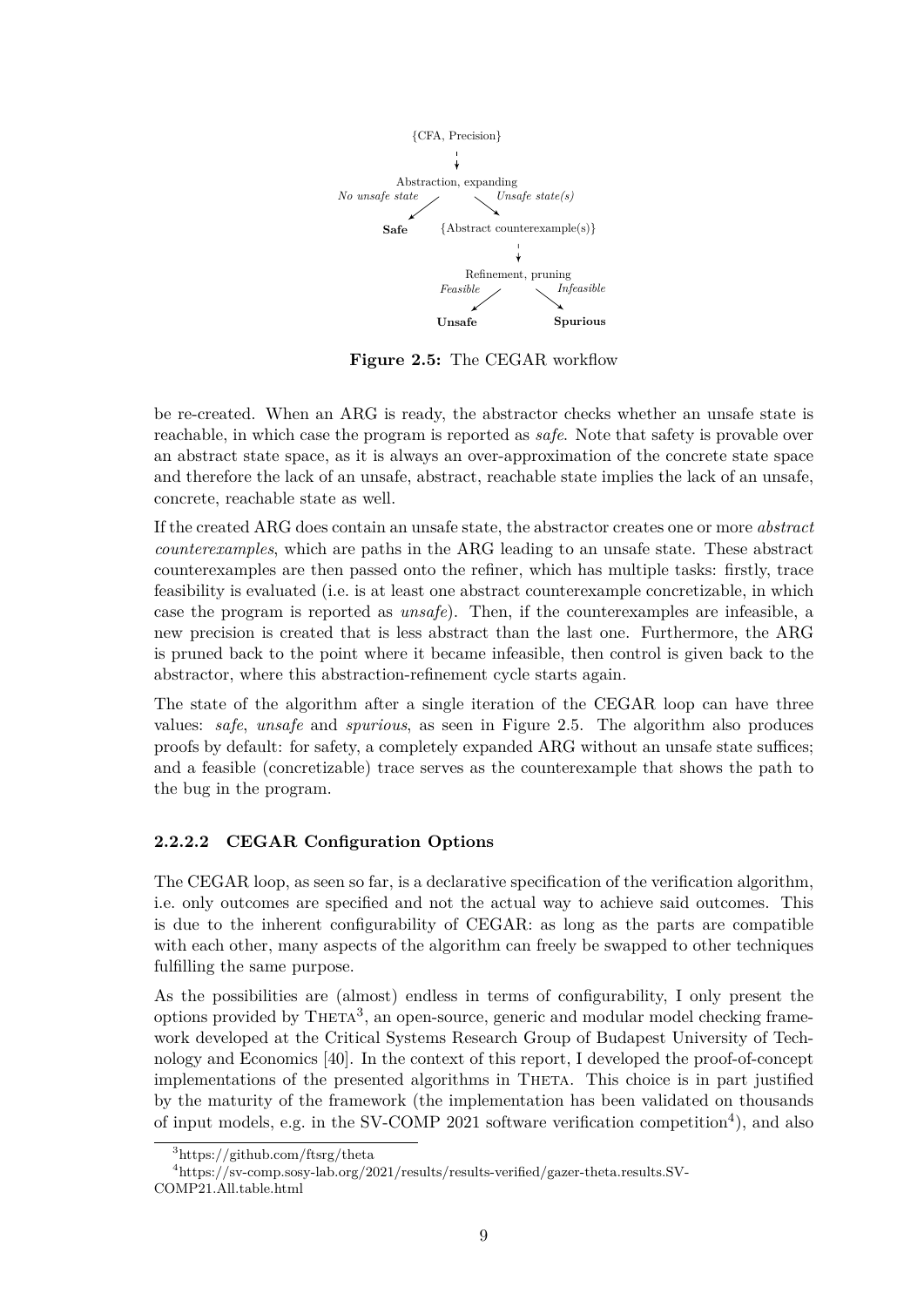based on my previous contributions to the framework, which are prerequisites for the work presented in this report. All implementation-specific details are published in [30] – I will only introduce those relevant to my work.

Theta implements the CEGAR loop with complete modularity in mind. It provides several built-in options for each swappable component, as well as an easy wa[y t](#page-49-1)o define custom ones. The two (arguably) most important ones are the *abstract domain* and the *refinement algorithm*.

#### **2.2.2.2.1 Abstract Domain**

The *abstract domain* specifies the basis of the abstraction, and by default, there are two *pure* domains implemented in THETA: the *explicit value* domain and the *predicate* domain. The latter is further divided, based on the way multiple predicates are handled inside a single state – there are *cartesian predicate abstraction*, *boolean predicate abstraction* and *split boolean predicate abstraction* domains. As previous results showed that software verification does not usually benefit from boolean predicate abstraction [30], I only focused on the *explicit* (EXPL) and *cartesian predicate* (PRED\_CART) abstraction domains.

**Definition 2 (Abstract Domain).** *Formally, an* abstract domain *is a tuple*  $D =$  $(S, \top, \bot, \sqsubseteq, expr)$  [30], where:

- *S: Lattice of abstract states (possibly infinite)*
- $\top \in S$ *: Top [elem](#page-49-1)ent*
- *⊥ ∈ S: Bottom element*
- $\subseteq \subseteq S \times S$ : Partial order over the lattice S
- *expr: A mapping from an abstract state to an actual data state (i.e. an expression)*

*To define an abstract domain, one has to give a mapping for each member of the tuple*  $D$ .

**Explicit Domain** The *explicit* abstraction domain defines the current abstraction precision as a set of *tracked* variables, i.e. variables whose values are of interest to us. Formally, the explicit domain can be defined as follows:

- *S*: A variable assignment of each *tracked* variable to a value of its domain, extended with top (arbitrary value) and bottom (no assignment possible) elements.
- $\top \in S$ : No specific value is assigned to any of the tracked variables.
- *⊥ ∈ S*: No assignment is possible to the tracked variables.
- $\subseteq$   $\subseteq$   $S \times S$ :  $(s_1 \in S)$   $\subseteq$   $(s_2 \in S)$   $\iff$   $(s_1 = s_2) \vee (s_1 = \bot) \vee (s_2 = \top)$
- *expr*: The conjunction of the equality expressions for each tracked variable and their value

Note that when applying CEGAR on a CFA, the locations of the CFA are always explicitly tracked, as to always have a 1 : *N* relation between locations and states in the ARG.

The *explicit* abstraction domain also specifies a *maxenum* value, which is an upper bound on the enumeration of values to a variable in a single step – which can be useful if the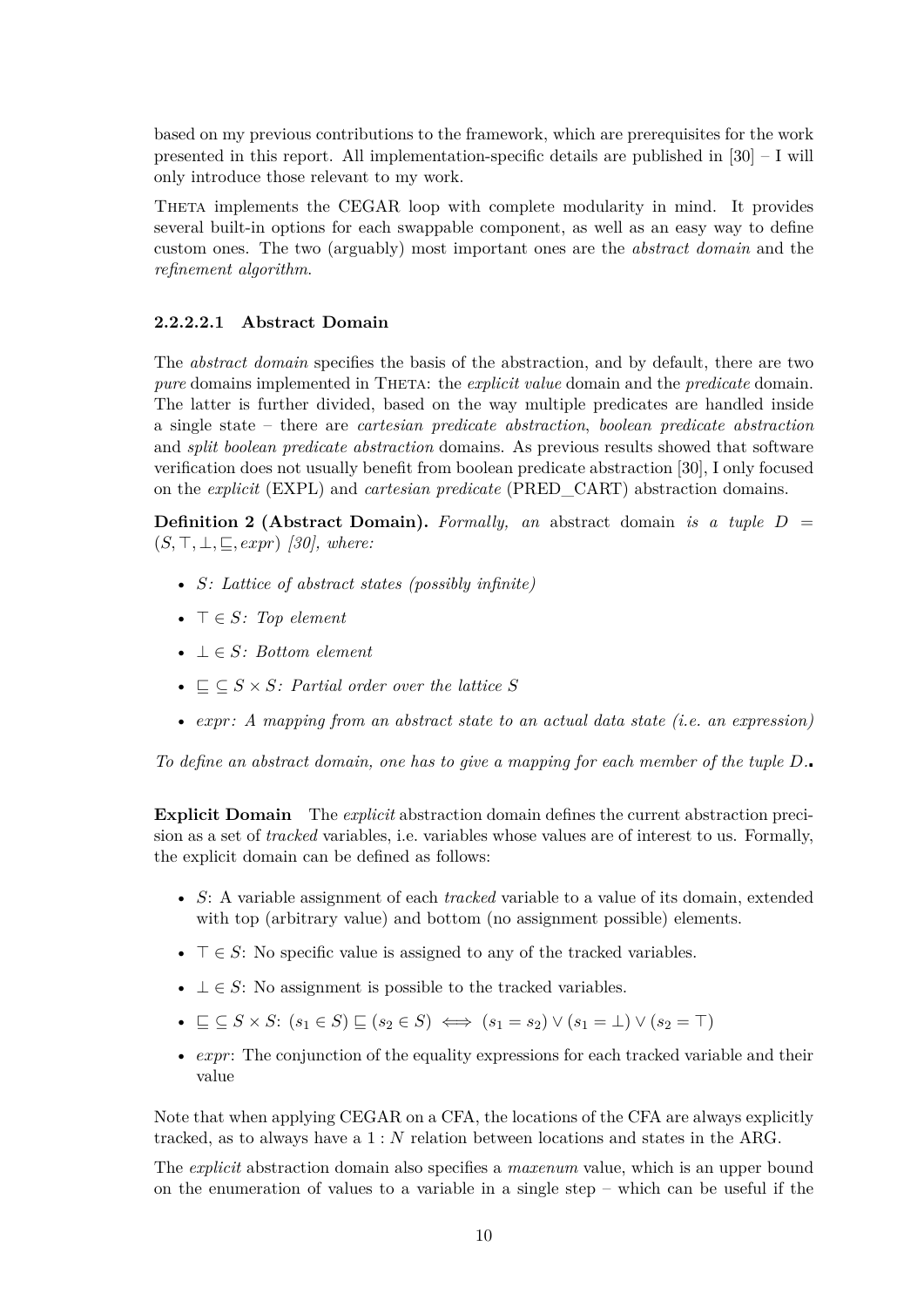<span id="page-15-0"></span>

as CFA locations, tracking *i* as CFA locations, tracking *i <* 5

**Figure 2.6:** Advantages and disadvantages of the EXPL domain w.r.t. PRED\_CART

domain of a variable is infinite or very large. Consider the program in Figure 2.6a: tracking the value of  $k$  is next to impossible, as it is always assigned a 32-bit non-deterministic number. Enumerating all possible states leads to the state space explosion we are trying to avoid. Therefore, the algorithm does not try to assign a value to *k* in any of the abstract states in the ARG in Figure 2.6b, even though the precision would allow it [– ins](#page-15-0)tead, *k* is kept at its top element. However, even without the value of *k*, the algorithm is capable of deciding the safety of the ARG: after just one iteration, the assertion fails. In this example, this abstract counterexample also corresponds to a concrete trace, and therefore the refiner will most likely r[eport](#page-15-0) the program as *unsafe*.

**Predicate Domain** The *cartesian predicate* abstraction domain defines the current abstraction precision as a set of tracked (and ponated)<sup>5</sup> predicates. Formally, the cartesian predicate domain can be defined as follows:

- *S*: A conjunction of predicates
- *> ∈ S*: *True*
- *⊥ ∈ S*: *False*
- $\bullet$  *⊂*  $S \times S$ :  $(s_1 \in S)$   $\subset (s_2 \in S) \iff (s_1 \implies s_2)$
- *expr*: The conjunction of the predicates applicable to the current state

Consider the program in Figure 2.6c. If we tried to solve this reachability problem with the explicit domain, we would get the ARG in Figure 2.6d even at the maximal precision of tracking all (one) variables. The unsafe state is reachable in the ARG, and therefore the

<sup>5</sup>A ponated predicate means the ou[termo](#page-15-0)st expression cannot be a *Not* operator.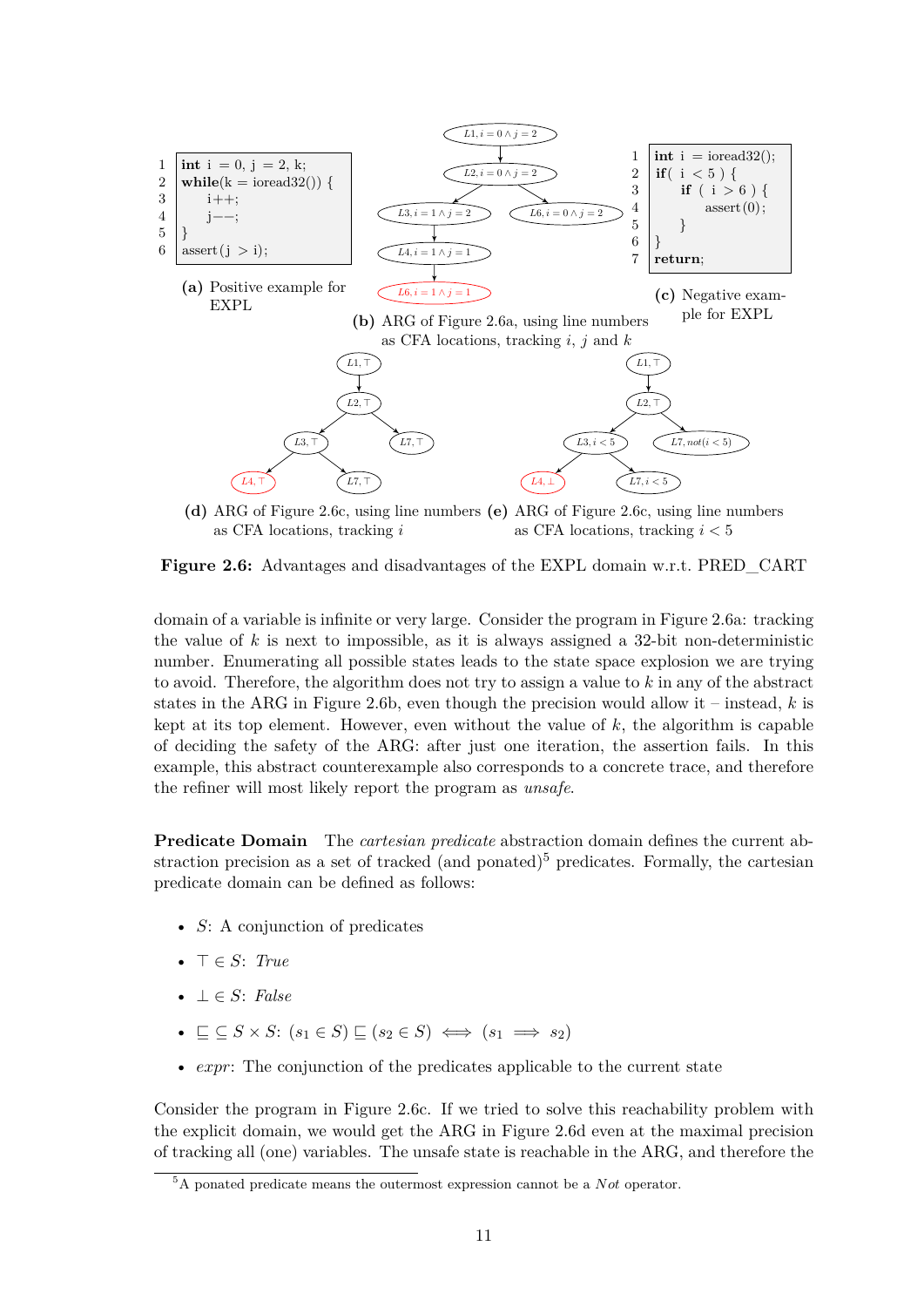abstractor cannot classify the input as *safe* – even though it is evident from the program's source that the assertion would never be reached, due to the contradicting  $i < 5, i > 6$ assumptions. However, we cannot assign concrete values to *i* throughout building the ARG, as *i* can take up almost  $2^{31}$  different values that would fulfil either criteria, and we can only evaluate one *if* statement at a time if the CFA contains different edges for them. (As a sidenote, this problem could also be solved by using large-block encoding (LBE) [15], but currently, THETA only supports a simple version of that).

In comparison, the cartesian predicate abstraction only needs the predicate *i <* 5 in the precision to deduce the safety of the program, as seen in the ARG in Figure 2.6e. Note the [uns](#page-48-4)afe state in red: the ARG building algorithm correctly assigned the bottom element *⊥* to its abstract state, as there was a contradiction in the path – meaning the ARG is complete and lacks unsafe states, and therefore the program is *safe*.

An aspect of the abstraction that was previously left out is the *transfer [func](#page-15-0)tion*. The transfer function *T* maps sets of abstract states to the tuples consisting of an abstract state, a list of operations and a precision  $(T : S \times Ops \times Prec \mapsto 2^S)$ . In practice, this determines the successor states of an abstract state in the ARG – which is a clear contradiction to the previous description of how an ARG is created (i.e. grouping concrete states together). While that was also a correct way of creating an ARG, it is not practical to create all concrete states just for being able to create abstract states out of it: instead, the transfer function is used to explore the abstract state space, and expand previously discovered abstract states. For example, given the EXPL domain, a precision tracking *i*, and an edge in the CFA assuming  $i > 0 \land i < 4$  between locations  $l_1$  and  $l_2$ ; the state  $s_0(l_1, \top)$  would have the following successor states:  $\{s_1(l_2, i = 0), s_1(l_2, i = 1), s_1(l_2, i = 2)\}.$ 

Note that even though the transfer function assigns successor states to abstract states deterministically, the way these successor states are handled deeply influences the verification workflow: it is possible to visit and expand the first successor state in every instance, and therefore explore that state space in a depth-first manner (DFS), and it is also possible to visit all successors first before successors to those are visited and expanded (BFS). Any further combination of these techniques can also exist, such as an error-location-guided search (ERR), which will favor DFS more if the state is closer to the error location, but defaults to BFS otherwise [30].

#### **2.2.2.2.2 Refinement Algorithm**

As we have seen in Figure [2.6](#page-49-1)e, the predicate  $i < 5$  in the precision was enough to guide the abstraction algorithm towards discovering that the program is *safe*. However, the discovery of this predicate is not trivial, and it can come from two sources: either from the initial precision (e.g. all assumes in the model), or the refinement algorithm will have to discover it while refutin[g the](#page-15-0) abstract counterexamples.

There are many different refinement algorithms implemented in THETA, but the relevant distinction among them in the context of this report is the following:

- Single-counterexample refinement: a single counterexample is generated from the unsafe ARG, and refuting it provides the new precision for the abstractor
- Multi-counterexample refinement: every counterexample is generated from the unsafe ARG, and a combined refutation provides the new precision for the abstractor

In the context of this work, I used 3 different refinement algorithms: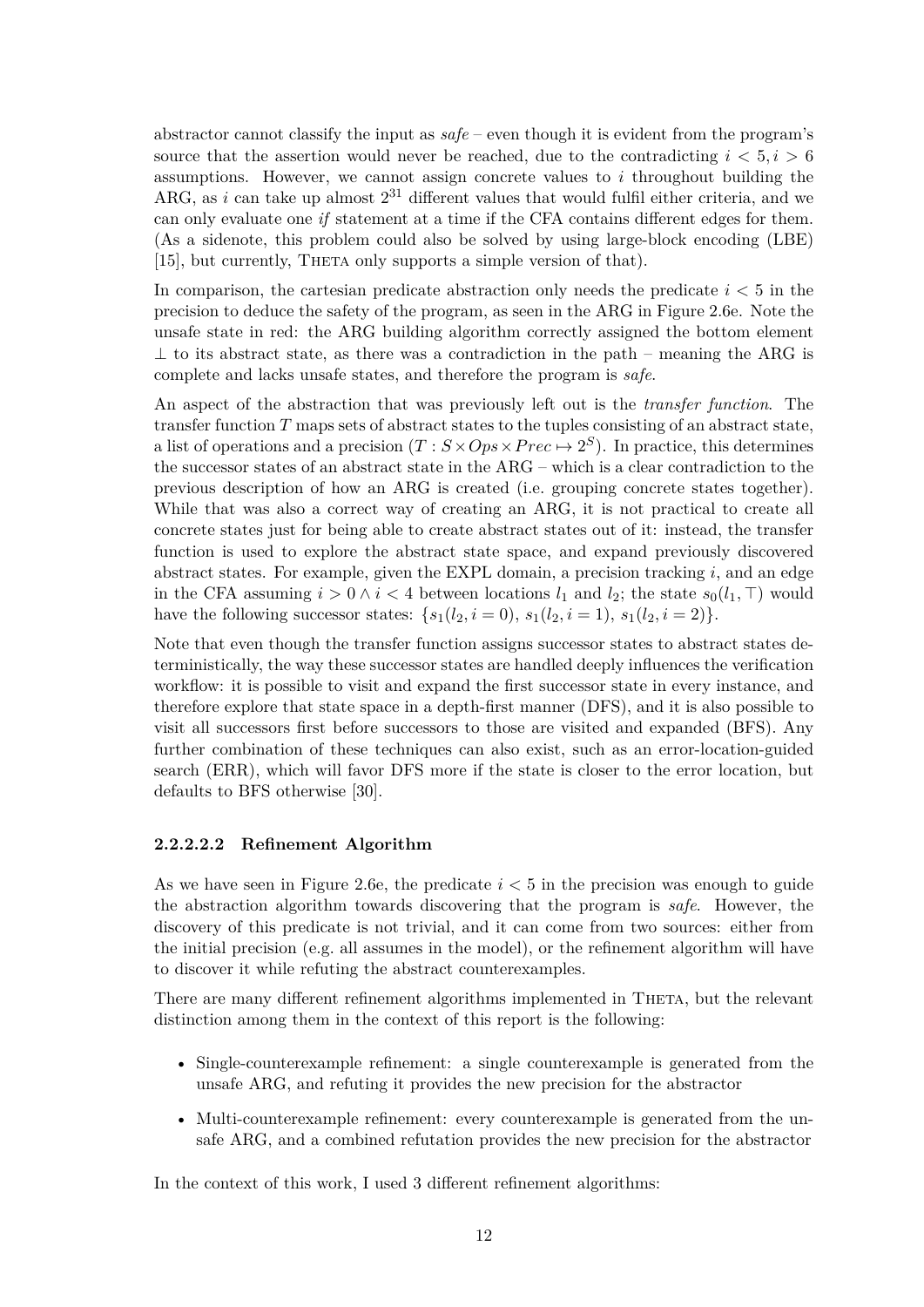- BW\_BIN\_ITP: Single-counterexample, backward binary interpolation [30], using the longest feasible *suffix* of a trace.
- SEQ ITP: Sing[le](#page-49-1)-counterexample, sequence interpolation, using multiple expressions of increasing order to refute a trace.
- MULTI\_SEQ: Multi-counterexample, sequence interpolation.

#### **2.2.2.3 BMC Inside CEGAR**

<span id="page-17-0"></span>As mentioned above, CEGAR is at least as powerful of a verification tool as BMC, due to BMC being part of CEGAR. In order to justify this claim, consider the following:

- The CFA is extended with a counter *c*, which is increased after every statement in the model, starting with 0
- domain: EXPL
- initial precision: *{c}*
- search algorithm: BFS

This configuration will mimic the BMC algorithm, as it enumerates all paths in the program following the value of *c*. If BMC can find a counterexample, this method will be able to find it as well – and if BMC runs out of enumerable paths and classifies the program as *safe*, this technique will arrive at the same conclusion as well.

## **2.3 Multi-Processor Architectures**

<span id="page-17-1"></span>Modern hardware architectures almost universally offer concurrent memory access in a relaxed way. This means that read and write operations do not have to execute sequentially, the memory controller is free to reorder them (respecting certain constraints) to increase performance. The rules for such relaxed accesses is described by a *memory consistency model* (MCM). The specification of MCMs evolved from textual documentation through small "Litmus-tests" describing forbidden outcomes to well-defined axiomatic formal specifications of the execution semantics [10, 8, 38].

### **2.3.1 Memory Consistency Models**

<span id="page-17-2"></span>Generally, a memory model of an a[rch](#page-48-5)[ite](#page-48-6)[ctu](#page-50-5)re can either be *operational* or *axiomatic* [8]. The former uses elements of the hardware platform such as queues and buffers to explain certain behaviors on the target architecture, which makes it easier to implement the architecture directly in hardware, but hinders reasoning on the software side [38]. In contrast, an *axiomatic* memory model uses a declarative approach to forbid certain sets [of](#page-48-6) relations over memory accesses [10]. This approach proved to be better for reasoning about possible executions of concurrent programs, and therefore most software verification tools employ an *axiomatic* model to provide information on the guarantees of the ha[rdw](#page-50-5)are architecture [6, 4, 3, 27, 24] or the [pro](#page-48-5)gramming language [34, 36].

One *axiomatic* memory modeling language is CAT [9], which has been created to specify memory models for HERD  $[8]$  but has since seen widespread adoption due to its succinctness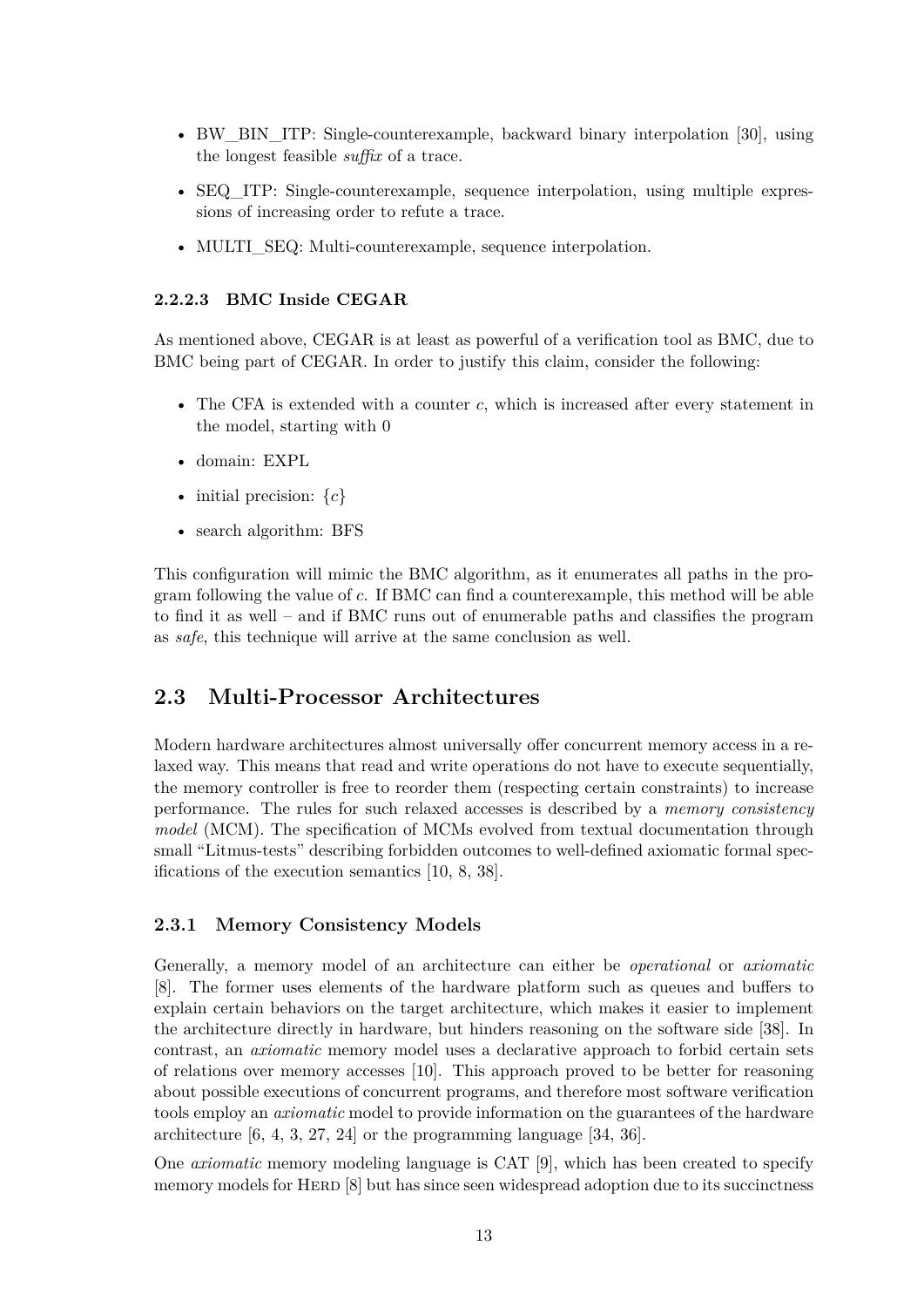<span id="page-18-0"></span>

**Figure 2.7:** Candidate executions

and expressivity. However, we further restrict the elements of the language to its core subset as seen in Dartagnan [24], as constructs such as *thread scoping for heterogeneous architectures* fall outside of the scope of this work. This leaves us with the primitive relations {*po*, *rf*, *co*} for *program order*, *read-from* and *coherence order* respectively; event sets  $\{\mathbb{F}, \mathbb{R}, \mathbb{W}\}$  for *fences*, *reads* and *writes*; and relation sets  $\{\mathbb{E}, \mathbb{I}, \mathbb{L}\}$  that can be used to refer to *inter-thread*, *intra-thre[ad](#page-49-5)* and *same-location* relations. Further expressions can be derived through set- and relational operators on the above primitives and other derived expressions. The relations then can be declared *empty*, *irreflexive* or *acyclic* to forbid certain combinations of memory access interactions, effectively expressing the constraints of the memory model.

The CAT language uses the notion of *candidate executions* to express a set of relations that corresponds to a specific execution of memory accesses in a program. Firstly, a *candidate execution* shows the *control flow*, i.e. the path of memory accesses in the program that the candidate execution observes as seen in Figure 2.7a. This creates a directed, acyclic graph, in which each time a node has more than one out-edge the program observes a *fork*, i.e. the creation of one or more new threads. Note that decisions inside a thread do not appear directly in the candidate execution, as each [path](#page-18-0) represents a locally deterministic execution of a thread. Secondly, a *candidate execution* also shows *data flow*, e.g. in the form of *read-from* edges, showing which *Write* event creates the data element a *Read* receives, as seen in Figure 2.7b.

Such *candidate executions* can be checked against the memory model specification to decide if they are *consistent* or *in violation* with the candidate. For example, against the specification [that](#page-18-0) no *Read* on a given thread shall receive a value from a later *Write* on the same thread (any path  $(po | rf)^+$  is acyclic), the example *candidate execution* in Figure 2.7c is in violation of the memory model. However, if a *candidate execution* is indeed *consistent*, it becomes an *execution graph*, describing an observable outcome on the given architecture.

Note t[he la](#page-18-0)ck of other primitives on the execution graph. By populating the *po* and *rf* relations the necessary control and data flow is fully defined, and no further relation is necessary – most notably, the *coherence order co* [8, 24] (or *modification order* [34]), i.e. the total ordering of same-location *Write* events, is entirely superfluous. Consider the two *candidate executions* in Figures 2.7d and 2.7e, where this relation is not omitted. In both cases, the *Read* will read 0 from memory, but the order of the *Write* events differs. The outcome and overall execution of the program is [n](#page-48-6)o[t i](#page-49-5)nfluenced by these differ[enc](#page-50-6)es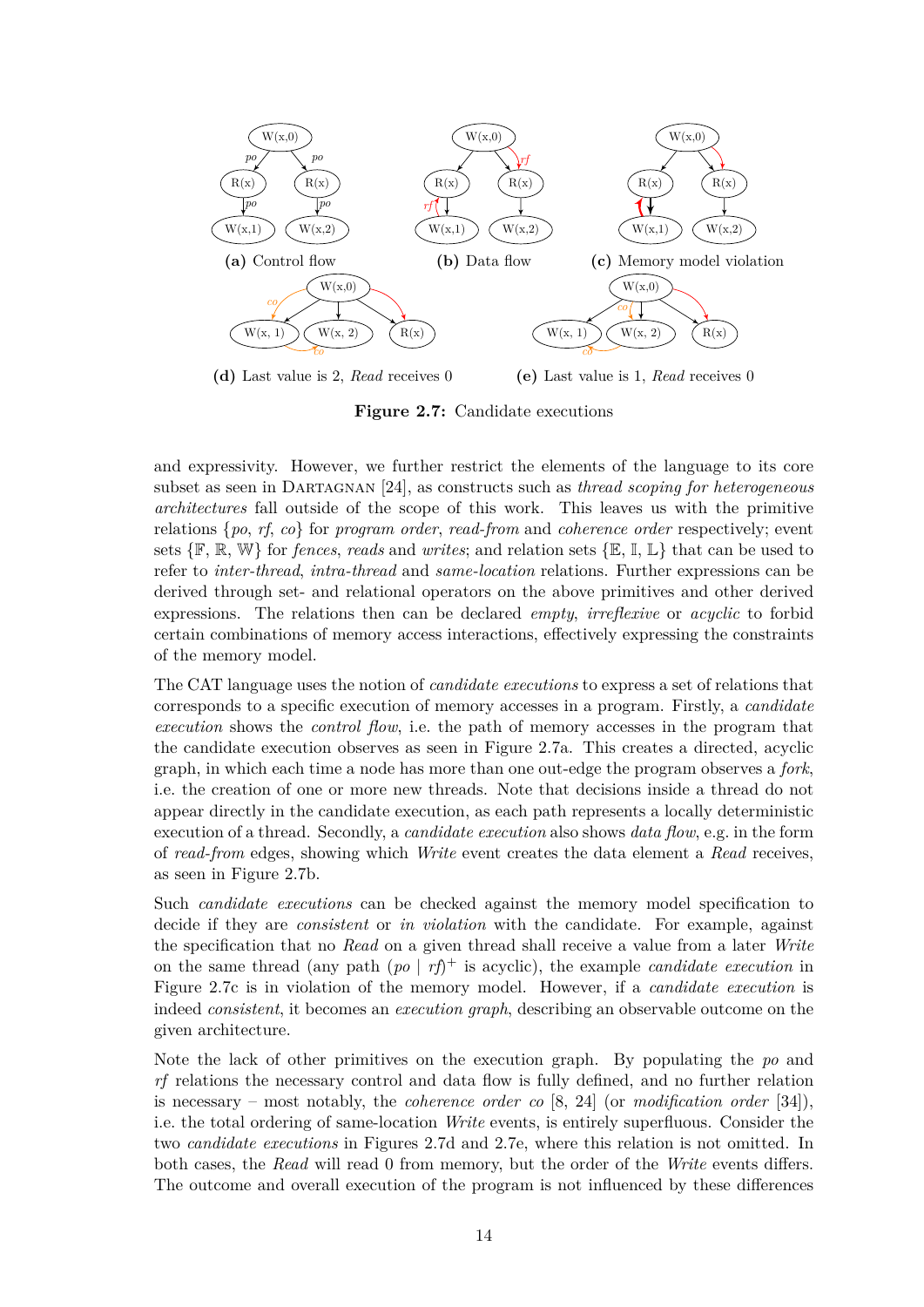other than the final observable value in memory. However, as the two executions are not the same graph, both variants will be produced when enumerating the possible *candidate executions*. Unless the state of the global memory is ever needed to be queried, it is enough to determine for each *Read* event the set of *Write* events it might receive data from. This does not mean that any derived relation that uses *co* as one of its operands will have to be completely re-written, but rather that we can simply leave *co* as unspecified with a few constraints: as long as there is a *co*-order that relates every same-location pair of writes in either in exactly one way (i.e. if elements a and b are same-location writes, either  $co(a, b)$ or *co*(*b, a*) is true, but not both), the execution is feasible.

### **2.4 Analysis of Multi-Threaded Programs**

<span id="page-19-0"></span>Concurrent software verification algorithms also fall into two categories, depending on the execution semantics they employ. The *interleaving* semantics uses overlapping traces of the threads in the concurrent program to explain how it executes. This approach, when used naively, does not scale well due to the large number of possible unique executions. This is partially solved by utilizing e.g. *partial order reduction* (POR) [28], which significantly reduces the number of necessarily explored executions. In contrast, the *declarative* semantics of concurrent program executions uses partial orders to explain a specific execution. The *candidate executions* introduced above are examples to such a semantics, as the *po* and *rf* relations partially order the statements and yield a well-define[d s](#page-49-6)ingle execution of the program [8]. This *declarative* semantics has been shown to perform better on weak memory than the *interleaving* semantics over sequential memory, when implemented in model checking algorithms [7].

#### **2.4.1 Interl[ea](#page-48-6)ving Semantics**

<span id="page-19-1"></span>The naive way of dealing [wi](#page-47-1)th concurrency is to strictly follow the definition of asynchronous systems, i.e. any of the threads may execute at any point in time, meaning every possible total order of the instruction has to be explored. This technique employs *naive interleaving semantics*.

Consider the example in Figure 2.8a (note that based on the C standard, a global variable will be initialized to 0, if no explicit value is assigned [33]). The main thread starts a worker thread, which writes two values to *x*, while the value of *x* is read twice. As the value of *x* increases monotonically, we assert that the latter read's value shall be at least big as the former's. We store t[his in](#page-20-1) a boolean *k*. If we tried to enumerate all executions based on the naive interleaving semantics, we would get [th](#page-50-3)e state space in Figure 2.8b – there are 10 different executions that can take place, as the  $3 + 2$  operations between the start and end of the worker thread give rise to 10 total orders. However, if we examine the outcomes of the different executions, the set of possible end values is way sma[ller:](#page-20-1) *x* is always 2,  $j$  is always bigger than  $i$  and  $k$  is therefore always 1. Even though  $i$  and  $j$  can take up any one of the values from the set  $\{(0,0), (0,1), (0,2), (1,1), (1,2), (2,2)\}$ , this is still only 6 possible outcomes instead of the 10.

To explain this behavior, let us examine the three branches of the state space tree marked with patterns. In these executions, the values to  $i$  and  $j$  were decided early on, as the main thread progressed more than the worker thread. In theory, this would eliminate the need for further analysis, as any further action on either thread is independent of the other – *x* will be increased further, but no operation will use its value; and *k* is never used in any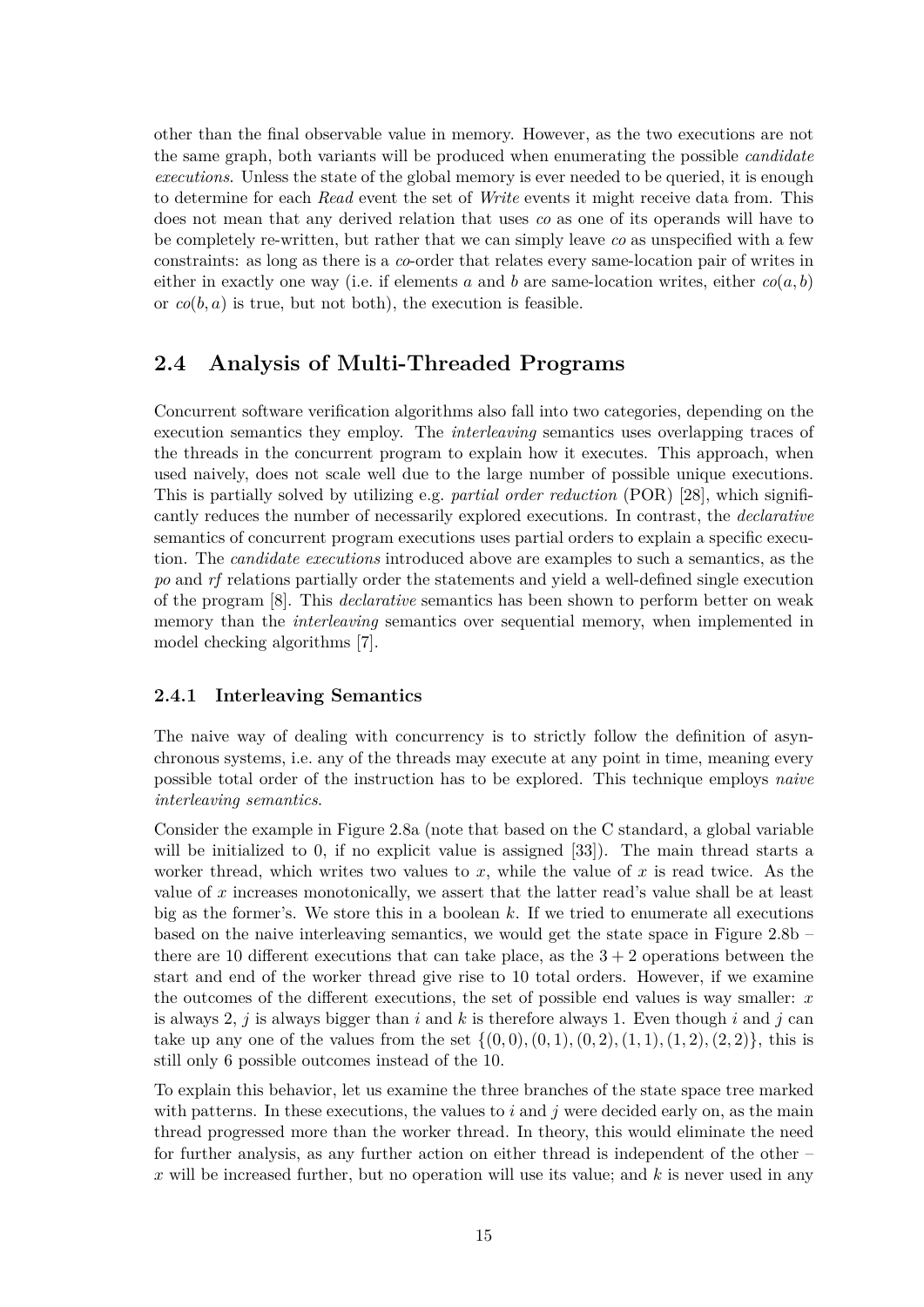<span id="page-20-1"></span>

**Figure 2.8:** State space exploration based on naive interleaving semantics

of the global memory accesses. However, the naive interleaving approach had to explore these subexecutions as well because it had no way of determining which operations would influence the final outcome and which ones would not.

An intuitive step to take is to discover independent pairs of transitions in the model, and forbid the exploration of both total orders. This technique is called *partial order reduction* (POR) [28], and it is widely used in the verification of concurrent systems (Even though there is a specialized version of POR called *dynamic partial order reduction* (DPOR) [26], which is shown to be more optimal, introducing and implementing that algorithm falls outside [the](#page-49-6) scope of this work).

Consider the same input program in Figure 2.8a. If we apply POR based on a global-l[oca](#page-49-7)l partitioning of the transitions, where every transition touching a global memory object is considered dependent on each other, we get the state space in Figure 2.9. In this case, state space exploration was *optimal*, as each exp[lored](#page-20-1) total order yielded a different outcome, and no possible outcome was left out.

Even though the presented example showed the POR algorithm to [be](#page-21-1) *optimal*, this is not the case in every input program. For example, there could be another, totally independent *y* global variable, and two threads performing the same operations over *y* as over *x* – in this case, all total orders would have to be explored among accesses to the global variables as well, which would yield a suboptimal exploration. There are techniques mitigating this behavior (e.g. in [2], the authors have shown that there is an optimal DPOR, and also gave an example for such an algorithm), but the presented naive POR cannot deal with this problem.

### **2.4.2 Declara[ti](#page-47-2)ve Semantics**

<span id="page-20-0"></span>To showcase the differences between the interleaving and declarative semantics, let us look at the same problem in Figure 2.8a. To generate the declarative state space of the program, an *abstract execution graph* is necessary – which is similar to a candidate execution, but Reads are not limited to a single *rf*-edge, and only *po*- and *rf*-edges are present. The semantics of such a construct [is t](#page-20-1)he following: all executions are *observable* which stem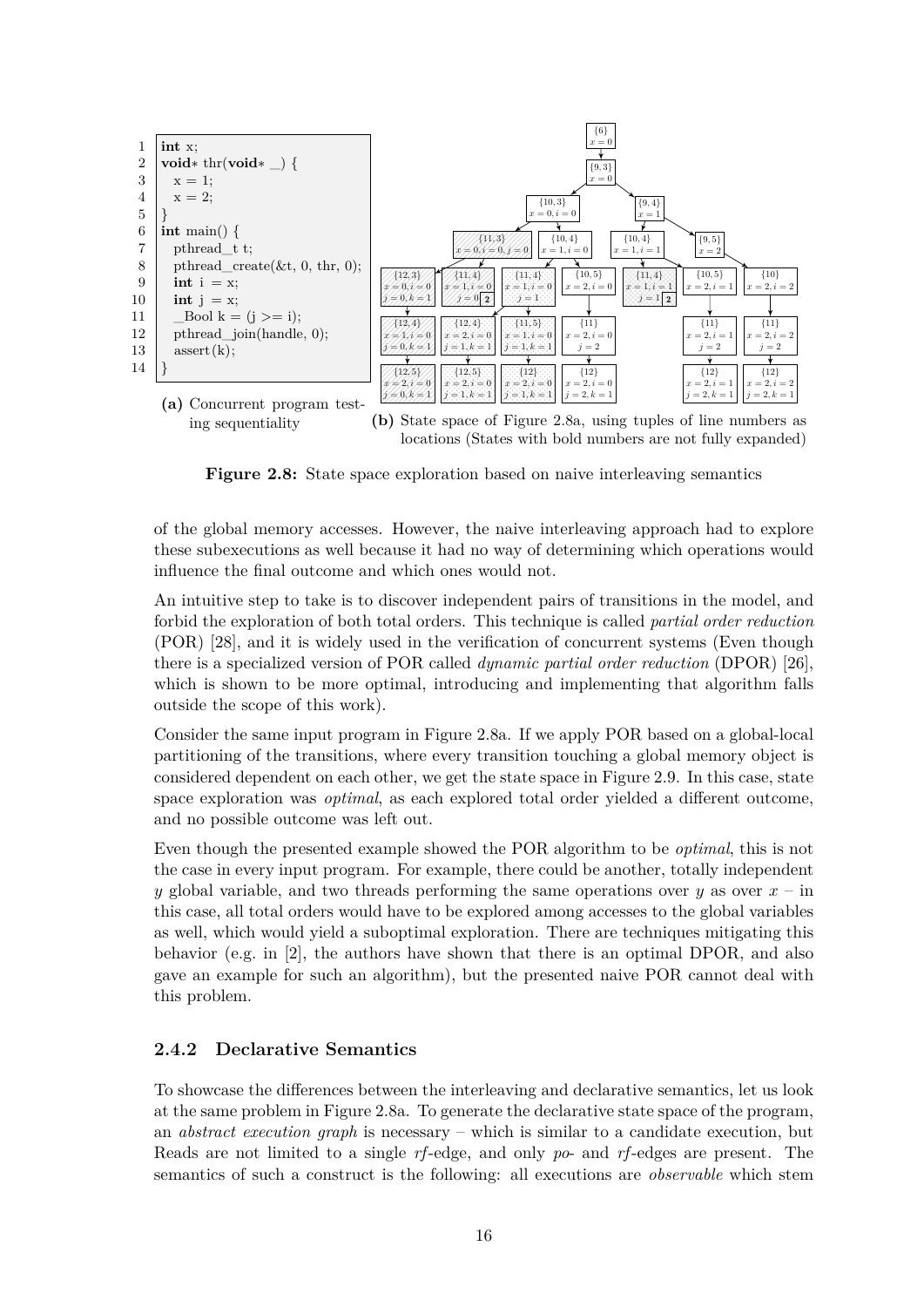<span id="page-21-1"></span>

**Figure 2.9:** POR-based state space of Figure 2.8a, using tuples of line numbers as locations (main thread executes first)

<span id="page-21-2"></span>

(a) Abstract execution graph of Figure 2.8a  $(b)$  A concrete execution based on Figure 2.10a

**Figure 2.10:** Program verification based on declarative semantics

from a consistent candidate execution that is a subg[raph o](#page-21-2)f the abstract execution graph, and for which a satisfying total *co* order exists over same-location writes. Such an abstract execution graph can be seen in Figure 2.10a, and an example concrete execution is shown in Figure 2.10b.

Note that in this case, state space exploration is optimal by default: after the abstract execution graph is built (which is inte[rleavin](#page-21-2)g-free, and therefore can be built in a singlepass over [the op](#page-21-2)erations in the program), only different, and consistent execution graphs are enumerated.

#### **2.4.3 Multi-Threaded CFA**

<span id="page-21-0"></span>In order to verify multi-threaded programs, a formalism supporting multi-threading is also necessary. As with single-threaded programs, a formalism encoding control-flow in the form of a program counter-like construct is advantageous – therefore, the basis of the chosen formalism is still a control flow automaton (CFA) [14]. However, this formalism has been extended in the following ways, giving rise to the eXtended Control Flow Automata (XCFA):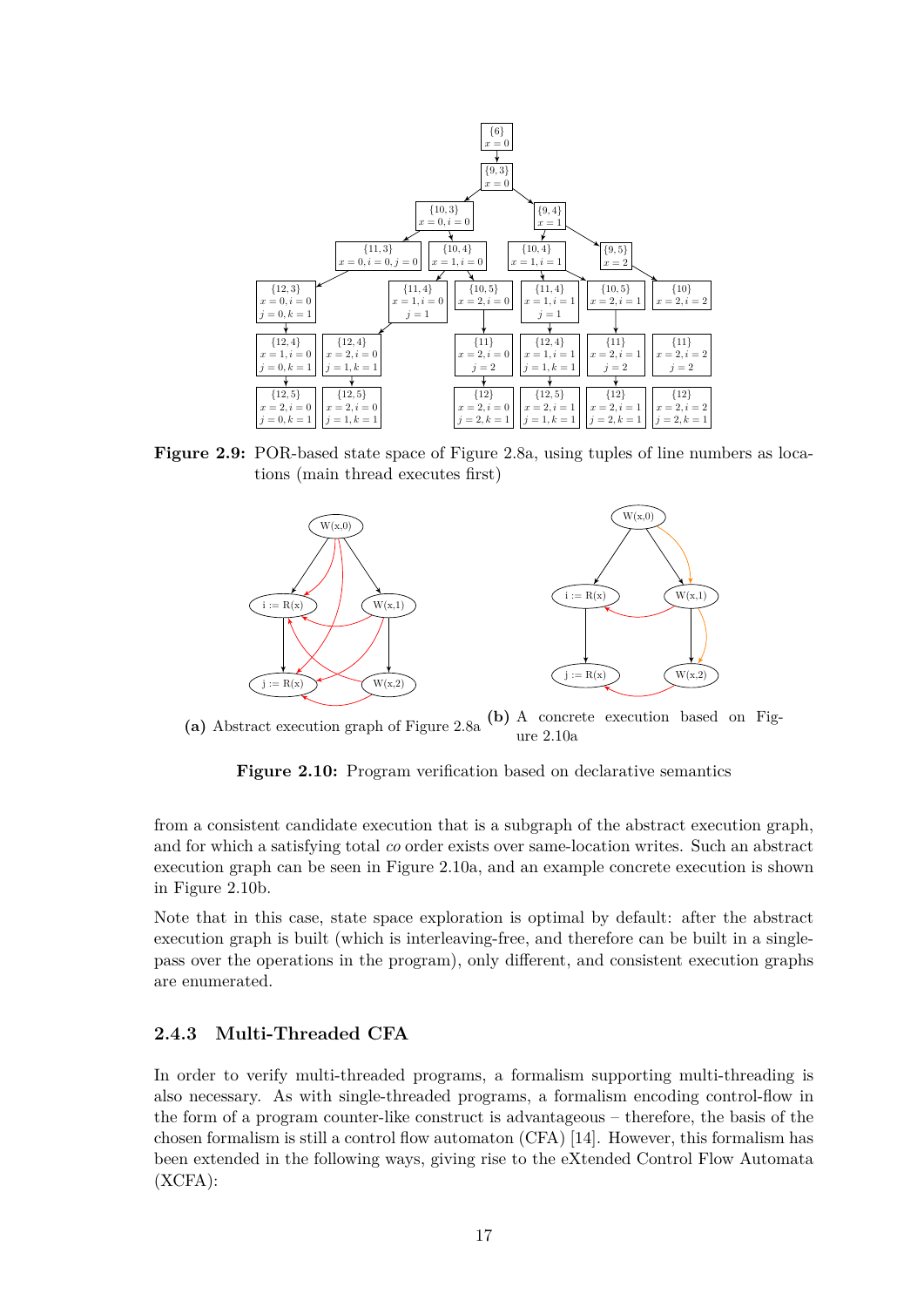**Definition 3.** *eXtended Control Flow Automata (XCFA) An XCFA is a tuple*  $XCFA = (V_q, P)$ *, where:* 

- *Vg: Global variables*
- *P: Processes, which are tuples*  $P = (V_p, F, f_0)$ *, where:* 
	- **–** *Vp: Thread-local variables*
	- $-F:$  *Procedures, which are tuples*  $F = (V_l, CFA, P_{in}, P_{out})$ *, where:* 
		- ∗ *V<sup>l</sup> : Local variables*
		- ∗ *CF A: A conventional CFA (which can use V<sup>g</sup> ∪ V<sup>p</sup> ∪ V<sup>l</sup> as variables), extended with the following operations:*
			- · Function call*s*
			- · Start thread *and* join thread
			- · Atomic begin *and* atomic end
			- · Store*,* Load *and* Fence
		- ∗ *Pin ⊆ V<sup>l</sup> : Input parameter variables, which are assigned when the function is called*
		- ∗ *Pout ⊆ V<sup>l</sup> : Output parameter variables, which are returned when the function returns*
	- **–** *f*<sup>0</sup> *∈ F: The main function of the process (execution starts here)*

*Semantically, an XCFA can either be* static *or* dynamic*. In the former case, only the starting set of processes can execute. In the latter case, the* start thread *and* join thread *operations manipulate the set of enabled processes. In both cases, the processes fire* asynchronously*.*

Note that variables can either be assigned via normal assignments (as in a conventional CFA), or through *store* and *load* operations. In the context of this work, I assume total sequentality for assignments, and only apply the memory model for the analysis of the designated memory access instructions.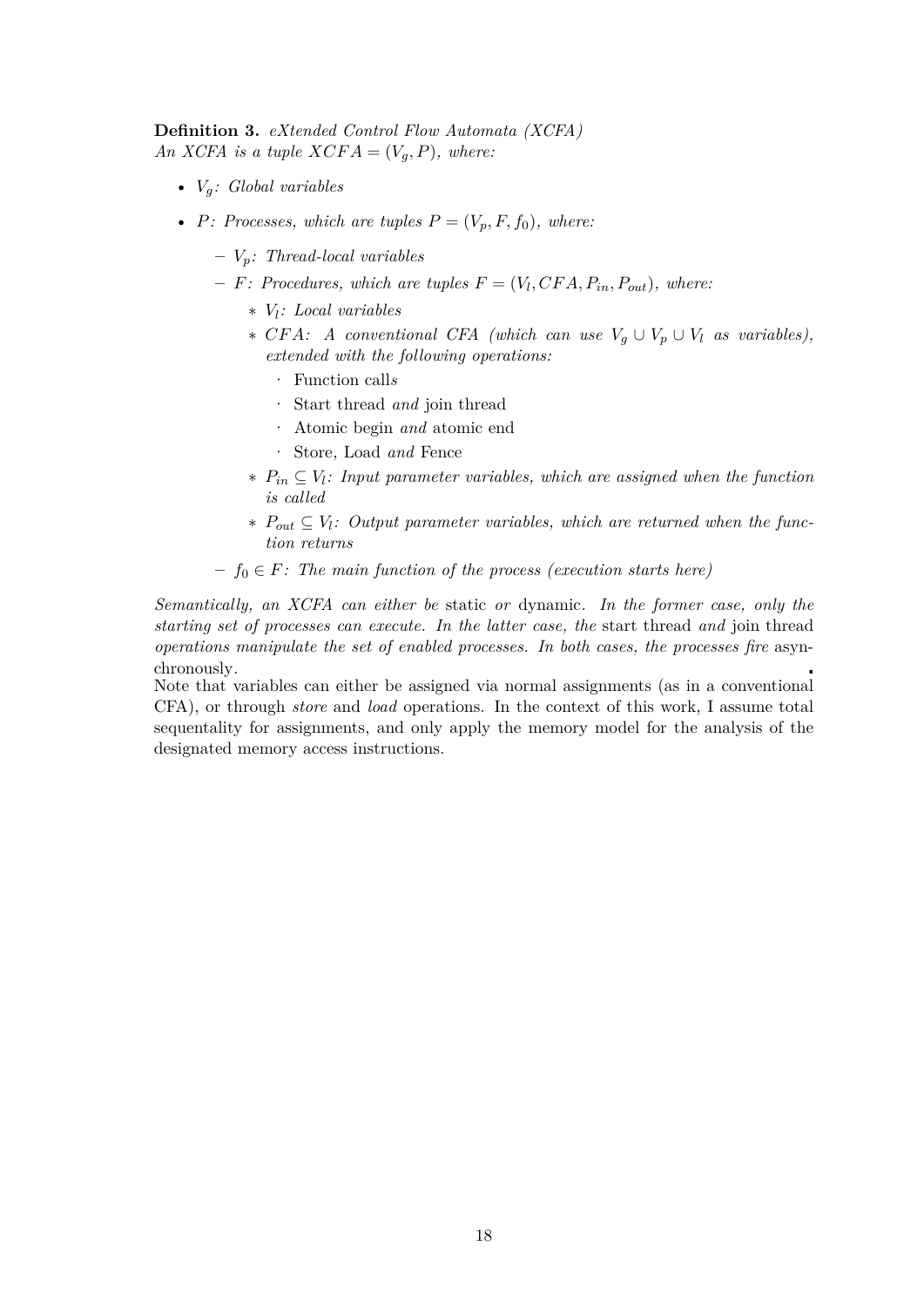## <span id="page-23-0"></span>**Chapter 3**

## **Related Work**

My contributions presented in this report cover a survey of the applicability of CEGAR on concurrent programs, handling both the sequential and weakly ordered case. In this chapter, I introduce the state-of-the-art tools for handling concurrency in these two cases. For the sequential case, I concentrate on the algorithms employing a form of CEGAR, as that falls the closest to the scope of my work; while for the weakly ordered case I introduce the most advanced *bounded* algorithms, due to the lack of a general solution covering infinite-state  $\text{programs}^1$ .

## **3.1 Sequentially Or[de](#page-23-4)red Concurrency**

<span id="page-23-1"></span>Most model checkers capable of verifying concurrent programs that employ a form of abstraction-refinement techniques use a pre-processing step to determine atomically executable (i.e. thread-local) transitions and global operations. Then, every interleaving is explored among these transitions when calculating abstract successor states. Note that these solutions employ a crude version of POR, with no dynamic element.

VVT [29] uses an LLVM-based front-end to verify C programs, which determines blocks of instructions that can execute atomically without interfering with the allowed set of outcomes. Then, these blocks serve as the individual transitions in a large-block encoded CEG[AR](#page-49-8) loop.

In comparison, CPAchecker [12] uses a pre-processing step on the edges of the CFAs to determine thread-local and global operations, then uses a similar large-block encoded CE-GAR loop. In addition, it uses several further optimization steps to be more performant; such as *waitlist ordering* and *[pa](#page-48-7)rtitioning of abstract states*.

### **3.2 Weakly Ordered Concurrency**

<span id="page-23-2"></span>The algorithm presented in this report has been heavily influenced by three existing tools, namely, HERD  $[8]$ , DARTAGNAN  $[24]$  and RCMC  $[34]$ . In this section, I will present the approaches employed by these tools.

<span id="page-23-4"></span><span id="page-23-3"></span><sup>&</sup>lt;sup>1</sup>At the time of writing this report, I have no knowledge of any approach that utilizes any form of abstract reasoning [ov](#page-48-6)er declarative sem[anti](#page-49-5)cs.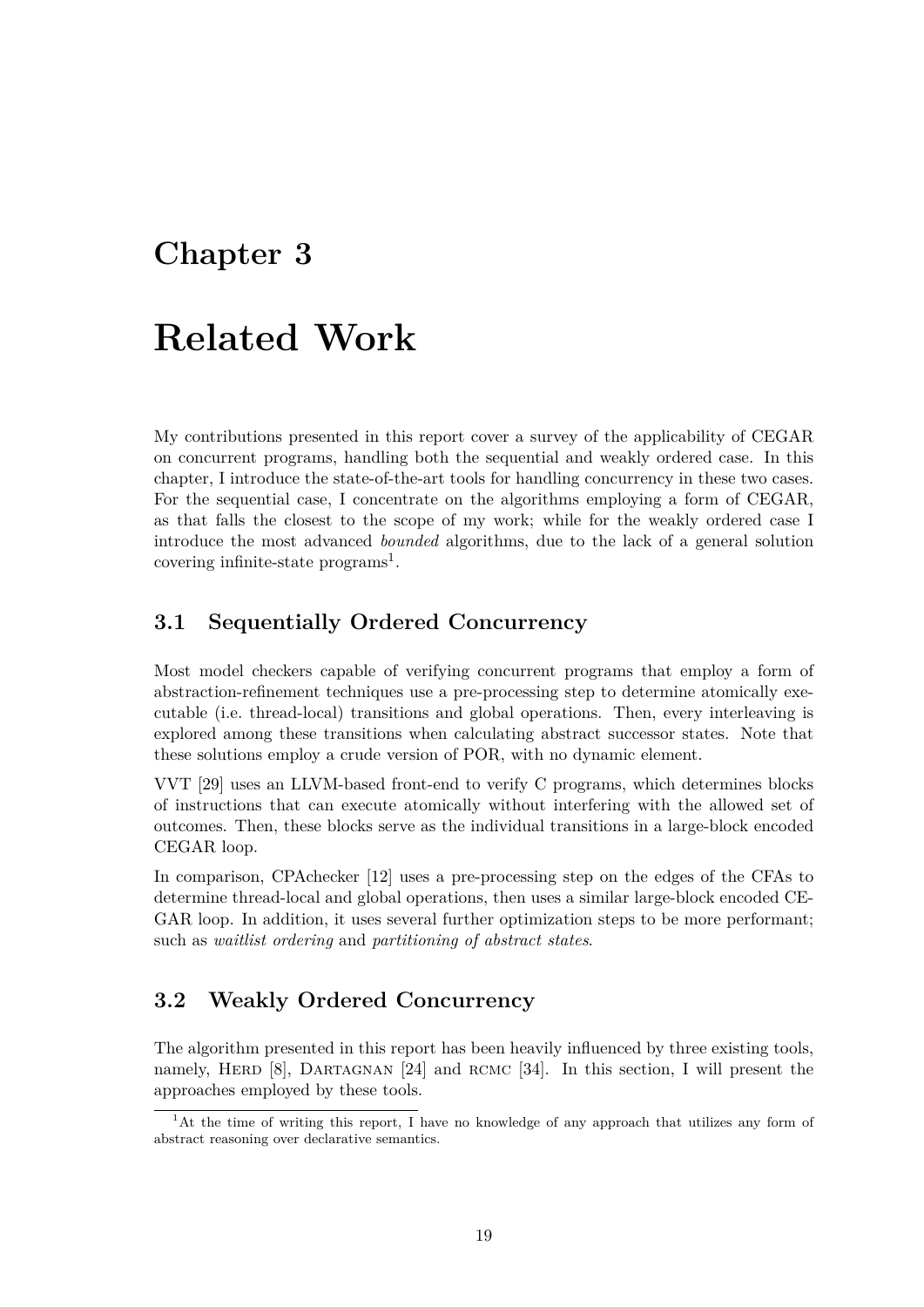<span id="page-24-0"></span>

**(b)** Candidate executions with fixed *co*- and *po*-orders

**Figure 3.1:** HERD's input litmus test and the generated candidate executions

#### **3.2.1 Herd**

HERD is a memory model simulator [8]. It expects a memory model specification written in the CAT language [9] and a litmus test. Litmus tests are small, assembly-level concurrent programs that include accesses to global memory, as well as constraints on local variables. Litmus tests are widely used to specify guarantees of memory models, e.g. Intel most notably only uses such programs as [t](#page-48-6)he specification of the X86 memory model [20]. For example, a memory [m](#page-48-8)odel rule might forbid the reordering of same-location accesses. The corresponding litmus test in Figure 3.1a has two threads: a producer with two consecutive *Write* events, and a consumer with two consecutive *Read* events, all to the same location. Any execution is forbidden where the consumer observes the two written values i[n re](#page-49-9)verse order, i.e. the value of *R*1 is 1 from the earlier *Write*, while the value of *R*0 is 2 from the second *Write*. This outcome is on[ly po](#page-24-0)ssible when either the *Reads* or the *Writes* have been reordered.

For a given memory model and litmus test, the question is whether the forbidden behavior is *observable* on the target architecture. To answer this question, HERD will first generate all candidate executions of the litmus test. This is done in an enumerative way: for each primitive relation every semantically correct combination will be explored [8], as seen in Figure 3.1b. After enumeration, the candidate executions are filtered based on whether they are consistent with the specified memory model. If any consistent execution graph of the litmus test produces the forbidden outcome, the specified behavior is *observable* and the litmus test fails. For the example in Figure 3.1a, there is one such candid[a](#page-48-6)te execution (given [fixed](#page-24-0) *co*- and *po*-orders), highlighted in bold in Figure 3.1b.

The example in Figure 3.1 also shows that the number of *candidate executions* is generally much higher than the number of *consistent e[xecu](#page-24-0)tion graphs*. Given a memory model rule that forbids the reordering of same-location accesses, [only](#page-24-0) 6 *candidate executions* are *consistent* out of the 9 in Figure 3.1b given the fixed *co*-order. However, the total number of *candidate e[xecu](#page-24-0)tions* are much higher. The *Write* events can be ordered by any of their permutations, as the algorithm cannot assume that any of those partial orders is inconsistent without taking the memor[y mo](#page-24-0)del into account. However, given the forbidden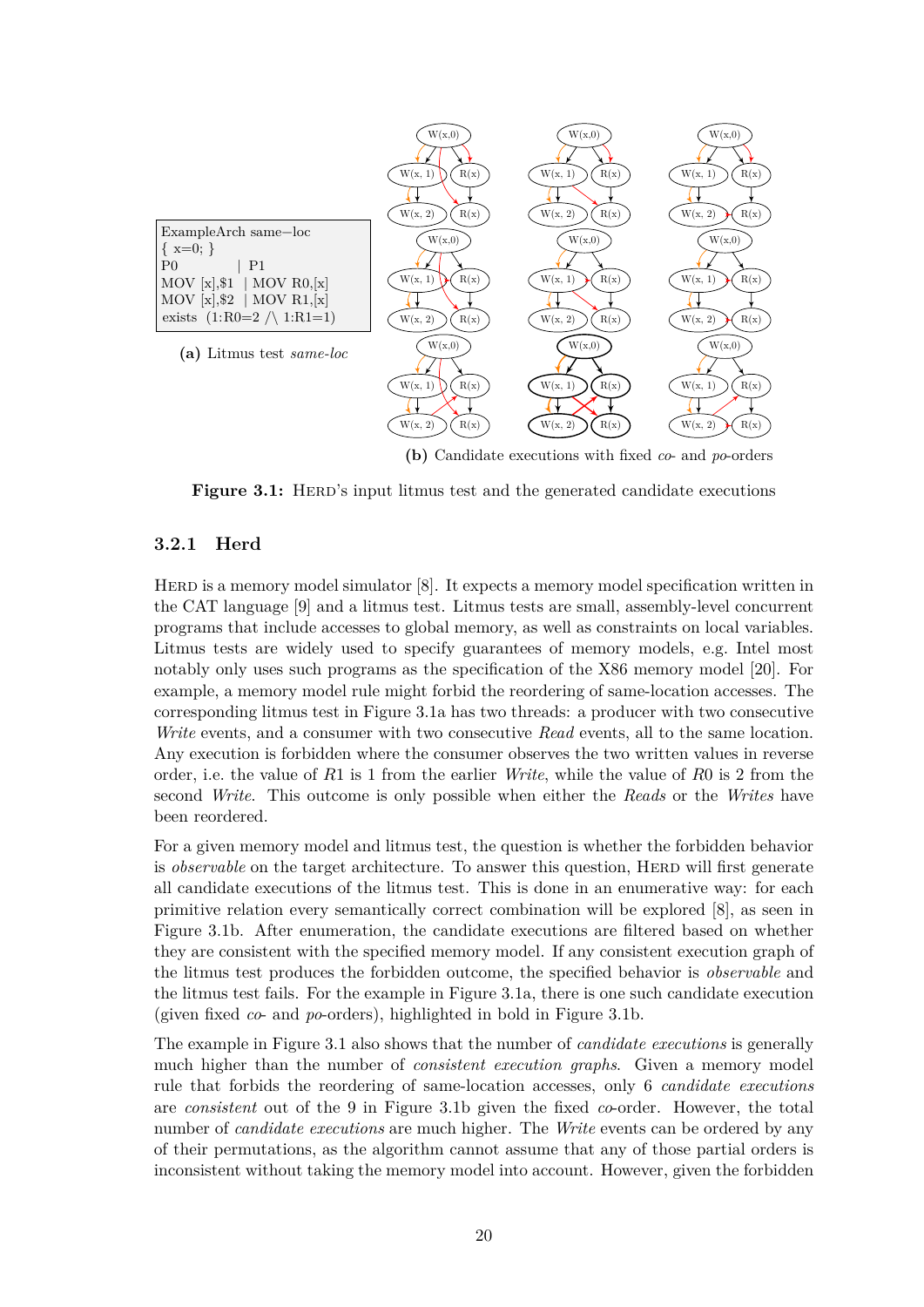<span id="page-25-2"></span><span id="page-25-1"></span>

<span id="page-25-3"></span>

<span id="page-25-4"></span>**Figure 3.5:** Execution graphs generated by RCMC

 $W(x,0),W(y,0)$  $W(x,0),W(y,0)$ 

same-location reordering, only the one in Figure 3.1b is consistent with the memory model. This puts the number of all candidate executions at 3! *∗* 9 = 54, and the percentage of consistent execution graphs at 11*.*1%. For larger programs, this ratio is even smaller, as the number of unnecessary partial orders becomes higher. This observation is also established by the practical evaluation of the rcmc tool, [which](#page-24-0) only generates consistent execution graphs [34].

The goal of HERD is not general program verification, but rather architectural verification. Litmus tests are by definition small programs, and therefore it is unnecessary to optimiz[e t](#page-50-6)he algorithm in HERD for input size. For anything larger than an ordinary litmus test, HERD will most likely time out while enumerating the candidate executions. This prompted the development of smarter *candidate execution* generation, such as rcmc [34].

#### **3.2.2 Rcmc**

<span id="page-25-0"></span>[Th](#page-50-6)e novelty of RCMC is its smart exploration algorithm. In each step of its algorithm, RCMC will only generate consistent execution graphs, and no execution graph is ever explored twice. The implemented *stateless* model checking algorithm receives a concurrent C/C++ program with optional assertions, and enumerates all consistent executions as its output. If in any of the execution graphs the assertion is violated, or a non-atomic concurrent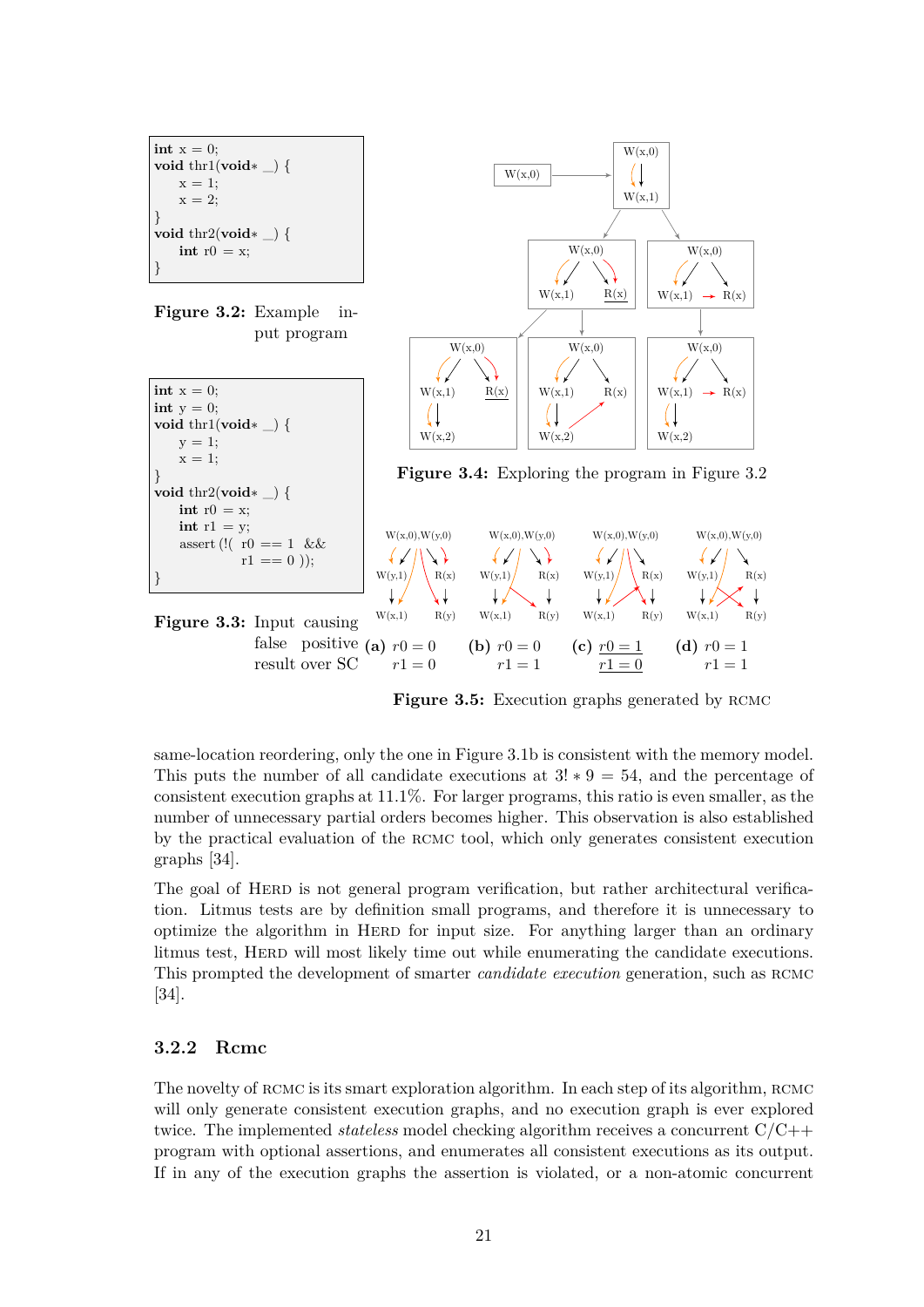access occurs, the tool reports the program as *unsafe* immediately. Note that the memory model is *not* an input, as the C/C++ concurrency model (as formalized in the repaired RC11 memory model [35]) is hard-coded into the algorithm. This significantly reduces the applicability of the tool for custom architectures and potentially yields false positive results.

Consider the input pr[ogra](#page-50-7)m in Figure 3.2. Two threads are executing concurrently, one writing to memory and another reading from it. Note that atomic accesses have been replaced with regular assignments for the sake of brevity. For the sake of this example, *relaxed* accesses can be assumed.

The execution of the algorithm can be s[een](#page-25-1) in Figure 3.4. rcmc will start by recording the initial values in a node, then one-by-one adding the statements of the program. Any time a *Read* event is added, each subexecution is explored where *Read* receives a value from any existing *Write* event. In exactly one of the subexecutions, *Read* remains *revisitable*, i.e. a later *Write* can provide it a value. *Revisitable* [nod](#page-25-2)es are underlined in the example. Each time a *Write* event is added, each subexecution is explored where the newly added *Write* provides a value for any combination of currently *revisitable Reads*. Furthermore, each consistent *co*-order is also explored, but in Figure 3.4, this is deterministic due to *po*. In the example in Figure 3.4, the order of recorded nodes alternates between the two threads, starting with a *Write* event to *x*.

The novelty behind the algorithm is to use *revisitable* no[des t](#page-25-2)o mark a single subexecution where a given *Read* event's v[alue](#page-25-2) is not final. If more than one such subexecution existed, adding a subsequent *Write* event could generate redundant subexplorations [34].

Consider the input program in Figure 3.3 and the generated execution graphs in Figure 3.5. Depending on the received values in the second thread, an assertion failure can occur. The condition of the assertion means that the second *Write* event executed *before* [the](#page-50-6) previous one. This is observable in Figure 3.5c. Considering  $C/C++$  can generally run on any architecture, one cannot assume that [the](#page-25-3) hardware is not e.g. sequentially consistent ([SC\)](#page-25-4). SC guarantees that no statements will be reordered, and therefore the assertion is never violated. RCMC, however, reports it as unsafe because  $C/C++$  does not guarantee this assumption, and therefore this can [be c](#page-25-4)ategorized as a false positive result. This is not a shortcoming of the algorithm itself, but rather of the approach: one cannot assume that the memory model of a programming language is independent of the target architecture [41]. Such a false result might shadow actual problems in the input program, and is therefore inherently unsafe.

Another problem of RCMC is the suboptimal exploration of executions when multiple [thr](#page-50-8)eads write the same variable. As noted above, exploring artificially generated *co*-orders is detrimental to the number of execution graphs. In the worst case, each new *Write* event will effectively multiply the number of subexecutions by the factor of existing *Write* events to the same variable, even if only one thread observes the value. In this case, enumerating all execution graphs where this *Read* reads from a different *Write* would suffice, yet this is multiplied by the factorial of the number of *Write* events, as seen in Figures 2.7d and 2.7e.

#### **3.2.3 Dartagnan**

<span id="page-26-0"></span>Most of the concerns above are addressed by Dartagnan, a bounded mod[el che](#page-18-0)cker [that](#page-18-0) uses memory models as modules [24, 27]. DARTAGNAN expects a concurrent program and a memory model as inputs, and using the conjunction of SMT-encoded expressions determines whether an unsafe state is reachable within a given bound. To achieve this,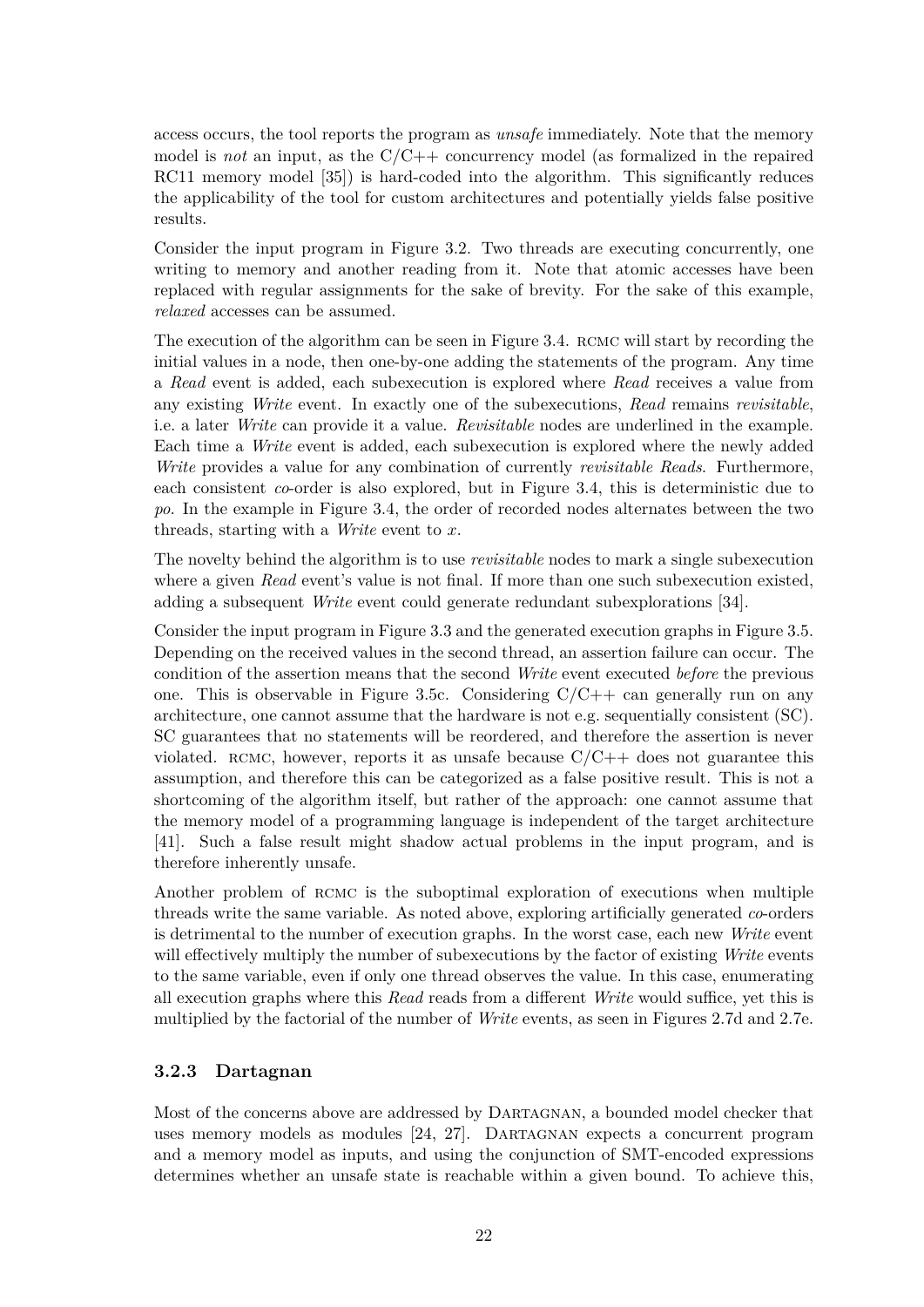<span id="page-27-0"></span>

|             |              |                                                | Optimal         | Handle    |
|-------------|--------------|------------------------------------------------|-----------------|-----------|
|             | Software     | Parametric                                     | execution       | unbounded |
|             | verification | memory model Scalable enumeration state spaces |                 |           |
| <b>HERD</b> |              |                                                |                 |           |
| RCMC        |              |                                                | $\mathcal{N}^*$ |           |
| DARTAGNAN   |              |                                                | N/A             |           |

**Figure 3.6:** Comparison of related verification tools

DARTAGNAN unrolls and encodes the concurrent program as an SMT-expression; encodes the unsafe state as another SMT-expression; and encodes the input memory model as an SMT-expression. If the conjunction of the expressions above is *satisfiable*, the unsafe state is *reachable* and therefore the concurrent program is *unsafe*.

DARTAGNAN is a software verification tool, complete with an integration to SMACK [37], an LLVM-based program transformation tool that allows Dartagnan to work on formal models rather than source-level programs. The gap between the higher-level LLVM-IR and the ISA of the target architecture is bridged by using *compiler mappings* for translating e.g. memory ordering primitives. This is a conventional procedure [41], but special atten[tio](#page-50-9)n has to be paid to ensure the compiler mappings represent an actual compiler's behavior that might be used to compile the examined program later on.

In c[om](#page-50-8)parison with HERD and RCMC, DARTAGNAN (and its companion tool, PORTHOS [24]) is not capable of enumerating consistent executions. Even though as a reachability checker, Dartagnan is not expected to provide this feature, it could be useful to provide a way to use the tools embedded into other verification algorithms for handling concurrent parts of an otherwise independent set of threads. In this case, an unsafe state might not [onl](#page-49-5)y be dependent on the concurrent parts of the program, and therefore Dartagnan could not handle it on its own.

Evaluating the five criteria in Figure 3.6 reveals that none of the tools fulfil every aspect. Herd is not capable of software verification due to scaling issues caused by its suboptimal execution enumeration approach. RCMC is not parametric and therefore only  $C/C++$ guarantees are assumed, and it uses artificially generated *co*-orders which increase the number of explored execution graphs. [Da](#page-27-0)rtagnan cannot enumerate consistent execution graphs. Furthermore, neither solution can handle infinite-state programs.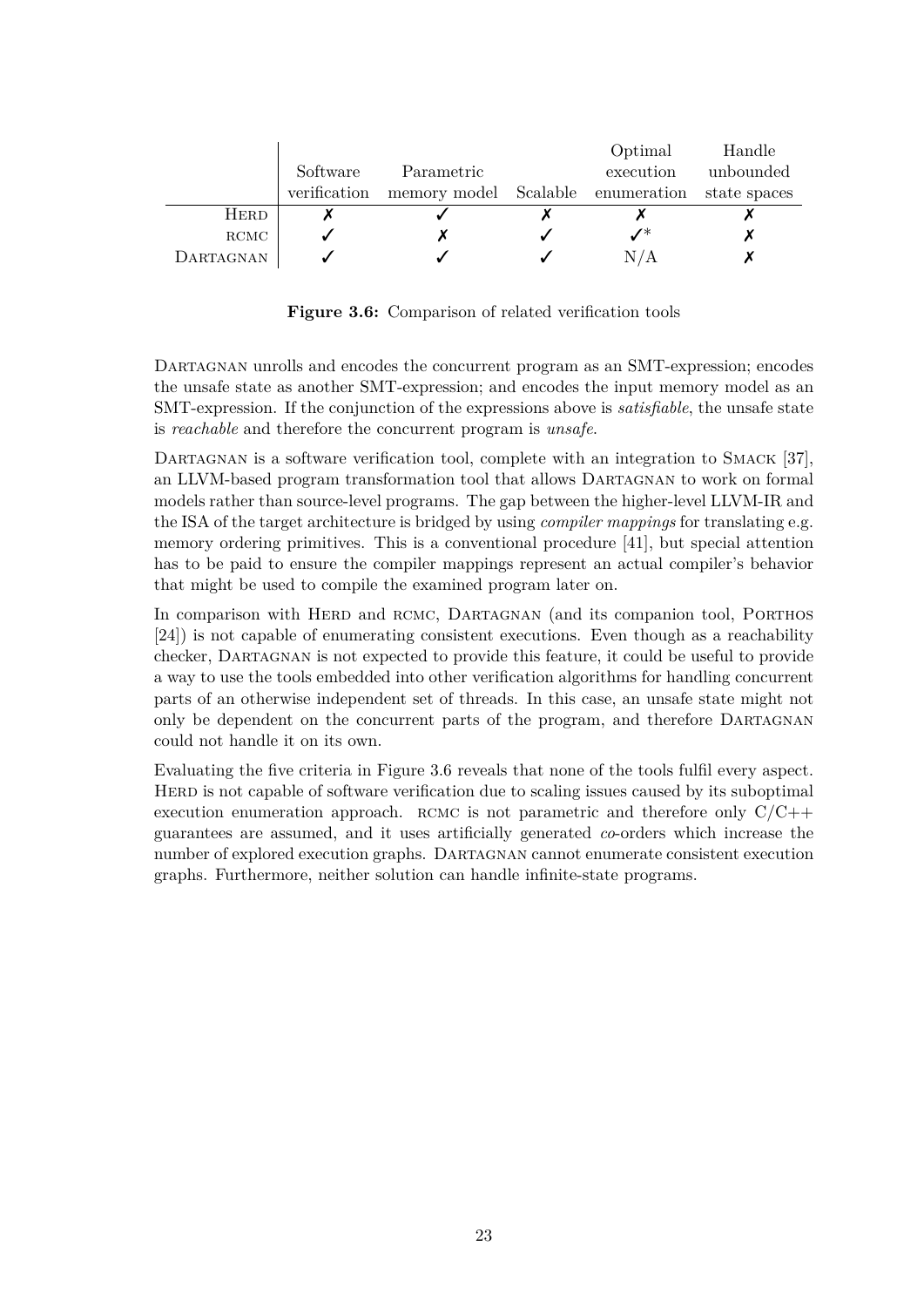## <span id="page-28-0"></span>**Chapter 4**

# **CEGAR for Declarative Semantics**

The main contribution I present in this report is an algorithm that handles the abstractionrefinement of weakly-ordered concurrent programs using declarative semantics. In this chapter, I introduce the challenges that one has to overcome in order to get a *sound* and *performant* algorithm.

## **4.1 Outline of the Solution**

As input, the verification algorithm receives two inputs:

- 1. A multi-threaded program *P* in the form of an *XCFA*, and
- 2. An axiomatic memory model *M* conforming to the semantics of the CAT language [9].

As an output, it produces one of the following:

- [Pr](#page-48-8)oof of safety in the form of an ARG lacking unsafe nodes, or
- A counterexample showcasing the necessary control- and dataflow to reach the unsafe state.

To provide a generic CEGAR-based solution, the components of the algorithm fit inside components of the CEGAR loop in a well-defined way (see the patterned boxes in Figure 4.1):

- LTS: The labelled transition system supplying the possible (not necessarily enabled) [tr](#page-29-1)ansitions from a given abstract state
- Init: The initialization function, providing at least one initial state based on the given initial precision
- Trans: The transfer function, providing a mapping from each abstract statetransition pair to a set of new abstract states
- Prec: The precision of the current iteration
- Ord: The partial ordering of the abstract states, given a partial ordering of the data states
- State: The abstract state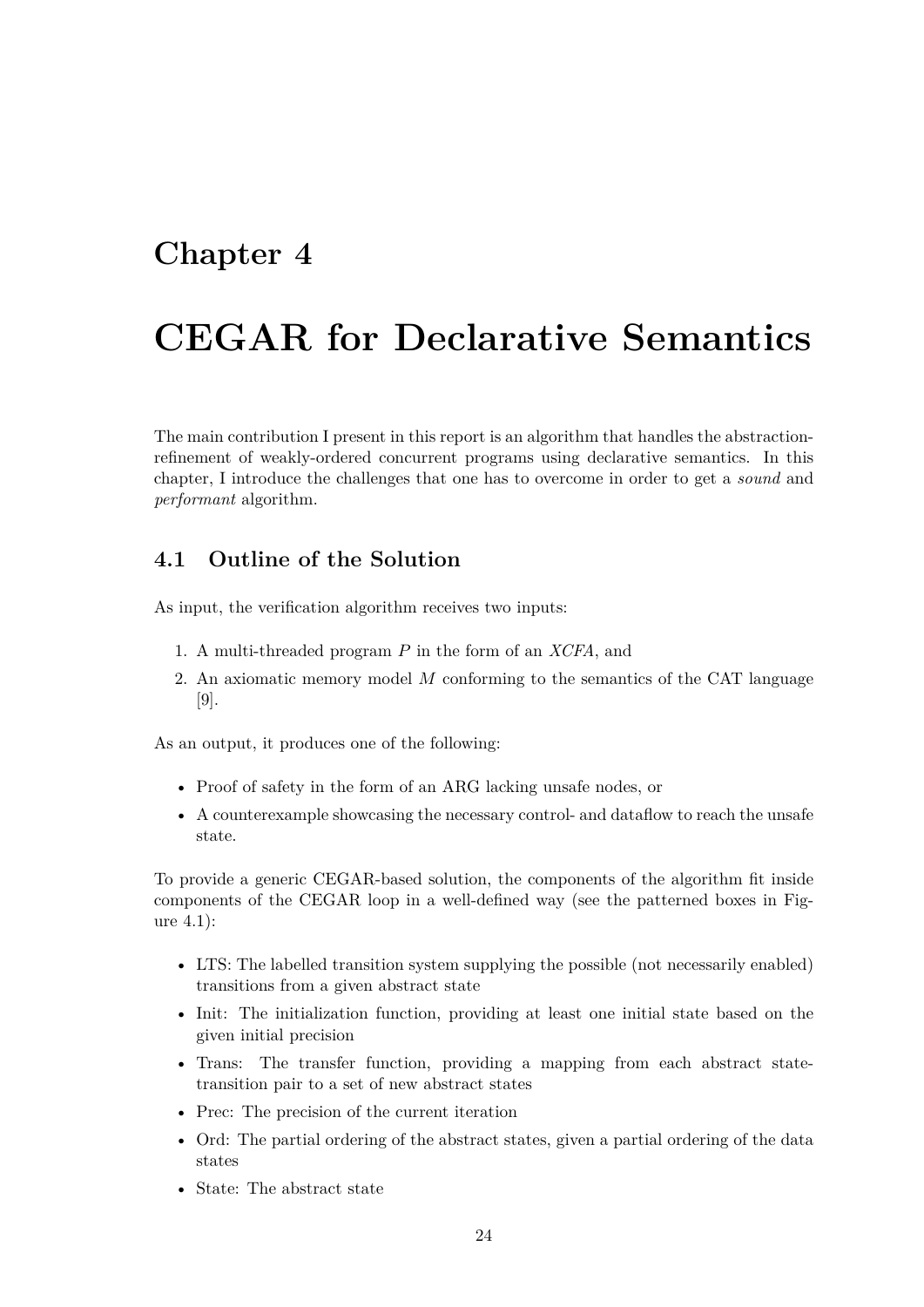<span id="page-29-1"></span>

**Figure 4.1:** The CEGAR loop, extended with the components of the novel algorithm

• PrecRefiner: The precision refining algorithm that creates the new precision based on the last one and the refutation

Given the existing concepts of CEGAR such as the abstract domain, refinement algorithms and the ARG builder; if the components above are defined in a standardized way described by the CEGAR loop, they can re-use these concepts to decrease the complexity of the algorithm. Therefore, I only describe the inputs, outputs and inner behavior of these components, leaving the interaction among them deliberately undefined – these are implementation-specific details, about which Chapter 5 and the tool paper of THETA [30] provides greater insight.

The main idea behind the verification approach is the following: each node in the ARG will correspond to an abstract execution graph. When a [no](#page-39-0)de forks into multiple success[ors](#page-49-1), it means that the successors differ in at least one choice: either a different assumption is taken, or a different *rf*-edge is recorded. This is key for a sound approach: every possibility is explored for a definitive proof of safety.

## **4.2 Motivating Example**

<span id="page-29-0"></span>Consider the following program:

| unsigned $a = i$ oread32(); | atomic_begin        |  |  |  |
|-----------------------------|---------------------|--|--|--|
| unsigned $b = i$ oread32(); | int $i = y$ ;       |  |  |  |
| atomic_begin                | int $i = x$ ;       |  |  |  |
| $x = a;$                    | atomic end          |  |  |  |
| $y = a + b$ ;               | if $(i < i)$        |  |  |  |
| atomic end                  | ERROR: $exit(-1)$ ; |  |  |  |

It has many aspects that make it challenging to verify: there are atomic blocks, writes and stores, as well as non-deterministic inputs. However, as I will show, using the novel algorithm it is straightforward to build a proof of safety, assuming sequential accesses and ordinary C semantics [33] (See Figure 4.2). Note that I use sequential accesses to make it easier to follow the example, but in this case, any ordering primitive could have been used – due to the atomic blocks, threads are synchronized in any case.

To start off the verifi[cati](#page-50-3)on, an initia[l st](#page-30-0)ate and a precision is necessary. The former is chosen to be the following: the threads have started, all global variables  $(x, y)$  are initialized to 0 (which also shows as a Write operation in the execution graph), and a single node is added to the abstract execution graph for every thread, *po*-after the initial writes. The precision shall be an empty predicate precision (i.e. no predicates are tracked).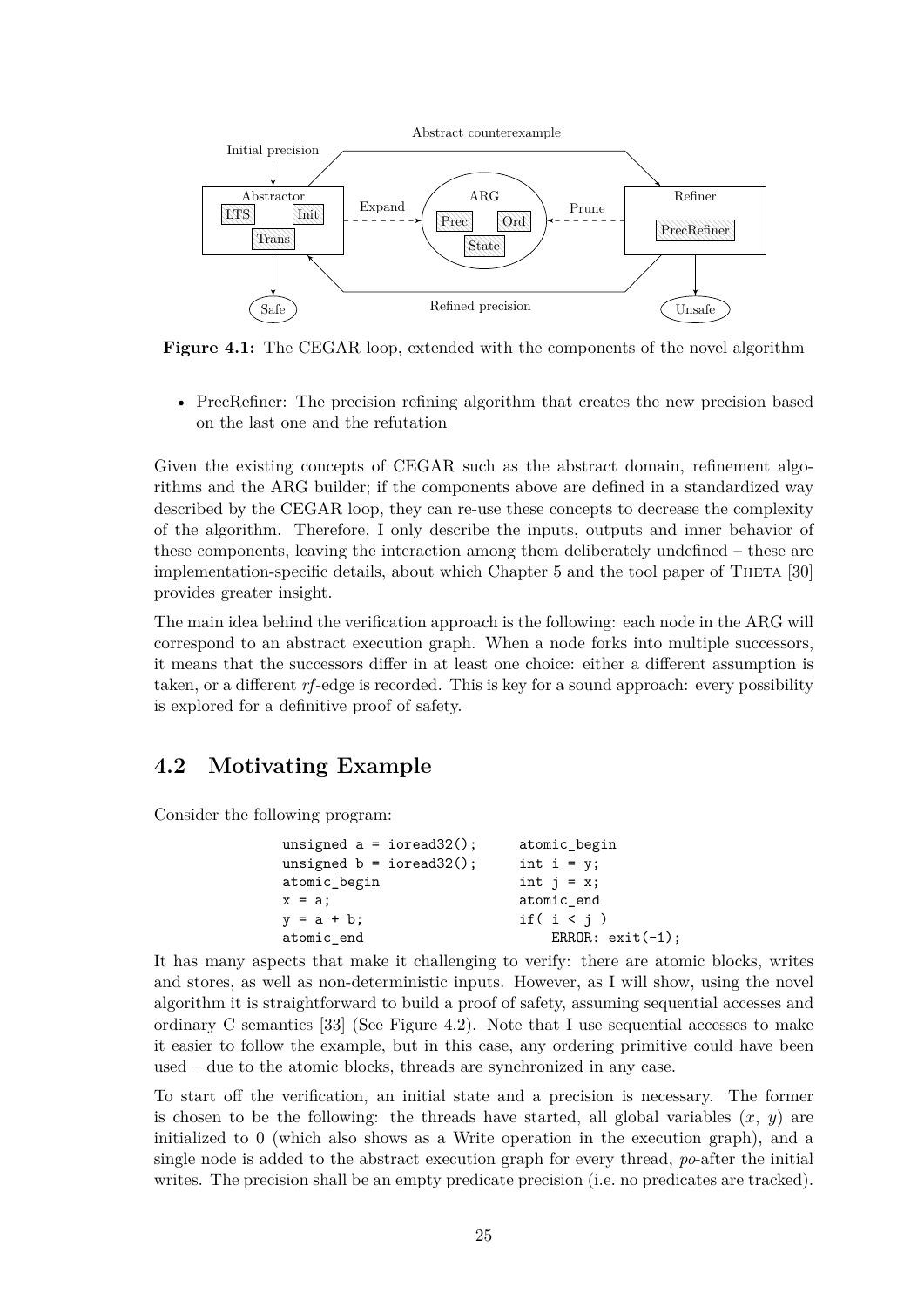<span id="page-30-0"></span>

**Figure 4.2:** Semantics of sequential accesses in C

From here on, always a single thread is chosen that can execute, but no interleavings are explored beyond that  $-$  i.e. an arbitrary sequence of the threads' operations dictate the flow of the verification. Note that this sequence need not be an actually valid overlapping of the operations.

Let us assume that this arbitrary sequence starts off with the reader (right) thread. The first operation is the beginning of an atomic block (i.e. a sequence of instructions which, once started, must fully execute), which will cause the successor state to include a flag for the thread's atomicity.

Next, the value of *y* is read, and loaded into the local variable *i*. As the current precision does not include any predicates over *y*, execution continues and a single successor state is created. This state includes a single read operation in its abstract execution graph, which is *po*-after the initial node. Furthermore, an *rf*-edge is added between the initial write  $(W(y, 0))$  and the read. Thereafter, the value of x is loaded into *j*, causing a similar result. The state now includes two reads, *po*-after each other and the initial node of the thread, as well as *atomically together* – which is also shown in the abstract execution graph as a (reflective) *amo*-relation for the reads. The graph also contains two *rf*-edges, between the respective initial writes and reads of the global variables.

It is important to note that a non-tracked global variable will cause a similar action as a *havoc* statement would – because we cannot be sure if all writes have been added to the graph yet, we do not want to constrain an assumption over the loaded variable – this could lead to potential *missed bugs*.

The next instruction ends the atomic block, which deletes the atomic flag for the thread from the state. Then, the *if*-statement is to be evaluated. As we *havoc*-ed the variables *i* and *j*, and there are no tracked predicates contradicting the assumption, we take both paths: the one leading to the error state, and the one leading to the end of the thread. As we have a path to the error location, we stop expanding the ARG, and pass the path to the error location to the refiner.

Counter to the abstraction, the refinement cannot consider loads from non-tracked variables *havoc*s, as that would lead to potential *false alarms*. For example, in this instance, we know that the program is safe, but we have an abstract counterexample that shows otherwise – if we accepted it, the program would be determined unsafe, when in fact it is the opposite.

Instead, the refinement algorithm considers every possible and compatible *rf*-subset that could stem from the abstract execution graph in the error state. This quickly shows that there is a contradiction in the counterexample – those reads could only get their values from the initial writes, which are 0, and therefore the assumption about *i* being smaller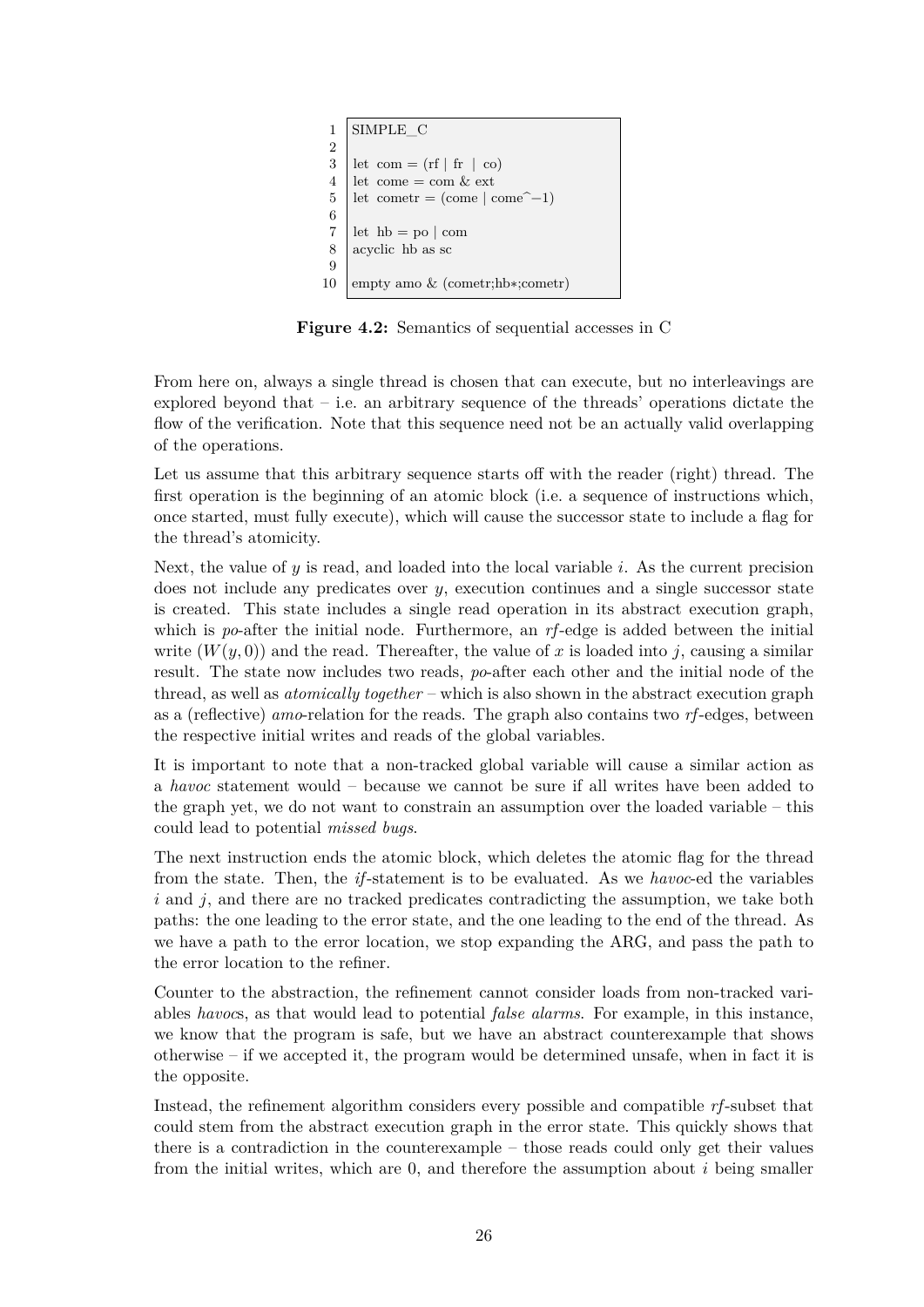than *j* cannot be true. However, if we passed the same counterexample to the refinement algorithm with the *havoc*s still in place, we would get an answer that the counterexample is feasible – and therefore we know that the problem is in the global variables. (Note that without this second check, it would also be possible that an ordinary over-abstraction took place, which can be handled without touching the global variables at the moment.)

To prepare a refutation, one has to decide two things: *where* the counterexample became infeasible (to show the boundary for ARG pruning), and *how* the counterexample became infeasible – in ordinary single-threaded CEGAR, this would be an *interpolant* of some sort that could be used as a predicate in itself, or the variables of which could become tracked variables in the EXPL domain. In this case however, we know that the memory model was the culprit. There are many options to choose from, but in this instance, let us assume that *every non-tracked global variable in the counterexample* needs to become tracked. To fit in the framework of CEGAR, this can be signalled as a self-evident predicate of the form *var* = *var* – which will not influence the verification process in unrelated parts of the algorithm (due to it always being true), but can be used to give information on trackable globals for the precision refiner.

To finish up the refinement process, the ARG is pruned back to the first occurrence of a non-tracked global, and a new precision is created with the predicates  $x = x$  and  $y = y$ . Then, control is given back to the abstractor.

The abstractor receives control and a pruned-back ARG that only contains the first noninitial state, i.e. the atomic flag has been raised but no reads have been added. When handling the first read however, the situation is different from last time: the global variable is present in the precision. This triggers a different reaction, in which the state forks into two successors: one where the read received its value from the initial write (and therefore the corresponding events are added to the abstract execution graph); and another where the read simply *blocks* – i.e. the execution on the given thread shall not continue until a suitable value is found. This is called a *revisitable* read (following the nomenclature of RCMC [34]), as it can be revisited later to update its value.

The subsequent read is handled the same way: either reads 0, or blocks the thread. These actions have lead to three active states in the ARG:

- 1. [The](#page-50-6) first read has blocked
- 2. The first read has read 0, the second read has blocked
- 3. Both reads have read 0

As the 3rd state did not block, execution can continue on the same thread. However, the *if*-assumption is clearly not true, as both *i* and *j* are 0. This means that the created leaf in the ARG is safe.

Let us abandon the  $2<sup>nd</sup>$  state in favor of the  $1<sup>st</sup>$ . As the first read has blocked the thread, we have to change threads to the other one. It starts off by assigning two non-deterministic unsigned values to *a* and *b* (which has no effect in the state, as *a* and *b* have been nondeterministic anyway), then similar to the first thread, starts an atomic block.

As a next step, the thread stores *a* into *x*. This results in the usual creation of a new node (a Write in this instance), which is *po*-after the last node. However, this write has nowhere to supply its value, as the read from *x* has not yet happened on the other thread. This prompts execution to continue as if nothing had happened. However, the next operation stores a value (namely,  $a + b$ ) into a variable (*y*) that *does* have revisitable reads waiting to take a value: this will cause two subexecutions to be created (as two successor states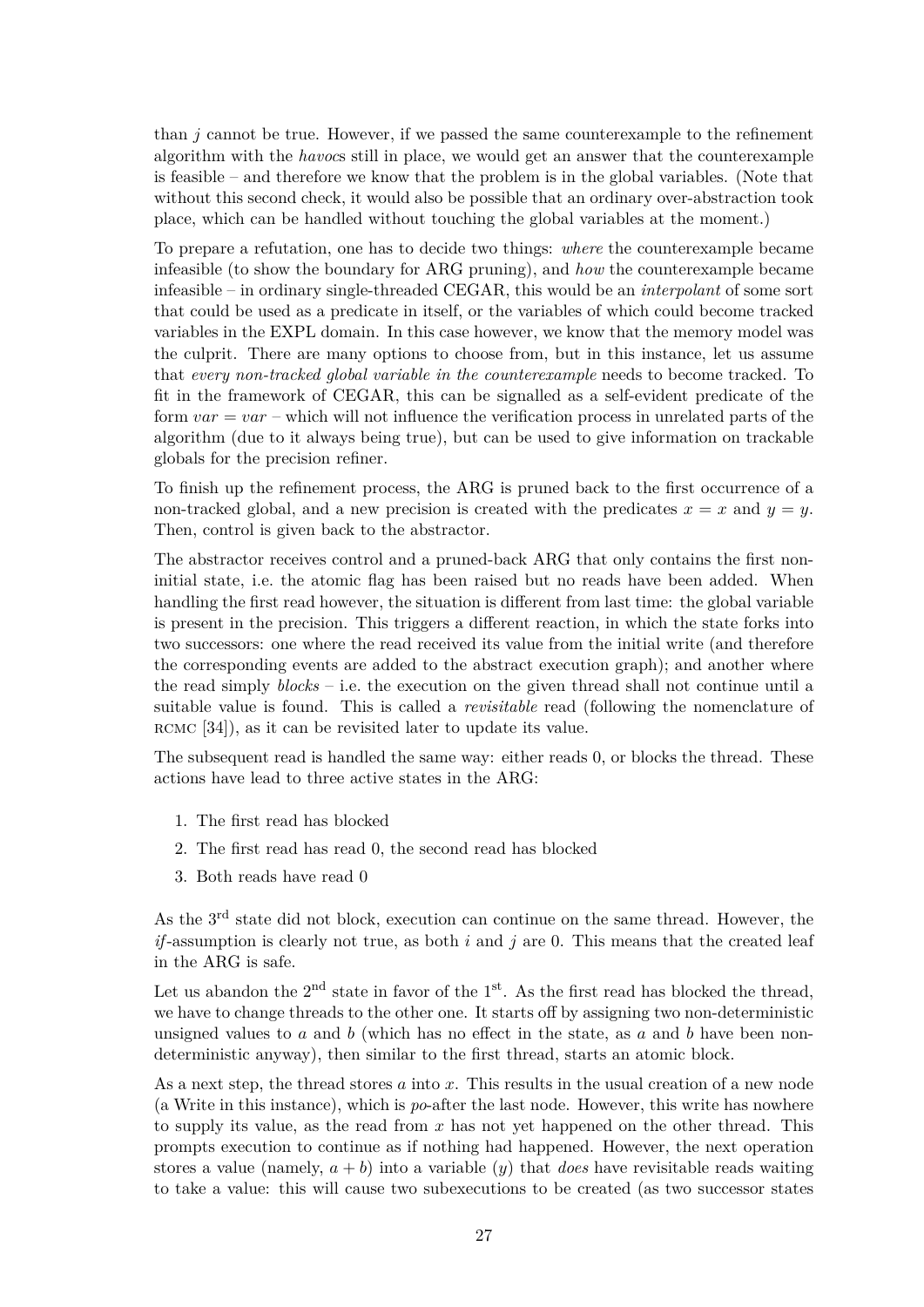in the ARG), one where the revisitable read is not modified and that thread remains blocked (indefinitely, therefore this branch of the ARG is abandoned in this example); and another, where said read takes the value from the new write. This shows up in the abstract execution graph as an *rf*-edge. Of course, the two store operations are also atomically together.

Next, to finish execution on the writer (left) thread, the atomic block is closed and the thread exits. This leaves us with no choice, but to go back to the initially explored (reader) thread. This thread is now unblocked and can continue execution with the read from *x*. At this point however, the read operation can take a value from two possible locations: either from the initial write, or the write on the other thread. Furthermore, a successor state must also block, as a subsequent store to *x* should also have a revisitable read waiting for it (even though we know there is no such write in this program). Therefore, three successor states are created once again:

- 1. The first read has read  $a + b$ , the second read has read 0
- 2. The first read has read  $a + b$ , the second read has read a
- 3. The first read has read  $a + b$ , the second read has blocked (dead-end)

The 3<sup>rd</sup> state of this second line-up has thus been eliminated from further exploration. The 2<sup>nd</sup> state has some potential to be unsafe: *i* is  $a + b$ , and *j* is  $a -$  however, as both *a* and *b* are non-negative, *i* cannot be smaller than *j*.

Furthermore, reaching the  $1<sup>st</sup>$  state, the abstraction algorithm evaluates the feasibility of the memory model (it did this in every step, but only now is it actually important). It evaluates every monotonically increasing assertion in the memory model<sup>1</sup> for possible violations, and in this case, it finds that the current state violates atomicity – it should not be possible to read one part of the atomic block in another atomic block, while the other part is left as the initial value. Therefore, this state is designated as *⊥* a[nd](#page-32-1) no further expansion is possible.

Note that it is possible to define non-monotonically increasing assertions. In this case, the algorithm will decide to track *all* global variables from the start – even though a more elegant solution is definitely possible, due to the lack of an example for a sane memory model that includes such a construct, I abandoned the further optimization of this case.

Going back to the  $2<sup>nd</sup>$  state of the former line-up, the algorithm will deduce either safety or infeasibility for every branch of the ARG – therefore proving the safety of the input program. The entire ARG can be seen in Figure 4.3: two of the branches are consistent but safe; two branches blocked indefinitely; and two branches became inconsistent with the memory model.

## **4.3 Limitations on Genericity**

<span id="page-32-0"></span>The algorithm tries to make as few assumptions as possible about the memory model, to truly stay generic. One assumption however has to be to forbid out-of-thin-air (OOTA) executions [19]. Consider the following two-threaded program (*x* and *y* are global variables):

$$
int r1 = x; \qquad int r2 = y; \qquad x = r2;
$$

<span id="page-32-1"></span><sup>&</sup>lt;sup>1</sup>Not containing set difference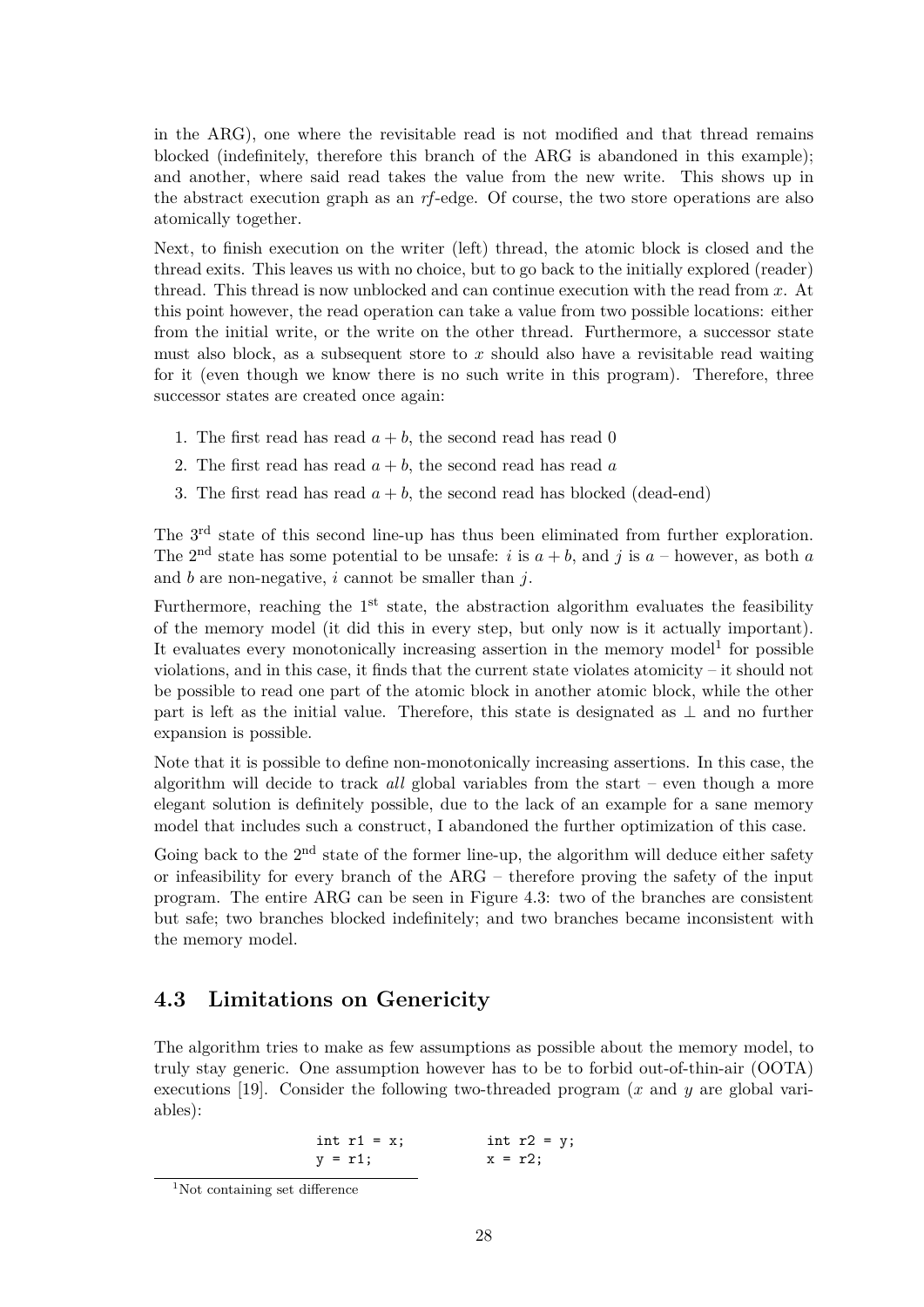

**Figure 4.3:** Final and safe ARG of the motivational example. Dashed leaves are safe, bold leaves are inconsistent with the memory model.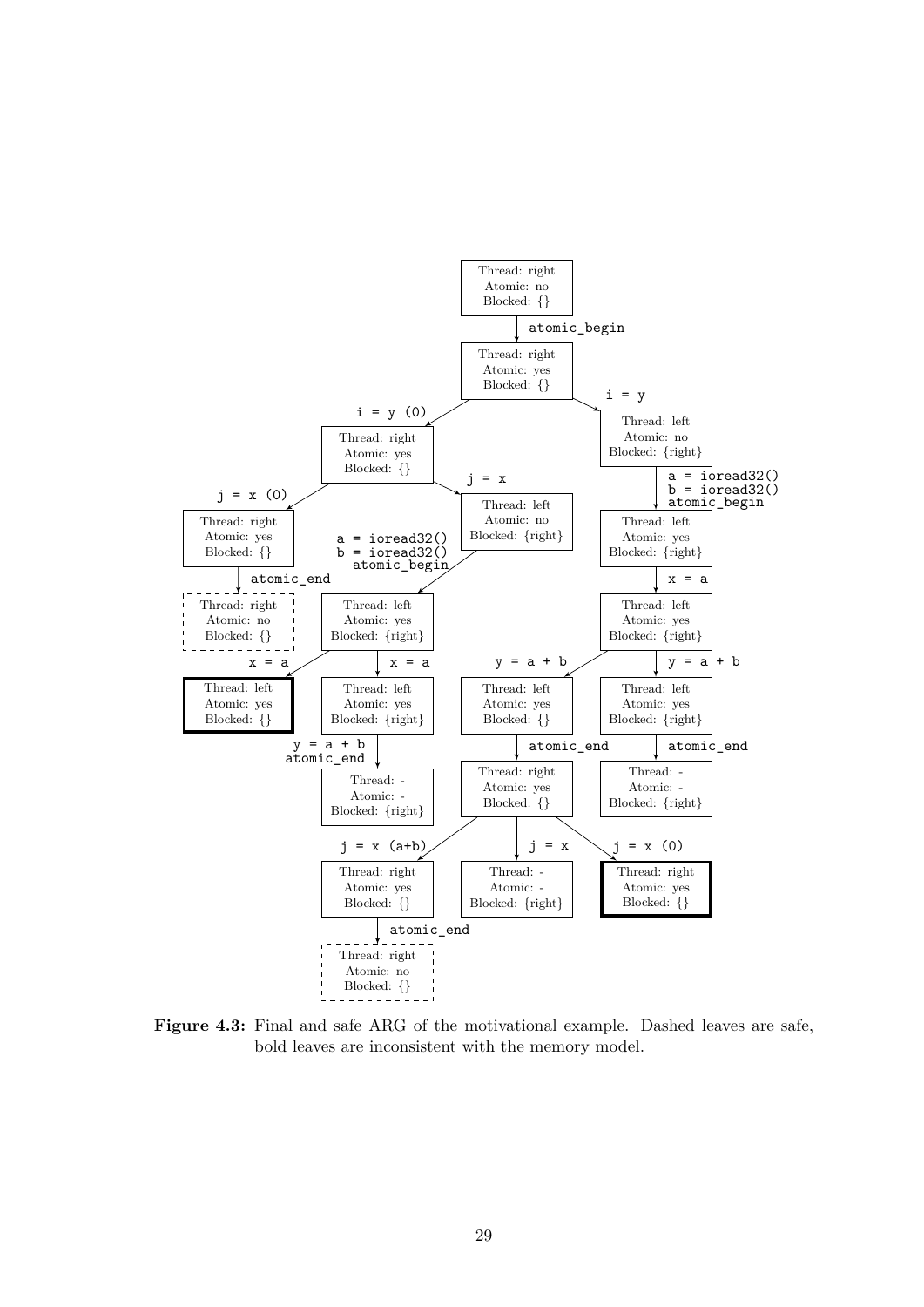In this example, the outcome  $r1 = r2 = 42$  might be surprising, mainly because the value 42 did not exist anywhere in the program source. However, assuming relaxed accesses and the C programming language semantics [33], this outcome (along with any other value) is allowed by the memory model, as there is a cycle between the suppliers and consumers of the memory accesses – which can lead to a self-inductive execution generation. As this behavior is next to impossible to implement in hardware, and therefore this issue is purely theoretical, forbidding it does not hurt th[e a](#page-50-3)pplicability of the algorithm.

Such interactions are forbidden in the algorithm, as therein a read will block the expansion of its executing thread in at least one instance until all same-location stores are discovered. This means that a *po*-later write will not be able to supply a value to the read; and furthermore, if multiple threads are blocked simultaneously, writes *po*-after either of them will be disregarded in the read's expansion process. In the example above, this latter case is demonstrated: as no previous values are known other than the initial implicit 0, there will be only one full exploration  $(r1 = r2 = 0)$ , and in any other instance, the threads will not unblock, and therefore the writes are not even discovered.

## **4.4 Formalizing the Approach**

<span id="page-34-0"></span>To formalize the algorithm introduced above, I will define the 7 custom components in the CEGAR loop (see Figure 4.1), starting with the components related to the ARG. In this section, all descriptions are as technology-agnostic as possible, to provide an adaptable solution rather than an implementation-specific one.

#### **4.4.1 Abstract Stat[es f](#page-29-1)or Declarative Analysis**

<span id="page-34-1"></span>The abstract state is responsible for holding information on the current state of the algorithm, as well as the necessary data structures for the *expr* mapping of the underlying domain. In the case of this algorithm the state vector is a tuple  $X = (P, p_c, E, S)$ , where:

- *P*: Set of existing processes (in the form of a tuple *P* (*id, loc, lastNode, amo, blocked*))
	- **–** *id*: ID of the process
	- **–** *loc*: CFA location inside the process
	- **–** *lastNode*: Last memory access on the given process
	- **–** *amo*: A node in *E* unique to the current atomic block when the process is atomic, or missing otherwise
	- **–** *blocked*: True if the process is blocked due to an unsatisfied read-dependency, false otherwise
- $p_c$ : The currently explored process
- *E*: The abstract execution graph of existing nodes
- *S*: The abstract mathematical state (dependent of the domain and the mathematical precision)

The main tool of CEGAR to combat state space explosion is the use of partial orders, which discover covering states in the ARG and stop the expansion of the covered state. For this,  $a \subseteq$  function is available for the given domain, which has to be mapped to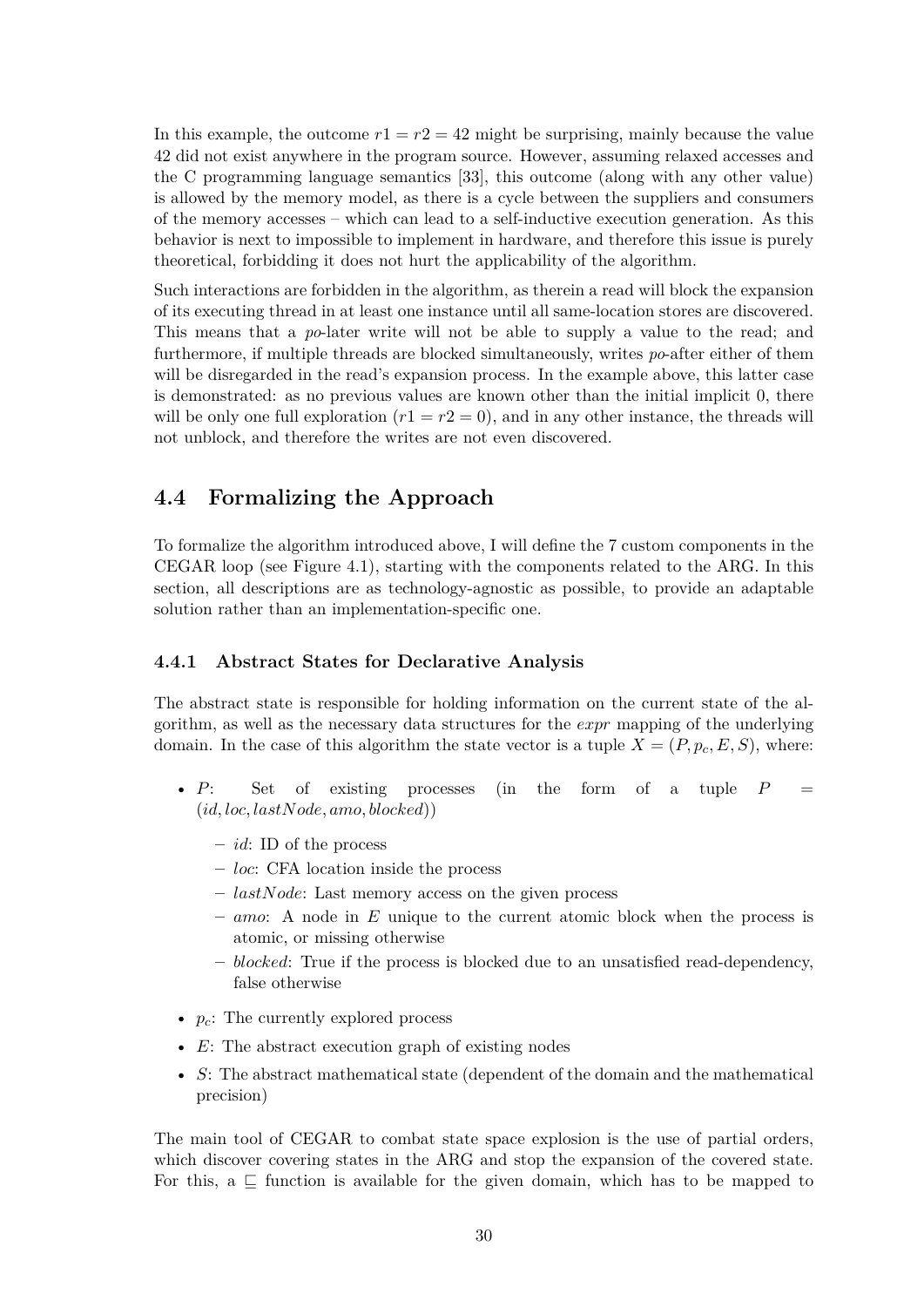the abstract states as well. For example, in the much simpler case of a single-threaded CFA, the partial order would order states whose mathematical states are partially ordered, and whose locations are the same. In the multi-threaded declarative case, this has to be adapted to the following:

**Definition 4.** *Two abstract states*  $X_1, X_2$  *are partially ordered by*  $\subseteq$ *, if:* 

- $S(X_1) \sqsubset S(X_2)$ , and
- $\forall (p_1 \in P(X_1)) \exists (p_2 \in P(X_2))$ .(*loc*(*p*<sub>1</sub>)*, blocked*(*p*<sub>1</sub>)) = (*loc*(*p*<sub>2</sub>)*, blocked*(*p*<sub>2</sub>))*, and*
- *∀*(*p*<sup>2</sup> *∈ P*(*X*2))*∃*(*p*<sup>1</sup> *∈ P*(*X*1))*.*(*loc*(*p*1)*, blocked*(*p*1)) = (*loc*(*p*2)*, blocked*(*p*2))*, and*
- $(loc(p_c(X_1)),blocked(p_c(X_1))) = (loc(p_c(X_2)),blocked(p_c(X_2))), and$
- $E(X_1) \cong E(X_2)$ .

Finally, a precision is necessary for the ARG building algorithms. In the case of this algorithm, this can be defined as a tuple  $Prec = (V, P)$ , where:

- *V*: Set of tracked global variables
- *P*: Mathematical precision stemming from the underlying domain

Even though the motivating example above suggested that only those global variables are tracked which appear in the mathematical precision in the form of either a tracked variable or part of a predicate; this is not necessarily the case – the algorithm is wellequipped to deal with other forms of precision as well, e.g. tracking all global variables from the beginning. The only constraint is that if a variable appears in the mathematical precision, the algorithm *must* track it.

#### **4.4.2 Building the ARG**

<span id="page-35-0"></span>To build an ARG from an input model, three components are necessary (as shown in Figure 4.1): the initialization function, the transfer function and the transition supplier (in the form of an LTS).

The initialization function takes a precision and an XCFA as its argument, and returns a set of i[niti](#page-29-1)al states. As in software verification the initial state is usually modelled to be deterministic, we know that it must be a single-element set, whose sole element is defined as the following state  $X_0 = (P, p_c, E, S)$ :

- $P: \{p_c\}$
- $p_c$ :  $(0,InitLoc(XCFA), Start_0, \emptyset, false)$
- $E$ : All initial writes *po*-before the  $Start_0$  node
- $S: \top$

Note that only a single element is added to the set. This is a deliberate choice to only allow *dynamic* XCFAs, which makes it easier to define the algorithm. If support for static XCFAs is also required, it can always be modelled as a dynamic XCFA that starts off by forking into the separate processes.

After the initial state has been added as the root of the ARG, the ARG building algorithm queries the possible transitions from the state using the provided LTS component. This takes a state as argument, and provides a set of transitions, which are totally ordered sequences of actions. Such actions might be: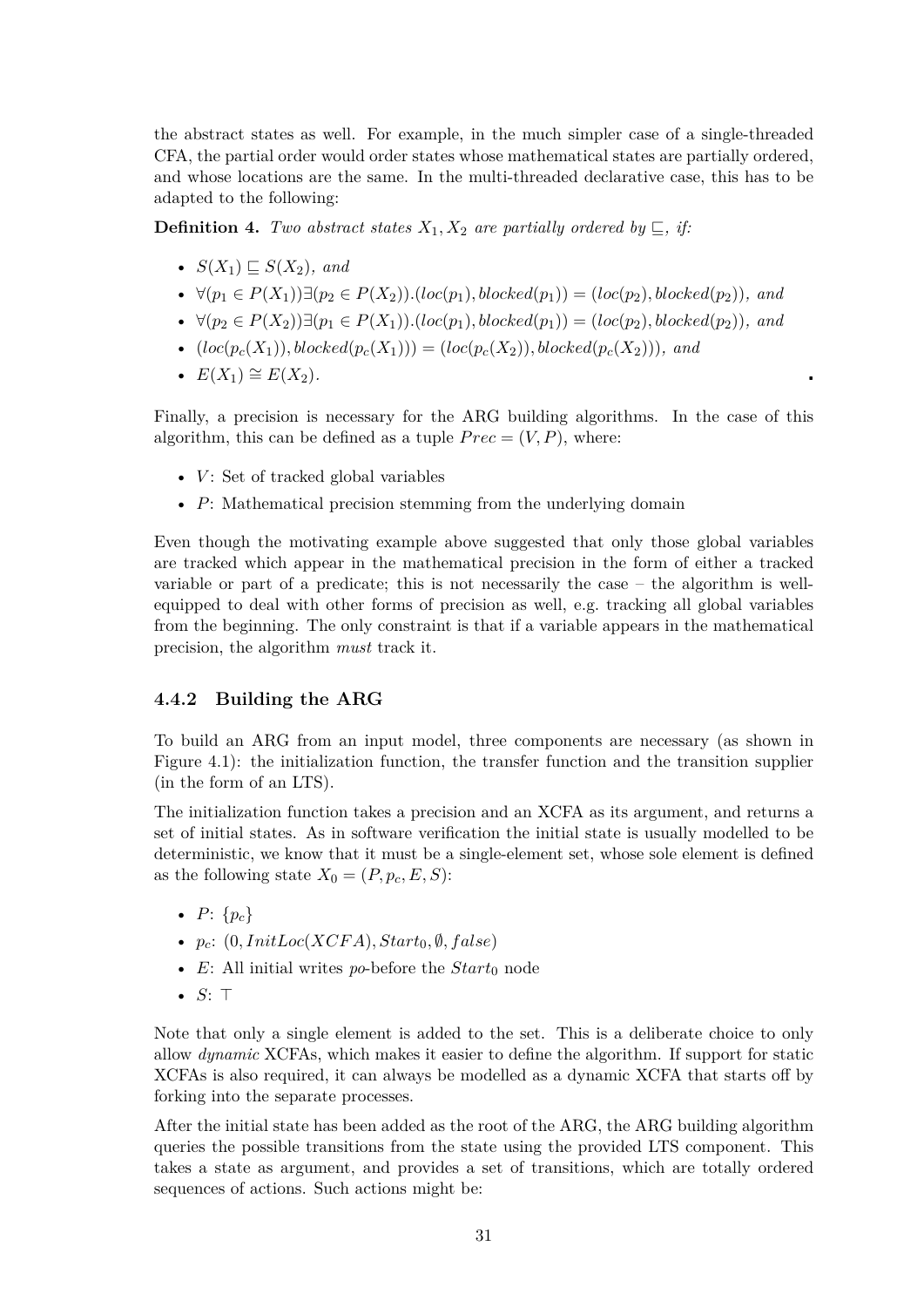- ContextChange(pid: int): change the current process to the one with *pid*
- Advance(loc: XCFA Location): change the location of the current process to *loc*
- AtomicBegin(): enter an atomic block (no-op when the context is already atomic)
- AtomicEnd(): exit an atomic block (no-op when the context is not atomic)
- ThreadStart(key: Var, f: XCFA Function): start a new process with entry point *f*, and associate the new *pid* with *key*
- ThreadJoin(key: Var): await the exit of the process associated with *key* (no-op when no such process exists)
- Store(w: Store, R: Set<Load>): start a *store* operation from *write* to *∀r ∈ R*
- Load(r: Load, w: Opt<Store>): start a *load* operation from *w* to *r* when *w* exists, or block the current process otherwise
- Fence(): add a *fence* node to the execution graph of the current process
- Statement(stmts: List<Stmt>): map the mathematical state to a new state according to the statements in *stmts* and the current precision

For example, a transition might be a sequence of a ContextChange, Statement and Advance actions to change the current process, and execute an edge of the XCFA.

For a given state, the LTS will return one of the following (preferential choice, i.e. a later choice is only evaluated if no previous steps returned a valid answer):

- 1. A non-empty set of transitions originating from the current location of the current process, or
- 2. A non-empty set of transitions originating from the current location of a non-blocked process, or
- 3. An empty set

For the first two options, the algorithm is similar:

- 1. Collect the outgoing edges from the current location of the given process: *Eout*
- 2. For every  $e \in E_{out}$ :
	- (a) Collect the pure statements (CFA-operations) from *e*: *St*
	- (b) Create a list of actions, containing two elements: [Statement(*St*), Advance(Target(*e*))]
	- (c) Add any AtomicBegin, AtomicEnd, ThreadStart, ThreadJoin and Fence operations as actions to the list
	- (d) If a *Read* operation is found on the edge, create as many copies of the current list of actions as many *Write* operations the previous state had (over the same variable), and add a corresponding Load action to each list. One of the lists will have a Load action with no supplying store. Propagate all lists to the following step of the algorithm.
	- (e) If a *Write* operation is found on the edge, create as many copes of the current list of actions as many subsets the corresponding blocking *Read* operations had in the previous state. Add a corresponding Store action to each list, with the subset receiving the value of the store. Propagate all lists to the following step of the algorithm.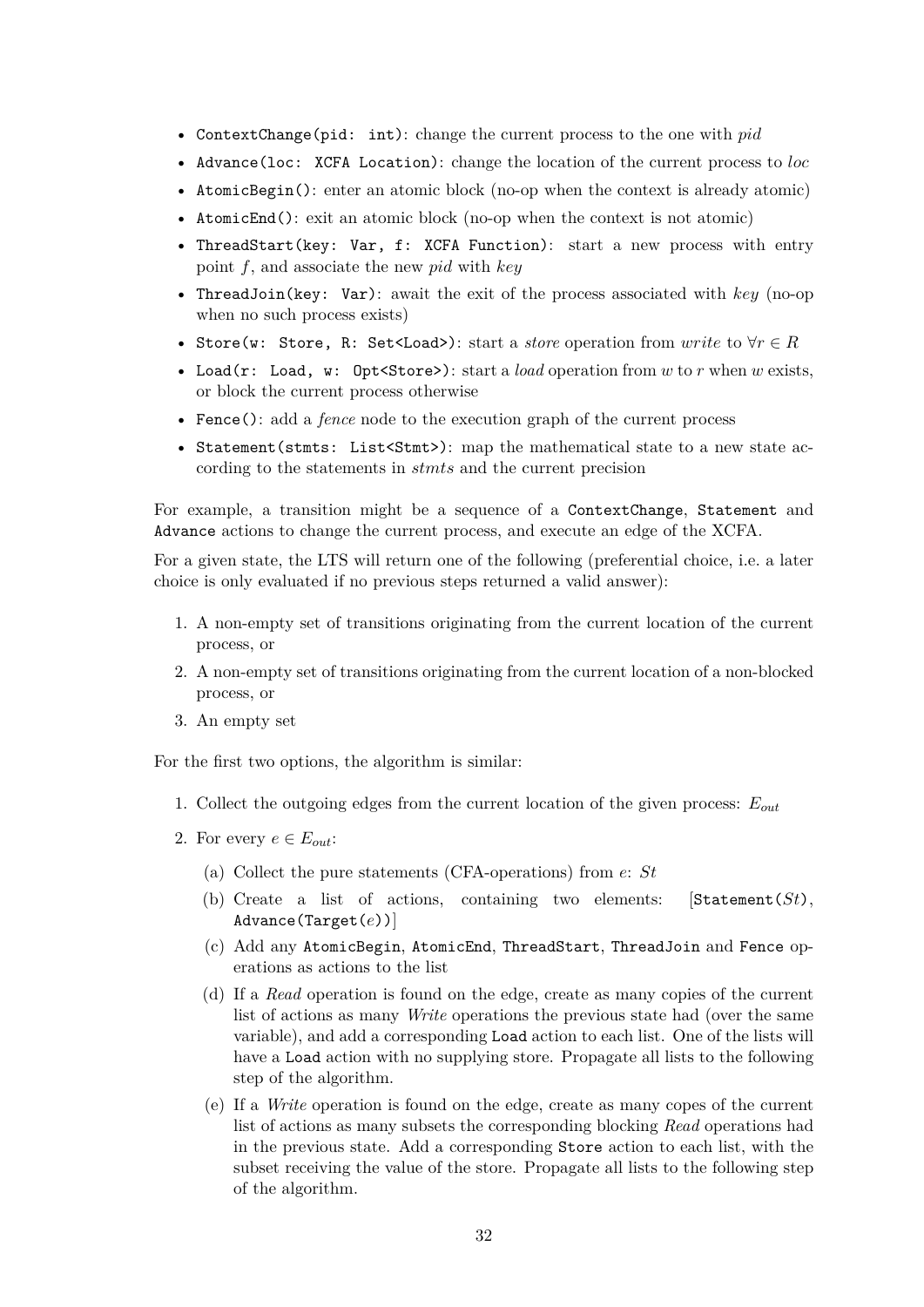- 3. If the process is different from the current process of the previous state, add a ContextChange action to the beginning of each list.
- 4. If at least one list exists, return all lists.

So far, an initial state was successfully created, and we know which transitions the program might take from an abstract state. The only remaining part is the mapping of abstract states to state-transition pairs, i.e. the transfer function.

The transfer function is *modular*, in the sense that each action from the list above corresponds to an independent transfer subfunction. These modify the abstract state the following ways (note the mathTransFunc function, which is provided by the underlying  $domain)^2$ 

- ContextChange(pid): *P*<sup> $\prime$ </sup> [:](#page-37-0)= *P*  $\setminus$  {*P*(*pid*(*p<sub>c</sub>*))}∪ {*p<sub>c</sub>*},  $p'_{c} := P(pid)$
- Advance(loc):  $p_c' := (id(p_c), loc, lastNode(p_c), amo(p_c), blocked(p_c))$
- AtomicBegin():  $amo' := amo(p_c)?amo(p_c) : newAmo,$  $p'_c := (id(p_c), loc(p_c), lastNode(p_c),amo', blocked(p_c))$
- AtomicEnd():  $p_c' := (id(p_c), loc(p_c), lastNode(p_c), \emptyset, blocked(p_c))$
- ThreadStart(key, f):  $P' := P \cup \{ (|P|,InitLoc(f), Start_{|P|}, \emptyset, false) \},$  $E' := E \cup \{ \text{po}(lastNode(p_c),Start_{|P|}) \}$
- ThreadJoin(key: Var):  $p_c' := (id(p_c), loc(p_c), newLastNode, amo(p_c), blocked(p_c)),$  $E' := E \cup \{ \text{po}(lastNode(p_c), lastNode(p_c')) \}, \text{po}(End_{|P|}, lastNode(p_c')) \}$
- Store(w: Store, R: Set<Load>):  $p_c' := (id(p_c), loc(p_c), w, amo(p_c), blocked(p_c)),$  $E' := E \cup \{p \circ (lastNode(p_c), w), \forall (r \in R). \text{rf}(w, r), [amo(p_c)? \text{amo}(w,amo(p_c))] \}$
- Load(r: Load, w: Store):  $p_c' := (id(p_c), loc(p_c), r, amo(p_c), blocked(p_c)),$  $E' := E \cup \{p \in (lastNode(p_c), r), \text{rf}(w, r), [amo(p_c)] \}$
- Load(r: Load):  $p'_c := (id(p_c), loc(p_c), r, amo(p_c), true),$  $E' := E \cup \{ \text{po}(lastNode(p_c), r), [amo(p_c)] \}$
- Fence():  $p_c' := (id(p_c), loc(p_c), F, amo(p_c), blocked(p_c)),$  $E' := E \cup \{p \circ (lastNode(p_c), F), [amo(p_c)] \}$
- Statement(stmts: List<Stmt>):  $S' :=$ mathTransFunc( $S$ , expr( $st m t s$ ))

<span id="page-37-0"></span><sup>&</sup>lt;sup>2</sup>The  $\langle op_1 \rangle$  ?  $\langle op_2 \rangle$  :  $\langle op_3 \rangle$  is the ternary *if-then-else* operator. The binary  $[\langle op_1 \rangle$  ?  $\langle op_2 \rangle]$  operator means the value is only present if <*op*1> is present, and in that case, it is equal to <*op*2>.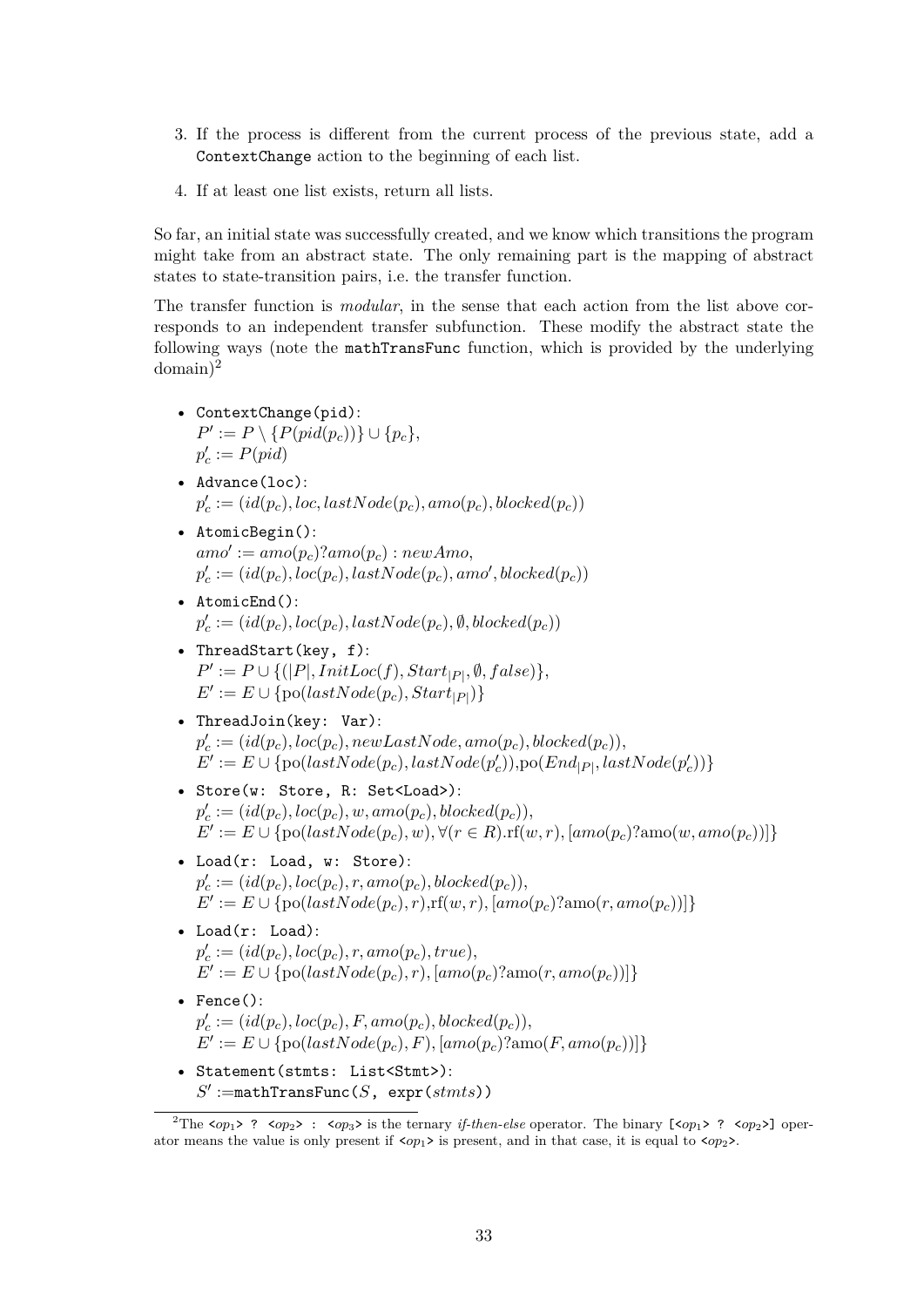Furthermore, in the *eager* version of the algorithm any action that modifies the execution graph triggers a consistency check. In the *lazy* version, this is delayed until an error location is reached.

The final remaining component of the CEGAR loop is the precision refinement. This is straightforward: starting from an existing precision (with a set of tracked variables and a mathematical precision) and a new mathematical precision, the tracked variables are updated with each variable in the new precision; and the mathematical precision is entirely changed to new one.

With this, all seven components are well-defined to be used in a CEGAR loop. In Chapter 5 I elaborate on the implementation-specific details of the solution, and then in Chapter 6 I present the characteristics of the implementation.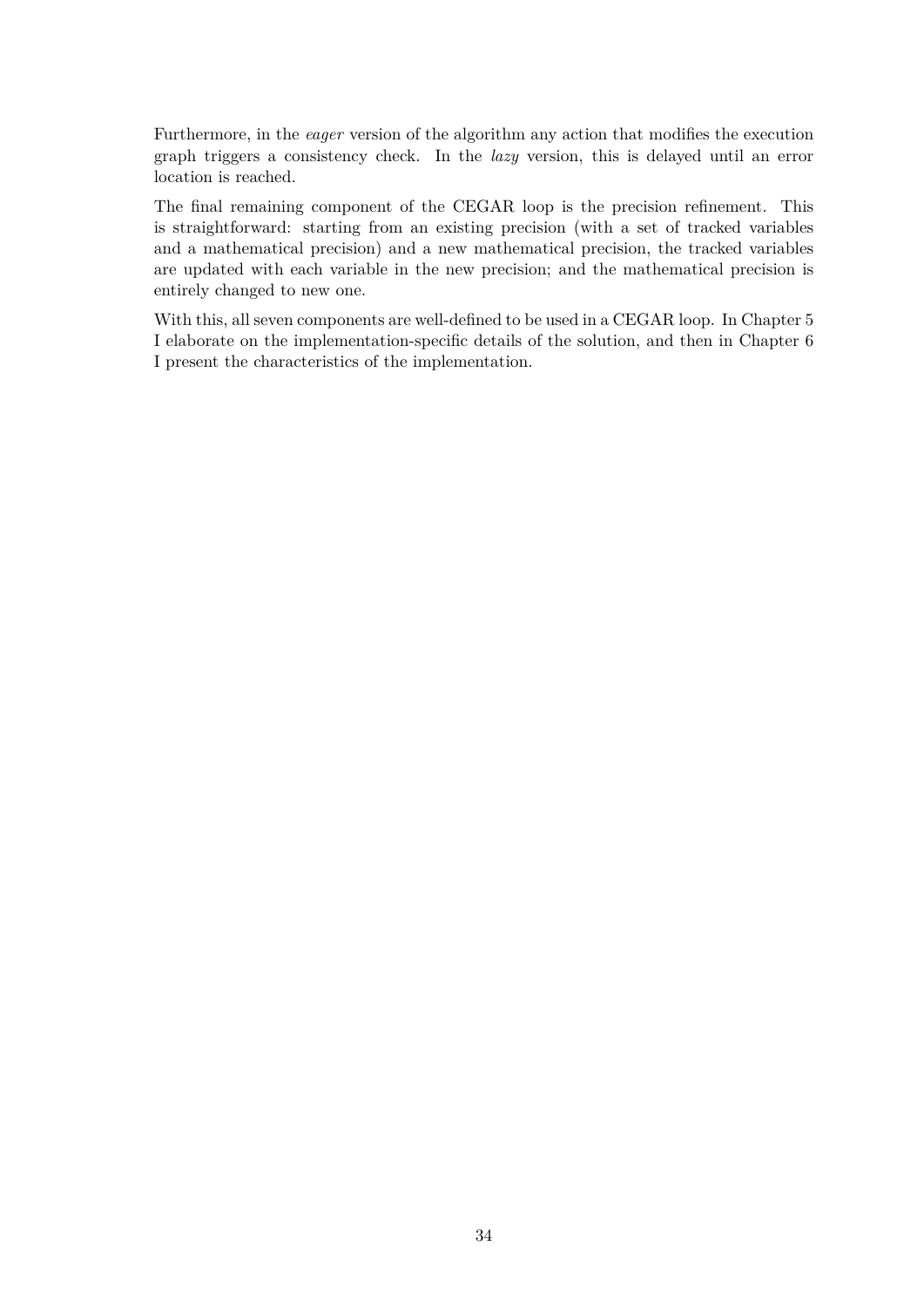## <span id="page-39-0"></span>**Chapter 5**

# **Implementation**

To aid the evaluation of the algorithm introduced in previous chapters, I developed a proofof-concept implementation in the CEGAR-centric model checking framework  $\text{Theta}^1$  [40, 30]. Furthermore, I implemented the following algorithms as well:

- A naive, interleaving based algorithm
- An interleaving based algorithm utilizing partial-order reduction

These will serve as a baseline in the evaluation, so that the underlying technologies do not interfere with the results (as every algorithm will use the same framework and algorithms). Furthermore, these serve as a general overview on the state of concurrent program verification using abstraction-refinement techniques – the presented algorithms roughly cover the lineup of technologies on the software verification competition SV-COMP 21 [11].

The implementation of these algorithms can be found on the XCFA-PR branch of the base THETA repository<sup>2</sup>. Note however, that the implementation is not stable (hence the feature branch), and a complete rework is likely in the near future. Hence, the state of the [br](#page-48-0)anch is not considered part of my submission to the Conference.

## **5.1 Exploring Interleavings**

<span id="page-39-1"></span>First, I present the implementation of the interleaving based algorithms. In this case the complexity is not in the CEGAR-specific parts of the verification workflow, as the following structures suffice:

- State: a set of enabled processes (each having an ID, a current location and a flag for atomicity), the current PID, and a mathematical state
- Actions: an edge of the XCFA (having a target location and a list of statements), or a thread change action
- Partial order: if all locations in the processes are the same, and the mathematical states are partially ordered
- Precision: a pure mathematical precision

<sup>1</sup>https://github.com/ftsrg/theta/

<sup>2</sup>https://github.com/ftsrg/theta/tree/xcfa-pr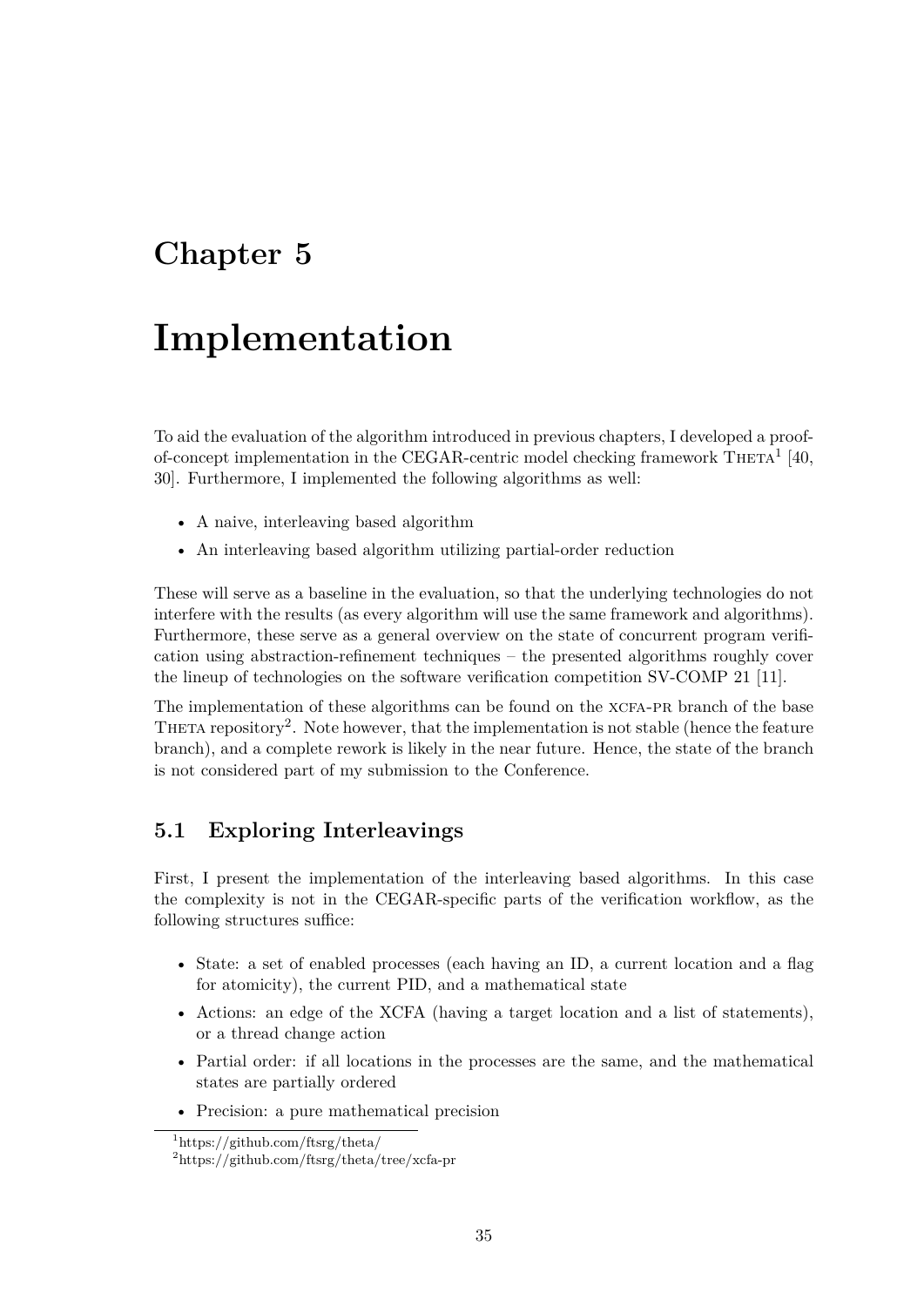- LTS: each outgoing edge of each process's location is offered (those on another process are extended with a thread change action), unless one of the processes is atomic, in which case only that process is offered
- Initialization function: The main process is added to the state with its initial location, along with a mathematical state of  $\top$
- Transfer function: A thread change action changes the current PID, an XCFAedge action modifies the mathematical state according to the mathematical transfer function; and the location of the current process is changed to the target location

For the naive algorithm, implementing this list of components is enough. However, it will explore every interleaving of the operations, which (as seen in Section 2.4.1) will produce superfluous nodes in the ARG.

For the partial order reduction algorithm, the implementation can go two ways:

- Make the LTS smarter in the sense that it shall only offer a singl[e inte](#page-19-1)rleaving from an equivalence class (in a DPOR-like fashion [26])
- Create a pre-processing pass that works on the XCFA before the verification, which identifies atomically executable blocks of code[, a](#page-49-7)nd places them on a single edge

I opted to implement the latter (based on the experiences of CPAChecker [12], this is a *good enough* solution). Therefore, the algorithm had to differentiate between threadlocal and global operations – which in this case meant that any statement that includes a global variable in the XCFA will become a global statement, and all other operations will be classified *thread-local*. Then, any subsequent thread-local block will be given [on](#page-48-7) a single edge, but each global operation will have its own edge. This resembles a course-grained large-block encoding [15]. Thus, the inner behavior of the algorithm need not be changed.

## **5.2 Declarati[ve](#page-48-4) Semantics**

<span id="page-40-0"></span>As the complexity of the declarative algorithm (as seen in Chapter 4) is more complicated than the interleaving-based techniques, the implementation grew more complex as well. Most notably, the evaluation of the abstract execution graph is a part of the algorithm in almost every step of expanding the ARG, and therefore its performance is one of the most important parts of the implementation. The main source of its co[mp](#page-28-0)lexity comes from its speculative nature: it is not enough to keep track of ground- and derived relations; the *co*- and *rf*-relations have to conform to well-formedness criteria. For example, there must exist a total order over same-location writes in *co* in the execution graphs – even though we add no such relation, and therefore a simple check is not enough. I used four different techniques to handle this problem:

- 1. A pure Datalog [5] implementation (using the built-in Datalog engine in Theta that I previously developed), iteratively trying to find satisfying *rf*- and *co*-relations
- 2. An SMT-solver based solution, using functions as relations
- 3. A SAT-solver b[ase](#page-47-3)d solution (still using an SMT-solver, but only with the theory of boolean logic)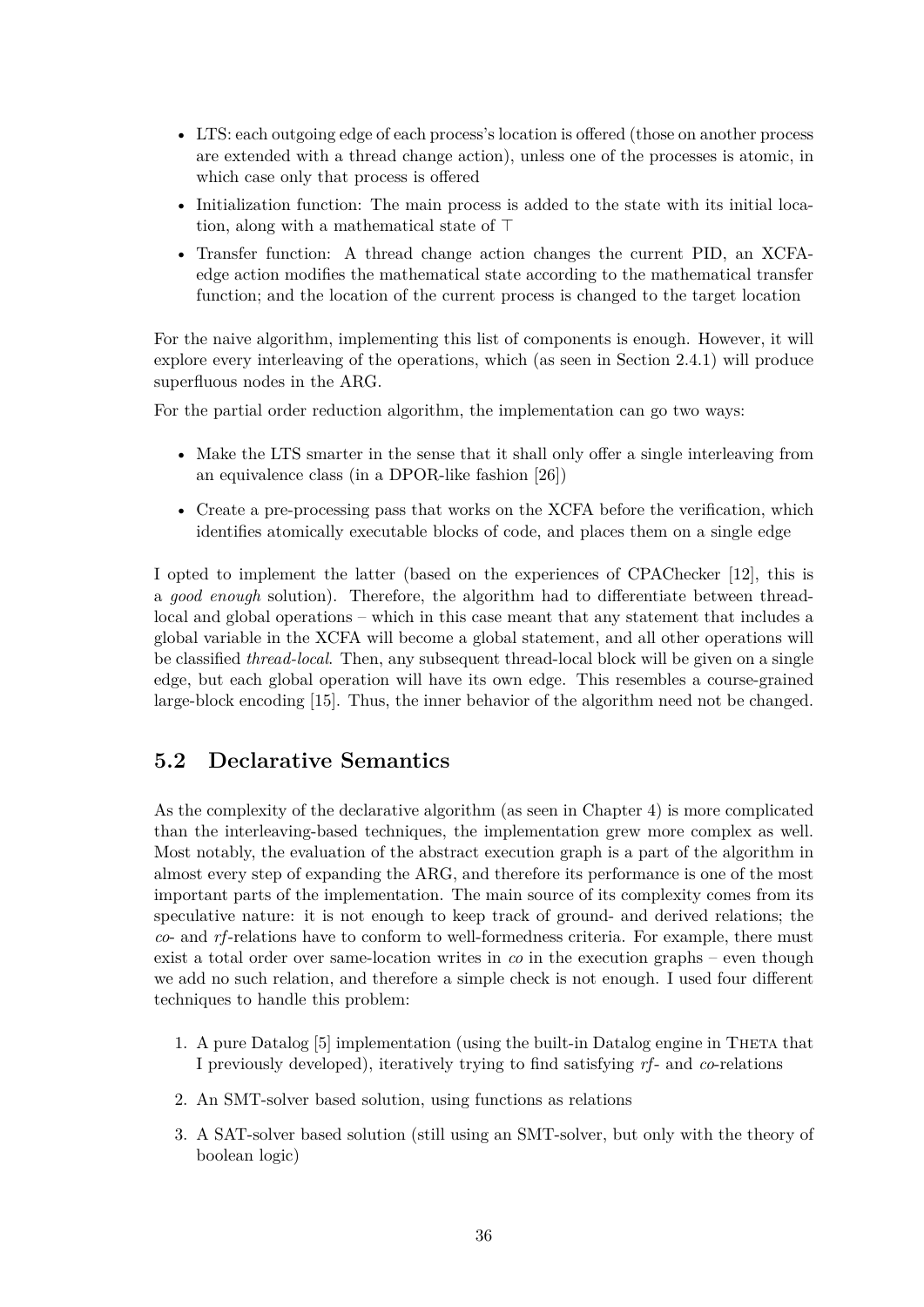4. A SAT-solver based solution (still using an SMT-solver, but only with the theory of boolean logic), using Datalog as a pre-processing step for monotone increasing relations

Further details of the implementation closely follow the steps of the algorithm described in Chapter 4.

## **5.3 Co[m](#page-28-0)mon Parts**

<span id="page-41-0"></span>To verify C programs, Theta uses an ANTLR-based front-end, which maps (possibly multi-threaded) programs to the XCFA formalism. This has the advantage (in comparison with e.g. LLVM-based front-ends) that the number of variables does not grow significantly higher than the number of variables in the source program<sup>3</sup>. However, many aspects of the C programming language are not yet mapped to the elements of XCFAs, such as pointer support other than simple alias-analyses. Even though there is not a definitive list of features this front-end supports, we took the SV-COMP [b](#page-41-1)enchmarks<sup>4</sup> as the baseline to aim for – and in its current state, the front-end is capable of parsing more than half of the ReachSafety and ConcurrencySafety categories.

Furthermore, the solvers are also shared among the algorithms. THETA recently received support for SMT-LIB, a cross-tool communication language of SMT-solvers, which enables a wide range of solvers to be used. However, during the early stages of development, I implemented the algorithm to mainly rely on the legacy Z3 solver (as it has native bindings in THETA, and therefore no inter-process communication is necessary).

<sup>&</sup>lt;sup>3</sup>This is a problem of the SSA-format LLVM uses to store the intermediate representation, which inherently erases information on the variables due to a register-like view of the program.

<span id="page-41-2"></span><span id="page-41-1"></span><sup>4</sup>https://github.com/sosy-lab/sv-benchmarks/tree/master/c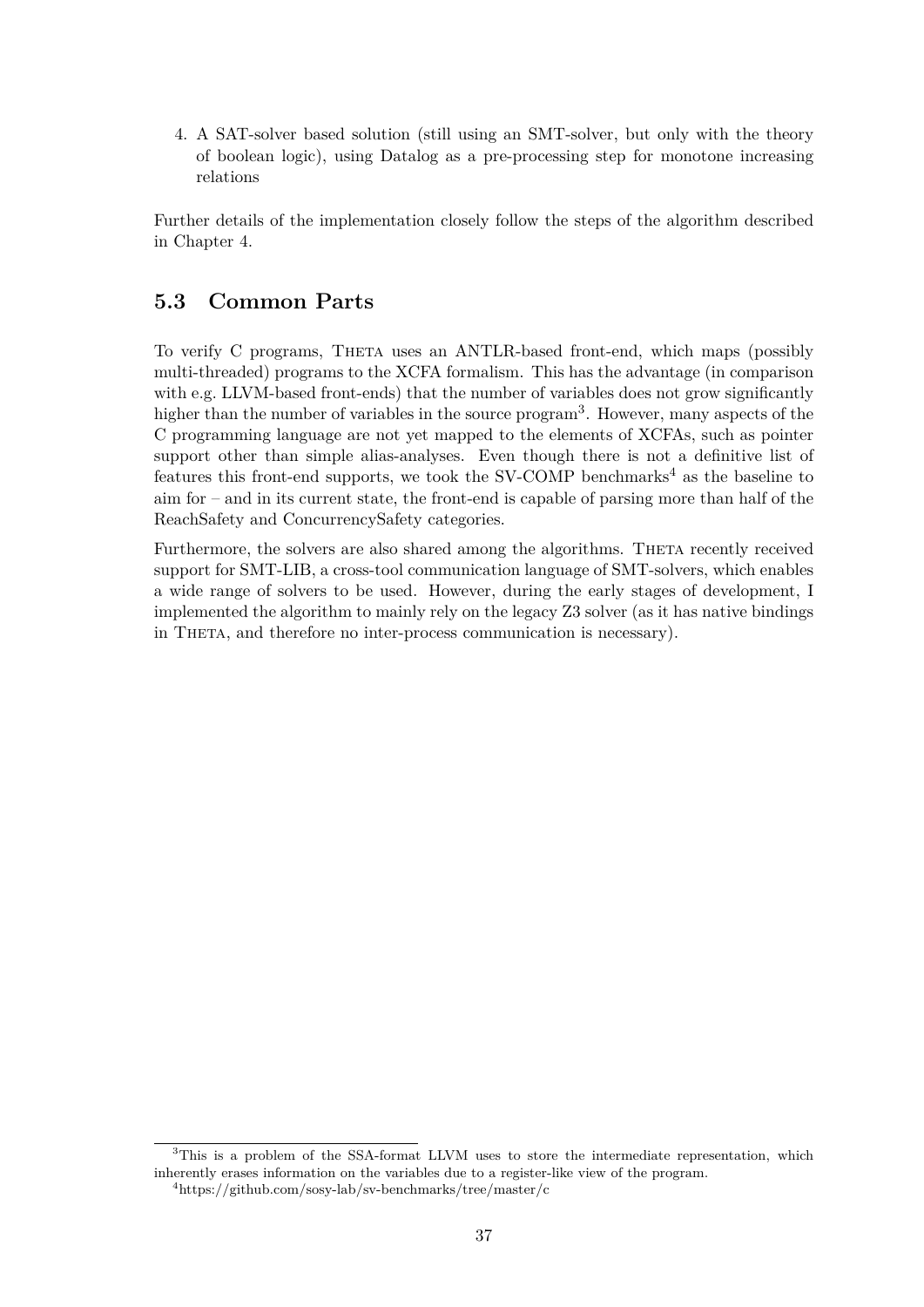## <span id="page-42-0"></span>**Chapter 6**

# **Evaluation**

This chapter compares and contrasts the performance implemented proof-of-concept algorithms introduced in Chapters 4 and 5. Furthermore, it elaborates on the possible configuration options' implications on performance in the declarative algorithm.

### **6.1 The Benchmark S[et](#page-28-0)**

<span id="page-42-1"></span>I used a subset of the ConcurrencySafety benchmarks of the SV-COMP benchmark repository<sup>1</sup>. These include atomic blocks, dynamic thread creation, mutual exclusion algorithms, tasks concentrating on data races, and so on. To save on evaluation time (due to the high number of configurations I planned to test), I picked 50 tasks from the set of programs the fron[t-](#page-42-2)end could parse. I tried to make it as diverse as possible (from the sub-categories of the category), also taking safety into account: overall 25 *true* and 25 *false* tasks got chosen.

Even though this benchmark set might seem too small, it is good enough to demonstrate high-level properties of the algorithms. It was more important to be able to test a high number of configurations, as the main reason of this evaluation is the characterization of the algorithms – a deeper-dive into performance evaluation is a plan for the future.

Furthermore, it might seem unfair to the declarative algorithm that it is pitted against purpose-built sequential algorithms, when it is a more general solution. While this is true, and it will show a bias in the evaluation of the performance metrics, it was important to see if there are tasks where the declarative approach is better than the interleaving-based one. However, due to this bias, the declarative approach is also compared with itself over different memory models: namely, a "*noassert*" memory model featuring no assertions on the possible execution graphs; a "*coherence*" memory model only guaranteeing total coherence (i.e. lack of loops among *rf*- and *po*-edges); and the sequential C memory model (both with and without atomicity). This will hopefully provide a more clear view on the characteristics of the algorithm, even though in these cases the results cannot be evaluated (the SV-Benchmarks repository contains results for the tasks, but only using sequential C semantics) and therefore there might even be false results – even though a manual check was performed on most tasks, it is not a definitive proof the implementation is sound.

<span id="page-42-2"></span><sup>1</sup>https://github.com/sosy-lab/sv-benchmarks/tree/master/c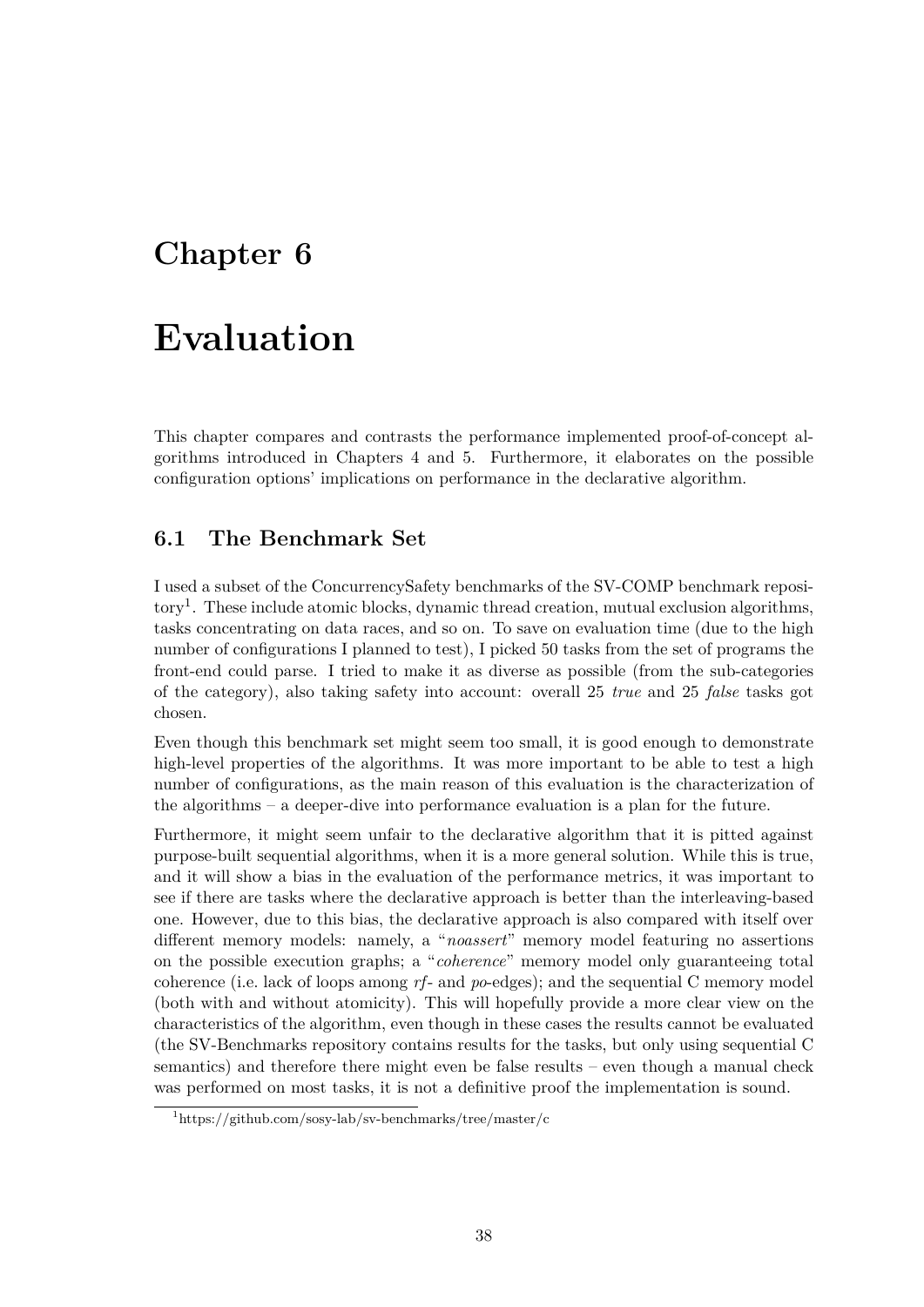|                |                      | <u> 8888888888888888888888888888</u> |                               |                           |                                      |                                    |                                       |     |
|----------------|----------------------|--------------------------------------|-------------------------------|---------------------------|--------------------------------------|------------------------------------|---------------------------------------|-----|
|                |                      | <b>EXPL</b><br><b>MULTI SEQ</b>      | <b>EXPL</b><br><b>SEQ ITP</b> | <b>EXPL</b><br>BW BIN ITP | <b>PRED CART</b><br><b>MULTI SEQ</b> | <b>PRED CART</b><br><b>SEQ ITP</b> | <b>PRED CART</b><br><b>BW BIN ITP</b> | All |
| ق              | <b>Pure Datalog</b>  | 30                                   | 15                            | 11                        | 20                                   | 14                                 | 22                                    | 112 |
| $rac{8}{2}$    | <b>SMT-Functions</b> | 5                                    | 4                             |                           | 8                                    | $\overline{2}$                     | 6                                     | 32  |
| Graph<br>Exec. | <b>SAT</b>           | 27                                   | 15                            | 9                         | 17                                   | 10                                 | 21                                    | 99  |
|                | <b>SAT + Datalog</b> | 29                                   | 16                            | 10                        | 21                                   | 17                                 | 24                                    | 117 |

Domain + Pefinement

**(a)** Four different abstract execution graph solvers in 6 CEGAR configurations. Higher score is better.

|        |                             |                                 | Domain + Refinement           |                                  |                                      |                                    |                                       |     |
|--------|-----------------------------|---------------------------------|-------------------------------|----------------------------------|--------------------------------------|------------------------------------|---------------------------------------|-----|
|        |                             | <b>EXPL</b><br><b>MULTI SEO</b> | <b>EXPL</b><br><b>SEQ_ITP</b> | <b>EXPL</b><br><b>BW BIN ITP</b> | <b>PRED CART</b><br><b>MULTI SEO</b> | <b>PRED CART</b><br><b>SEQ_ITP</b> | <b>PRED CART</b><br><b>BW BIN ITP</b> | All |
|        | <b>Noassert</b>             | 34                              | 30                            | 19                               | 43                                   | 26                                 | 35                                    | 187 |
| model  | <b>Coherence</b>            | 35                              | 23                            | 17                               | 39                                   | 20                                 | 25                                    | 159 |
| Memory | <b>Sequential C</b>         | 33                              | 19                            | 13                               | 34                                   | 18                                 | 22                                    | 139 |
|        | Sequantial C +<br>atomicity | 30                              | 15                            | 11                               | 20                                   | 14                                 | 22                                    | 112 |

**(b)** Four different memory models in 6 CEGAR configurations. Higher score is better.

For the execution of the benchmarks, I used the benchexec<sup>2</sup> [16] framework. I ran the tests using the BME-NIIF cloud<sup>3</sup>, on virtual machines equipped with 8 CPU cores and 16GB of RAM. I allocated 300 seconds (5 minutes) for each test execution.

As the execution timing results are not important on a per-se[co](#page-43-2)[nd l](#page-48-9)evel, I used the number of successfully verified tasks as t[he](#page-43-3) basis of the comparison among the execution runs.

In the benchmark configurations, I typically only use the *domain* and *refinement* options. The rest of the configuration are at sane default values, as follows (see THETA [30] for more information on these options):

- Search: DFS
- PredSplit: Whole
- MaxEnum: 1
- InitPrec: Empty
- PruneStrategy: Lazy
- AbstractionSolver: Z3
- RefinementSolver: Z3

Throughout the benchmark sets, I used every combination of the *EXPL* and *PRED\_CART* domains and the *MULTI\_SEQ*, *SEQ\_ITP* and *BW\_BIN\_ITP* refinement algorithms.

#### **6.2 Benchmark Results**

<span id="page-43-0"></span>In this section, I introduce the benchmark sets and their raw results, leaving their interpretation to later sections.

<sup>2</sup>https://github.com/sosy-lab/benchexec

<span id="page-43-3"></span><span id="page-43-2"></span><span id="page-43-1"></span><sup>3</sup>https://niif.cloud.bme.hu/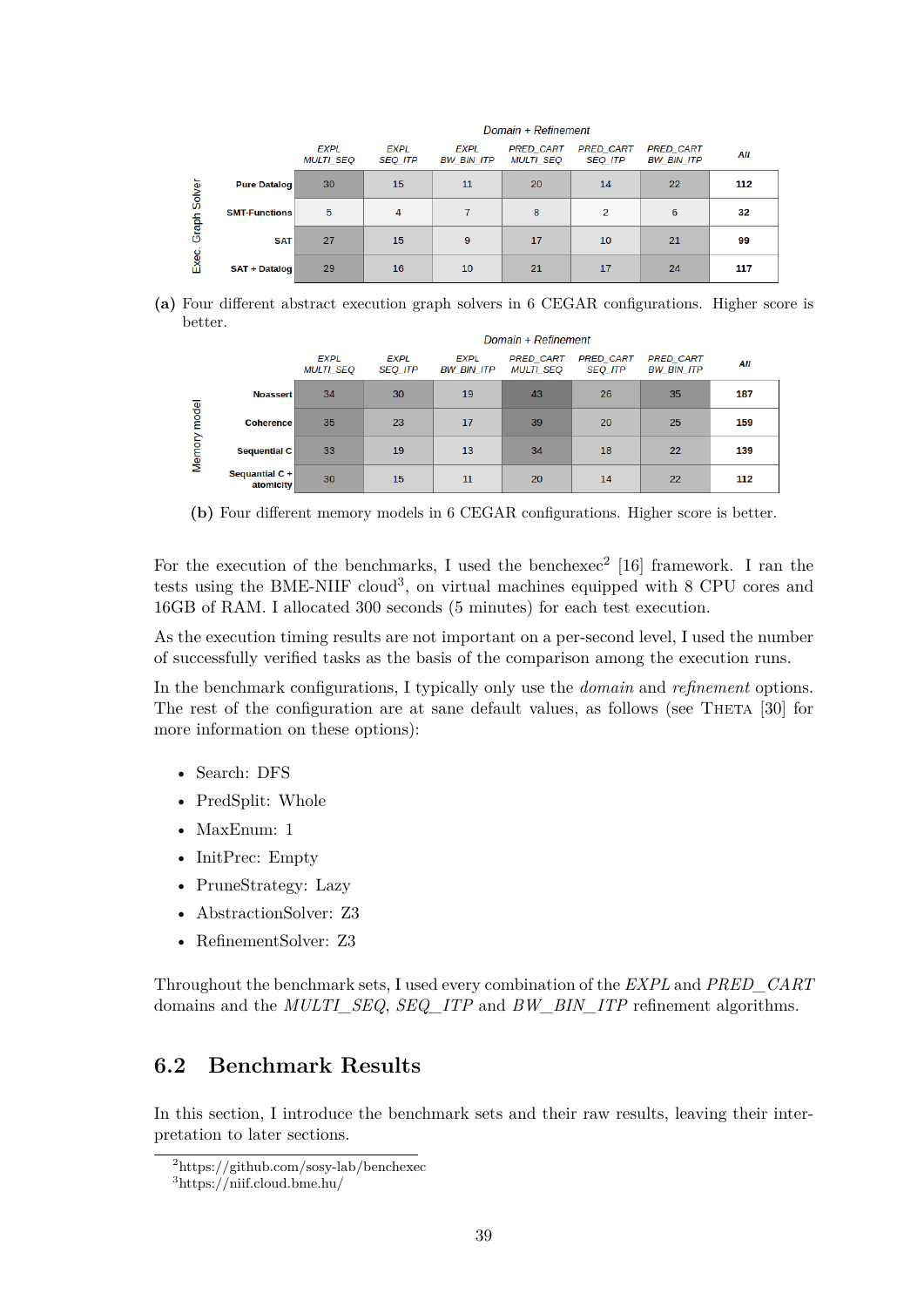<span id="page-44-2"></span>

|          |                            | Domain + Refinement             |                               |                           |                                      |                                    |                                       |     |
|----------|----------------------------|---------------------------------|-------------------------------|---------------------------|--------------------------------------|------------------------------------|---------------------------------------|-----|
|          |                            | <b>EXPL</b><br><b>MULTI SEQ</b> | <b>EXPL</b><br><b>SEQ ITP</b> | EXPL<br><b>BW BIN ITP</b> | <b>PRED CART</b><br><b>MULTI SEQ</b> | <b>PRED CART</b><br><b>SEQ ITP</b> | <b>PRED CART</b><br><b>BW BIN ITP</b> | All |
|          | <b>Naive interleavings</b> | 10                              | 27                            | 23                        | 7                                    | 15                                 | 25                                    | 107 |
| Agorithm | <b>POR interleavings</b>   | 21                              | 35                            | 25                        | 11                                   | 20                                 | 40                                    | 152 |
|          | <b>Lazy declarative</b>    | 30                              | 15                            | 11                        | 20                                   | 14                                 | 22                                    | 112 |
|          | Eager declarative          | 26                              | 9                             | 4                         | 19                                   | 8                                  | 12                                    | 78  |

**Figure 6.2:** Four different algorithms in 6 CEGAR configurations. Higher score is better.

#### **6.2.1 Declarative Verification**

To assess the strengths and weaknesses of the different configuration options, I ran two sets of benchmarks:

- 1. Four different execution graph evaluation solvers (see Section 5.2), using sequential C semantics with atomicity, and lazy evaluation
- 2. Four different memory models, using pure Datalog as a solver, and lazy evaluation

The results of these benchmark sets can be seen in Figures 6.1a and [6.](#page-40-0)1b as heatmaps of the number of successfully verified tasks within the timeframe.

#### **6.2.2 Verification of Sequential Programs**

<span id="page-44-0"></span>To compare the different algorithms, I ran the two interleaving-based algorithms side-byside a lazy and an eager declarative algorithm. The results can be seen in Figure 6.2.

## **6.3 Result Evaluation**

<span id="page-44-1"></span>The following conclusions can be drawn from the results above:

**Interleaving-based techniques perform better on sequential C programs.** As it can be seen from Figure 6.2, the interleaving-based POR algorithm solved more tasks in almost every configuration than any of the declarative approaches – and even the naive interleaving-based algorithm solved almost the same number of tasks as the better declarative configuration. However, this result is not surprising – as previously mentioned, comparing the two types o[f al](#page-44-2)gorithm is inherently unfair, as the declarative algorithm can solve more types of problems, and comparing it to a purpose-built algorithm will not highlight its advantages.

**Interleaving-based techniques perform akin to single-threaded verification in terms of CEGAR configurations.** As shown in [30], single-threaded verification tasks usually prefer EXPL with SEQ\_ITP, or PRED\_CART with BW\_BIN\_ITP – the same can be said about the interleaving-based algorithms in this test. Neither of the crossconfigurations (EXPL with BW\_BIN\_ITP or PRED\_CART with SEQ\_ITP) performed well, and MULTI\_SEQ was not a performant choic[e ei](#page-49-1)ther.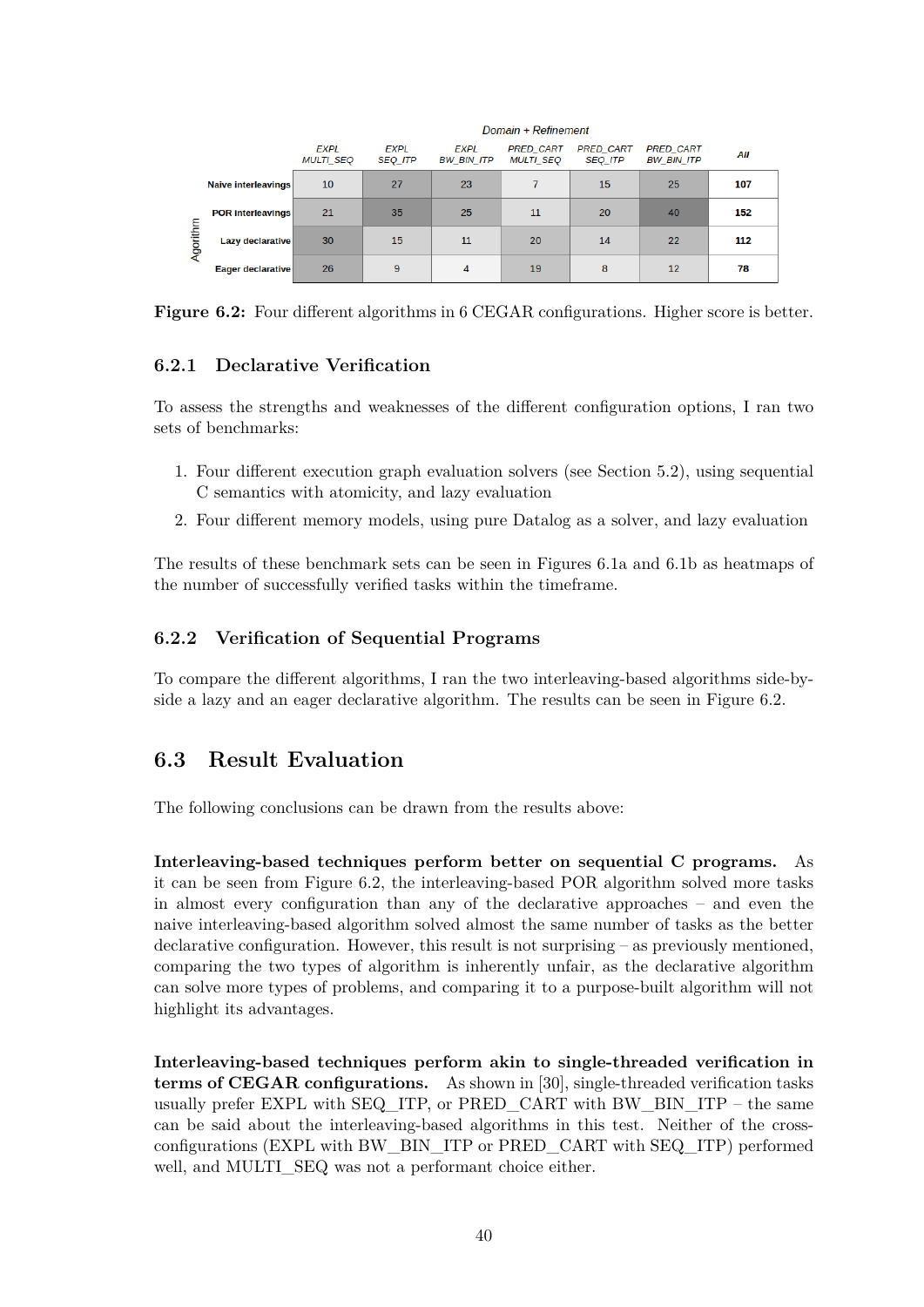**Declarative techniques prefer MULTI\_SEQ rather than single-trace refinement.** Contrary to the interleaving-based algorithms, the declarative configurations preferred MULT\_SEQ over single-trace refinement. My theory is that the abstraction is much more expensive to start again from the beginning (due to the solver), so a one-time full exploration is more advantageous.

Lazy evaluation performs better than its eager counterpart. Figure 6.2 also shows a clear winner among the declarative algorithms: the lazy configuration solved more than 40% more than the eager algorithm. This clearly contradicts the findings of Dartagnan [24], which uses a check at every step of the algorithm. Hence, [fur](#page-44-2)ther examination is necessary to determine the source of this contradiction.

**More relaxe[d m](#page-49-5)emory models tend to perform better.** This is not a surprising conclusion, as a more relaxed memory model has fewer assertions and therefore the solver generally returns a result quicker.

**Declarative algorithm performs better on relaxed memory models than interleaving-based techniques on sequential programs.** Contrary to the previous conclusion, this is surprising: given the same set of programs, a declarative approach could verify more in a given amount of time than a purpose-built algorithm with a more strict memory model, even though the number of traces grows with the relaxation of the memory model (i.e. more outcomes are explored with a less strict memory model). However, there has been similar published results before: it has been shown, that even in a general case, this finding holds [7].

**SMT-function based solver is overwhelmingly slow.** Even though at first glance it could be evident that it is b[et](#page-47-1)ter to leave the SAT-projection of the problem to the SMT-solver, these experiments showed that it is much more beneficial to create the SATproblem by hand. This is however well justified by the fact that SMT functions assume a possibly infinite domain, while the problems in this algorithm are always finite – therefore we do not need the rich expressivity of SMT-functions for our purposes.

**Pure Datalog and SAT+Datalog options dominate the other solvers.** As discussed under the previous conclusion, it is beneficial to prepare the SAT-problem equivalent to the execution graph by hand. Furthermore, it is even more beneficial to help out the SAT-solver by supplying easily calculable values (e.g. using a bottom-up Datalog engine) instead of raw facts and relations.

## **6.4 Summary**

<span id="page-45-0"></span>To summarize the report, in Chapter 2, I introduced some concepts the rest of the report relied upon. In Chapter 3, I presented the related tools and algorithms. In Chapter 4, I introduced the main contribution of my work, the algorithm capable of verifying unbounded, weakly-ordered concurrent programs. In Chapter 5, I presented the proof-of-concept implementation of the algorithm. Finall[y,](#page-7-0) in Chapter 6, I presented the performance comparison of the algorithms a[bo](#page-23-0)ve as well as the performance implications of the config[ur](#page-28-0)ation options.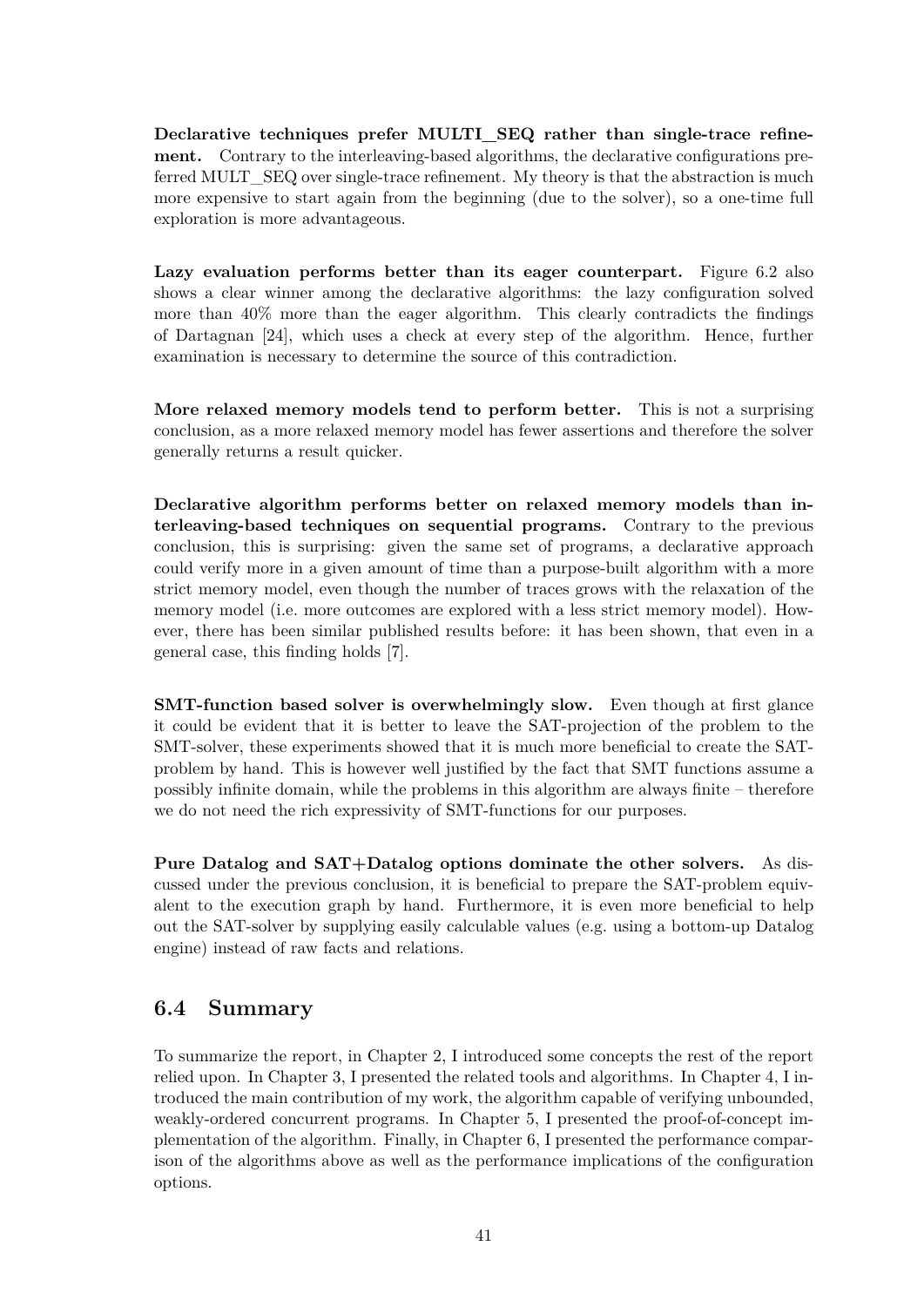Even though the performance metrics showed that the declarative approach is inferior to the interleaving-based techniques when it comes to sequential C programs, I still consider the presented work a success. It was never a realistic goal to provide a solution that is more generic and also performs better under the same conditions. However, having showed that the presented approach works and can verify actual programs under the semantics of almost any memory model is a success in itself – and the fact that it outperformed the best tested sequential algorithm with a relaxed memory model shows that it has potential to be used in places where sequentality is not provided.

## **6.5 Future Work**

Even though the presented theory works as a proof-of-concept implementation, there is still many aspects of the solution I would like to dedicate more time to. These are, among others and in no particular order, the following:

- A formal proof that the algorithm is *sound* and *optimal*, i.e. no particular execution graph is explored twice
- A deeper evaluation of the declarative algorithm in terms of program characteristics – which features are advantageous for the algorithm and which hinder verification
- A more robust implementation of the algorithms that could be used to verify actual embedded software – currently, the main bottleneck is the front-end, but other parts of the algorithms would have to be modified as well
- A front-end for the CAT language, as currently, the memory models can only be specified in Java
- A test suite of litmus tests that would help verify the implemented algorithms
- A test suite of memory models

The motivation for this work is the rapid progression of safety-critical systems towards the use of multi-core hardware. I strongly believe that a technique similar to mine could be used to bridge the gap between the field of safety-critical development and formal software verification, and in the future, I hope to continue working on this approach to guide it towards this goal.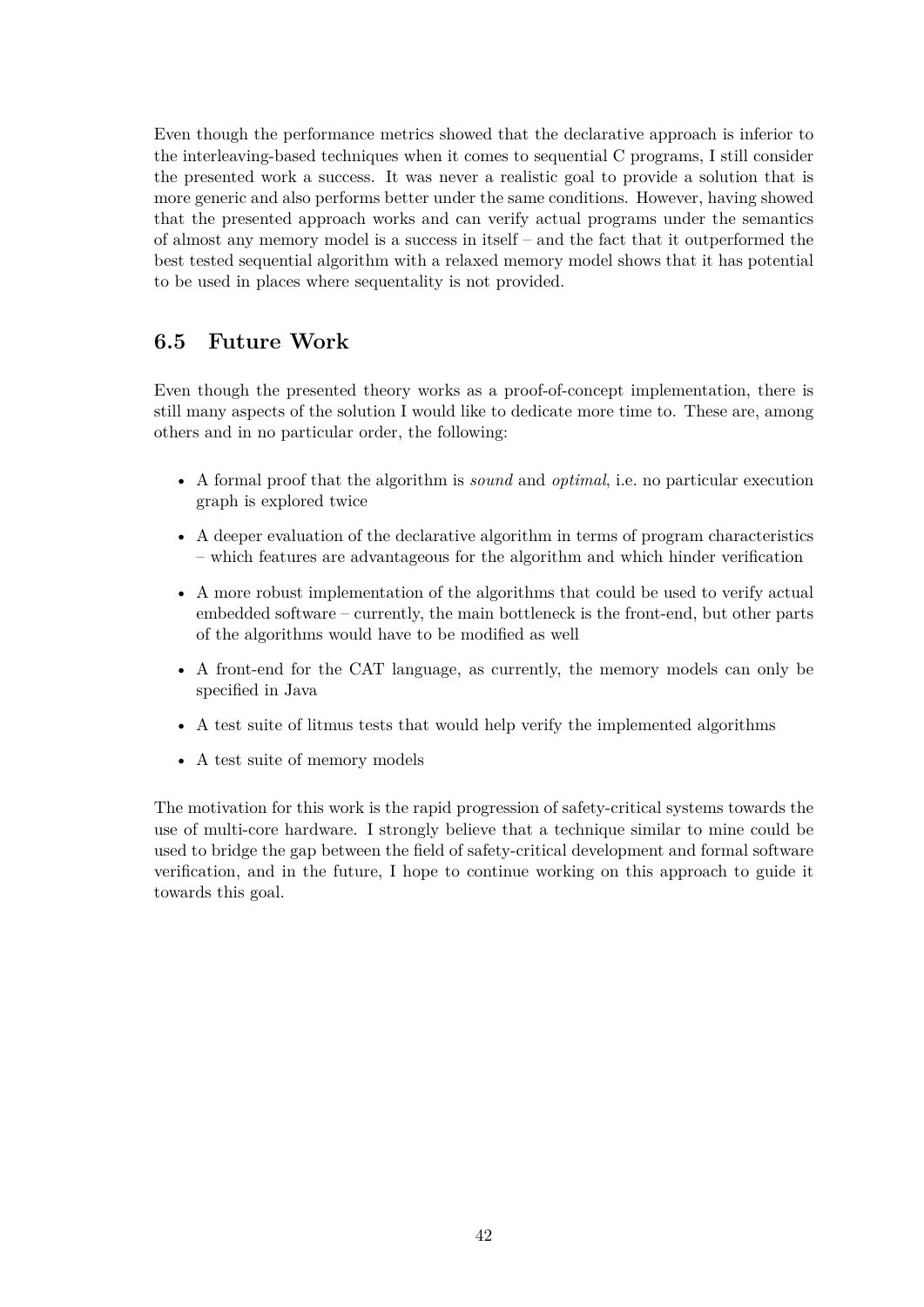# **Bibliography**

- [1] TriCore TC1.6.2 core architecture manual Instruction set (Volume 2 of 2). URL https://www.infineon.com/dgdl/Infineon-AURIX\_TC3xx\_Architecture\_ vol1-UserManual-v01\_00-EN.pdf?fileId=5546d46276fb756a01771bc4c2e33bdd.
- <span id="page-47-0"></span>[2] Parosh Abdulla, Stavros Aronis, Bengt Jonsson, and Konstantinos Sagonas. Optimal dynamic partial order reduction. *SIGPLAN Not.*[, 49\(1\):373–384, January 2014.](https://www.infineon.com/dgdl/Infineon-AURIX_TC3xx_Architecture_vol1-UserManual-v01_00-EN.pdf?fileId=5546d46276fb756a01771bc4c2e33bdd) ISSN 0362-1340. DOI: [10.1145/2578855.2535845](https://www.infineon.com/dgdl/Infineon-AURIX_TC3xx_Architecture_vol1-UserManual-v01_00-EN.pdf?fileId=5546d46276fb756a01771bc4c2e33bdd). URL https://doi.org/10. 1145/2578855.2535845.
- <span id="page-47-2"></span>[3] Parosh Aziz Abdulla, Stavros Aronis, Mohamed Faouzi Atig, Bengt Jonsson, Carl Leonardsson, and Konst[antinos Sagonas. Stateless](http://dx.doi.org/10.1145/2578855.2535845) model [checking for TSO and](https://doi.org/10.1145/2578855.2535845) [PSO. In Christel Baier](https://doi.org/10.1145/2578855.2535845) and Cesare Tinelli, editors, *Tools and Algorithms for the Construction and Analysis of Systems - 21st International Conference, TACAS 2015, Held as Part of the European Joint Conferences on Theory and Practice of Software, ETAPS 2015, London, UK, April 11-18, 2015. Proceedings*, volume 9035 of *Lecture Notes in Computer Science*, pages 353–367. Springer, 2015. DOI: 10.1007/978-3-662-46681-0\\_28. URL https://doi.org/10.1007/ 978-3-662-46681-0\_28.
- [4] Parosh Aziz Abdulla, Mohamed Faouzi Atig, Bengt Jonsson, and Carl Leonardsson. Statel[ess model checking for POWER.](http://dx.doi.org/10.1007/978-3-662-46681-0\_28) In Sw[arat Chaudhuri and Azadeh](https://doi.org/10.1007/978-3-662-46681-0_28) [Farzan, editors,](https://doi.org/10.1007/978-3-662-46681-0_28) *Computer Aided Verification - 28th International Conference, CAV 2016, Toronto, ON, Canada, July 17-23, 2016, Proceedings, Part II*, volume 9780 of *Lecture Notes in Computer Science*, pages 134–156. Springer, 2016. DOI: 10.1007/978-3-319-41540-6\\_8. URL https://doi.org/10.1007/ 978-3-319-41540-6\_8.
- [5] Serge Abiteboul, Richard Hull, and Victor Vianu. *Foundations of Databases*. Addison-Wesley, 1995[. ISBN 0-201-53771-0. URL](http://dx.doi.org/10.1007/978-3-319-41540-6\_8) http://webd[am.inria.fr/Alice/](https://doi.org/10.1007/978-3-319-41540-6_8).
- <span id="page-47-3"></span>[6] [Jade Alglave, Daniel K](https://doi.org/10.1007/978-3-319-41540-6_8)roening, and Michael Tautschnig. Partial orders for efficient bounded model checking of concurrent software. In Natasha Sharygina and Helmut Veith, editors, *Computer Ai[ded Verification - 25th Internation](http://webdam.inria.fr/Alice/)al Conference, CAV 2013, Saint Petersburg, Russia, July 13-19, 2013. Proceedings*, volume 8044 of *Lecture Notes in Computer Science*, pages 141–157. Springer, 2013. DOI: 10.1007/978-3-642-39799-8\\_9. URL https://doi.org/10.1007/ 978-3-642-39799-8\_9.
- <span id="page-47-1"></span>[7] Jade Alglave, Daniel Kroening, and Michael Tautschnig. Partial orders for efficient bounded mo[del checking of concurrent softwar](http://dx.doi.org/10.1007/978-3-642-39799-8\_9)e. In N[atasha Sharygina and Helmut](https://doi.org/10.1007/978-3-642-39799-8_9) [Veith, editors,](https://doi.org/10.1007/978-3-642-39799-8_9) *Computer Aided Verification*, pages 141–157, Berlin, Heidelberg, 2013. Springer Berlin Heidelberg. ISBN 978-3-642-39799-8.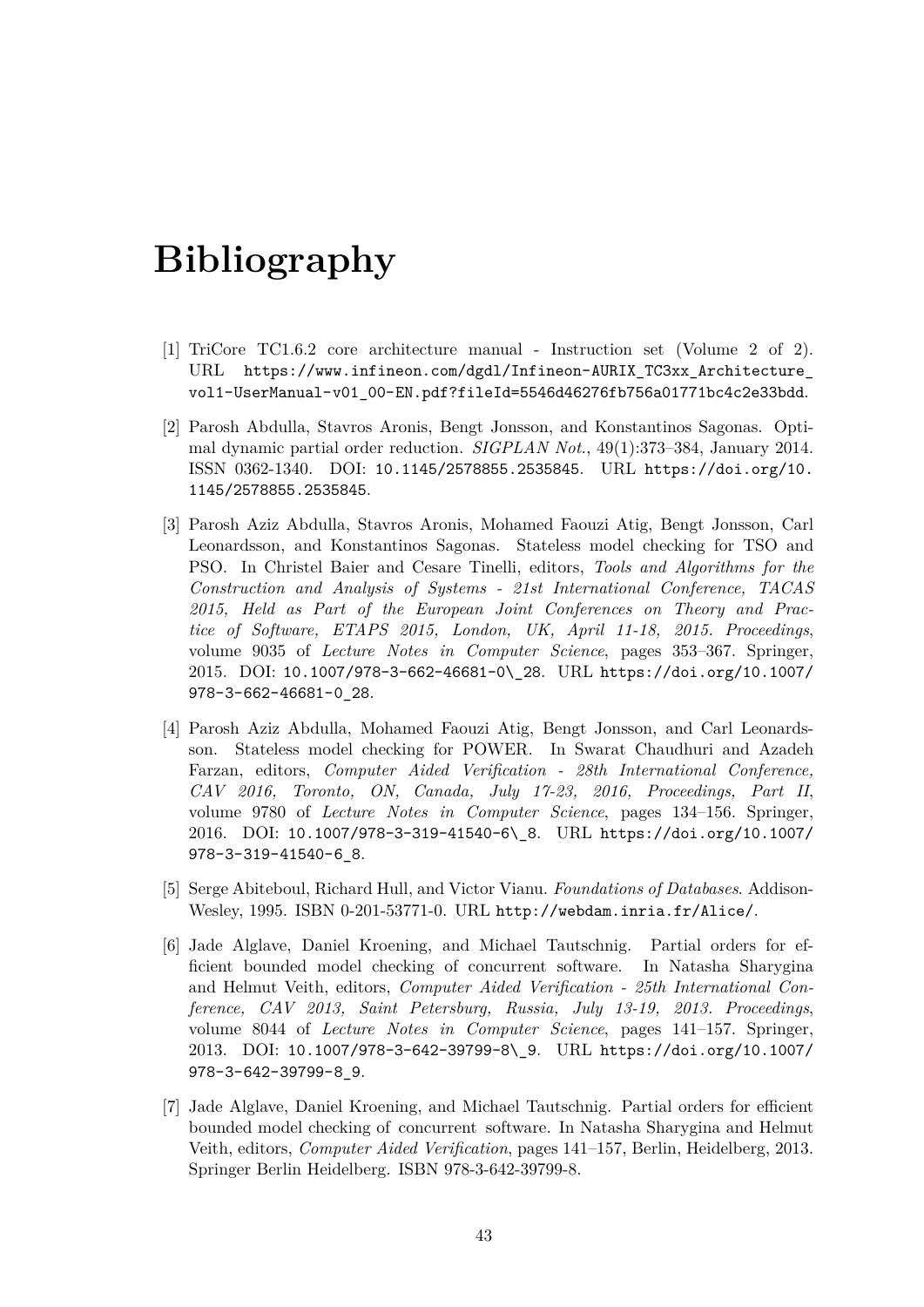- [8] Jade Alglave, Luc Maranget, and Michael Tautschnig. Herding cats: Modelling, simulation, testing, and data mining for weak memory. *ACM Trans. Program. Lang. Syst.*, 36(2):7:1–7:74, 2014. DOI: 10.1145/2627752. URL https://doi.org/10. 1145/2627752.
- <span id="page-48-6"></span>[9] Jade Alglave, Patrick Cousot, and Luc Maranget. Syntax and semantics of the weak consistency model specification la[nguage cat.](http://dx.doi.org/10.1145/2627752) *CoRR*, abs/1[608.07531, 2016. URL](https://doi.org/10.1145/2627752) [http://arxiv](https://doi.org/10.1145/2627752).org/abs/1608.07531.
- <span id="page-48-8"></span>[10] Mark Batty, Scott Owens, Susmit Sarkar, Peter Sewell, and Tjark Weber. Mathematizing C++ concurrency. In Thomas Ball and Mooly Sagiv, editors, *Proceedings of the [38th ACM SIGPLAN-SIGACT Sympo](http://arxiv.org/abs/1608.07531)sium on Principles of Programming Languages, POPL 2011, Austin, TX, USA, January 26-28, 2011*, pages 55–66. ACM, 2011. DOI: 10.1145/1926385.1926394. URL https://doi.org/10.1145/1926385.1926394.
- <span id="page-48-5"></span>[11] Dirk Beyer. Software Verification: 10th Comparative Evaluation (SV-COMP 2021). In Jan Friso Groote and Kim Guldstrand Larsen, editors, *Tools and Algorithms for [the Construction and Anal](http://dx.doi.org/10.1145/1926385.1926394)ysis of Systems*[, pages 401–422, Cham, 2021. Spring](https://doi.org/10.1145/1926385.1926394)er International Publishing. ISBN 978-3-030-72013-1.
- <span id="page-48-0"></span>[12] Dirk Beyer and Karlheinz Friedberger. A light-weight approach for verifying multithreaded programs with CPAchecker. *Electronic Proceedings in Theoretical Computer Science*, 233:61–71, 2016. DOI: 10.4204/eptcs.233.6.
- <span id="page-48-7"></span>[13] Dirk Beyer, Thomas A. Henzinger, Ranjit Jhala, and Rupak Majumdar. The software model checker Blast. *International Journal on Software Tools for Technology Transfer*, 9(5-6):505–525, September 2007. DOI: [10.1007/s1000](http://dx.doi.org/10.4204/eptcs.233.6)9-007-0044-z. URL https: //doi.org/10.1007/s10009-007-0044-z.
- <span id="page-48-3"></span>[14] Dirk Beyer, Thomas A. Henzinger, and Grégory Théoduloz. Configurable software verification: Concretizing the [convergence of model check](http://dx.doi.org/10.1007/s10009-007-0044-z)ing a[nd pro](https://doi.org/10.1007/s10009-007-0044-z)gram analysis. *[Computer Aided Veri](https://doi.org/10.1007/s10009-007-0044-z)fication*, page 504–518, 2007. DOI: 10.1007/978-3-540-73368-3\_51.
- [15] Dirk Beyer, Alessandro Cimatti, Alberto Griggio, M. Erkan Keremoglu, Simon Fraser Univers, and Roberto Sebastiani. Software model checking via large[block encoding.](http://dx.doi.org/10.1007/978-3-540-73368-3_51) *2009 Formal Methods in Computer-Aided Design*, 2009. DOI: 10.1109/fmcad.2009.5351147.
- <span id="page-48-4"></span>[16] Dirk Beyer, Stefan Löwe, and Philipp Wendler. Reliable benchmarking: requirements and solutions. *Springer Science and Business Media LLC*, 21(1):1–29, Novem[ber 2017. DOI:](http://dx.doi.org/10.1109/fmcad.2009.5351147) 10.1007/s10009-017-0469-y. URL https://doi.org/10.1007/ s10009-017-0469-y.
- <span id="page-48-9"></span>[17] Armin Biere, Alessandro Cimatti, Edmund M. Clarke, Ofer Strichman, and Yunshan Zhu. Bounded model checking. *[Advances in C](http://dx.doi.org/10.1007/s10009-017-0469-y)omputers*[, page 117–148, 2003. DOI:](https://doi.org/10.1007/s10009-017-0469-y) [10.1016/s0065-2458](https://doi.org/10.1007/s10009-017-0469-y)(03)58003-2.
- <span id="page-48-2"></span>[18] Paul E. Black, Paul Ammann, and Wei Ding. *Model checkers in software testing*. U.S. Dept. of Commerce, Technology Administration, National Institute of Standards and [Technology, 2002.](http://dx.doi.org/10.1016/s0065-2458(03)58003-2)
- <span id="page-48-1"></span>[19] Hans-J. Boehm and Brian Demsky. Outlawing ghosts: avoiding out-of-thin-air results. *Proceedings of the workshop on Memory Systems Performance and Correctness*, 2014. DOI: 10.1145/2618128.2618134.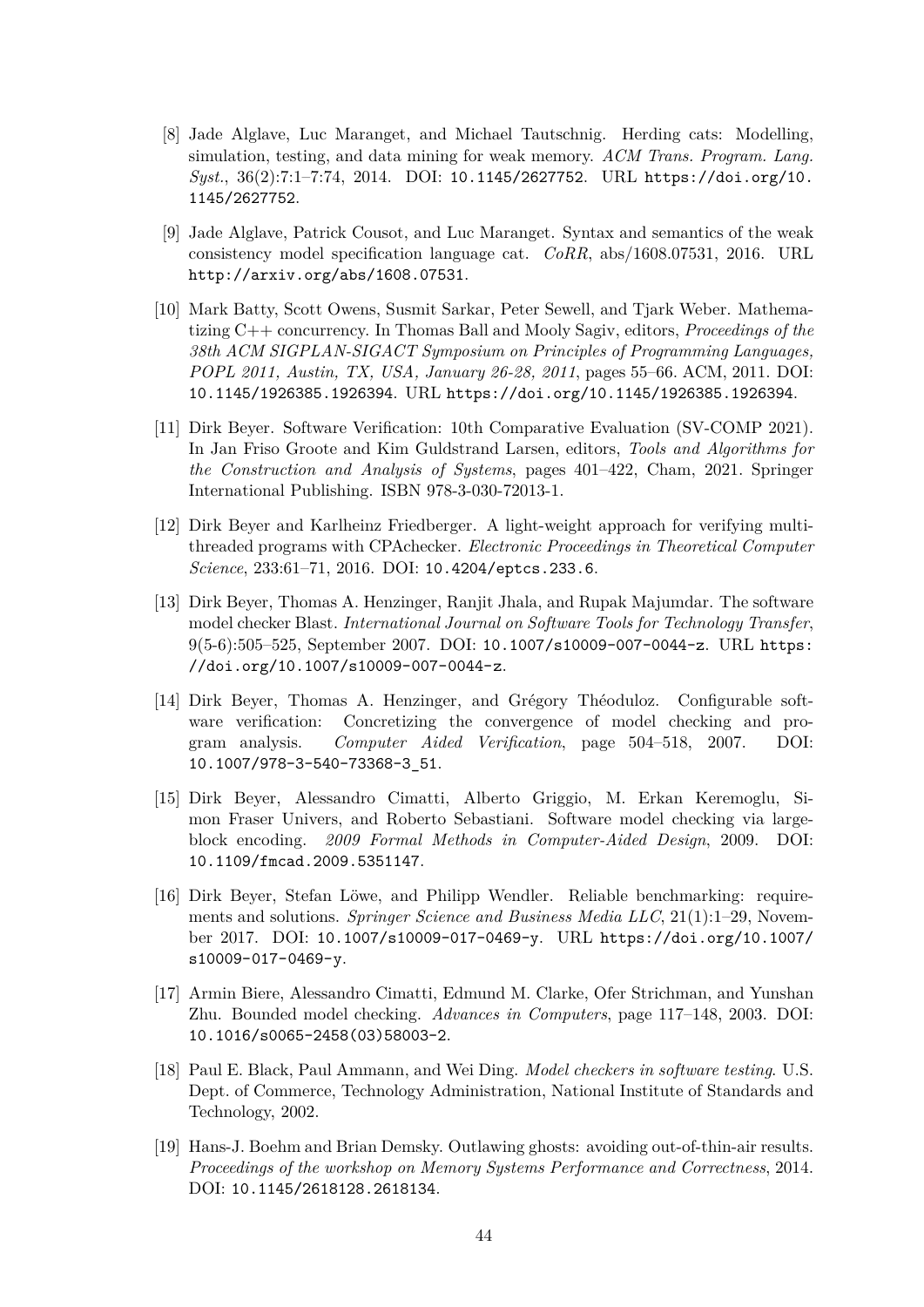- <span id="page-49-9"></span>[20] James Bornholt and Emina Torlak. Synthesizing memory models from framework sketches and litmus tests. In Albert Cohen and Martin T. Vechev, editors, *Proceedings of the 38th ACM SIGPLAN Conference on Programming Language Design and Implementation, PLDI 2017, Barcelona, Spain, June 18-23, 2017*, pages 467–481. ACM, 2017. DOI: 10.1145/3062341.3062353. URL https://doi.org/10.1145/ 3062341.3062353.
- [21] Edmund Clarke, Orna Grumberg, Somesh Jha, Yuan Lu, and Helmut Veith. Counterexample-gu[ided abstraction refinement f](http://dx.doi.org/10.1145/3062341.3062353)or sym[bolic model checking.](https://doi.org/10.1145/3062341.3062353) *Journal [of the ACM](https://doi.org/10.1145/3062341.3062353)*, 50(5):752–794, September 2003. DOI: 10.1145/876638.876643. URL https://doi.org/10.1145/876638.876643.
- <span id="page-49-0"></span>[22] Edmund M. Clarke, Orna Grumberg, and Doron Peled. *Model checking*. MIT Press, 1999.
- <span id="page-49-2"></span>[23] [Edmund M. Clarke, William Klieber, Miloš N](https://doi.org/10.1145/876638.876643)ováček, and Paolo Zuliani. Model checking and the state explosion problem. *Lecture Notes in Computer Science*, page 1–30, 2012. DOI: 10.1007/978-3-642-35746-6\_1.
- <span id="page-49-5"></span><span id="page-49-3"></span>[24] Hernán Ponce de León, Florian Furbach, Keijo Heljanko, and Roland Meyer. BMC with memory models as modules. In Nikolaj Bjørner and Arie Gurfinkel, editors, *2018 [Formal Methods in Computer](http://dx.doi.org/10.1007/978-3-642-35746-6_1) Aided Design, FMCAD 2018, Austin, TX, USA, October 30 - November 2, 2018*, pages 1–9. IEEE, 2018. DOI: 10.23919/FMCAD.2018.8603021. URL https://doi.org/10.23919/FMCAD.2018. 8603021.
- [25] Alastair F. Donaldson, Leopold Haller, Daniel Kroening, and Philipp Rümmer. Soft[ware verification using k-induct](http://dx.doi.org/10.23919/FMCAD.2018.8603021)ion. *Static Analysis*[, page 351–368, 2011. DOI:](https://doi.org/10.23919/FMCAD.2018.8603021) [10.1007/](https://doi.org/10.23919/FMCAD.2018.8603021)978-3-642-23702-7\_26.
- <span id="page-49-4"></span>[26] Cormac Flanagan and Patrice Godefroid. Dynamic partial-order reduction for model checking software. In *Proceedings of the 32nd ACM SIGPLAN-SIGACT Sympo[sium on Principles of Programmin](http://dx.doi.org/10.1007/978-3-642-23702-7_26)g Languages*, POPL '05, page 110–121, New York, NY, USA, 2005. Association for Computing Machinery. ISBN 158113830X. DOI: 10.1145/1040305.1040315. URL https://doi.org/10.1145/1040305.1040315.
- <span id="page-49-7"></span>[27] Natalia Gavrilenko, Hernán Ponce de León, Florian Furbach, Keijo Heljanko, and Roland Meyer. BMC for weak memory models: Relation analysis for compact SMT [encodings. In Isil Dillig and](http://dx.doi.org/10.1145/1040305.1040315) Serdar Tasiran, editors, *[Computer Aided Verification](https://doi.org/10.1145/1040305.1040315) - 31st International Conference, CAV 2019, New York City, NY, USA, July 15-18, 2019, Proceedings, Part I*, volume 11561 of *Lecture Notes in Computer Science*, pages 355–365. Springer, 2019. DOI: 10.1007/978-3-030-25540-4\\_19. URL https:// doi.org/10.1007/978-3-030-25540-4\_19.
- [28] Patrice Godefroid, Jan van Leeuwen, Juris Hartmanis, Gerhard Goos, and Pierre Wolper. *Partial-order methods f[or the verification of concurrent syst](http://dx.doi.org/10.1007/978-3-030-25540-4\_19)ems: a[n approach](https://doi.org/10.1007/978-3-030-25540-4_19) [to the state-explosion problem](https://doi.org/10.1007/978-3-030-25540-4_19)*, volume 1032. Citeseer, 1996.
- <span id="page-49-6"></span>[29] Henning Günther, Alfons Laarman, and Georg Weissenbacher. Vienna verification tool: IC3 for parallel software. *Tools and Algorithms for the Construction and Analysis of Systems*, page 954–957, 2016. DOI: 10.1007/978-3-662-49674-9\_69.
- <span id="page-49-8"></span><span id="page-49-1"></span>[30] Ákos Hajdu and Zoltán Micskei. Efficient strategies for CEGAR-based model checking. *Journal of Automated Reasoning*, 64(6):1051–1091, 2020. DOI: 10.1007/s10817-019-09535-x.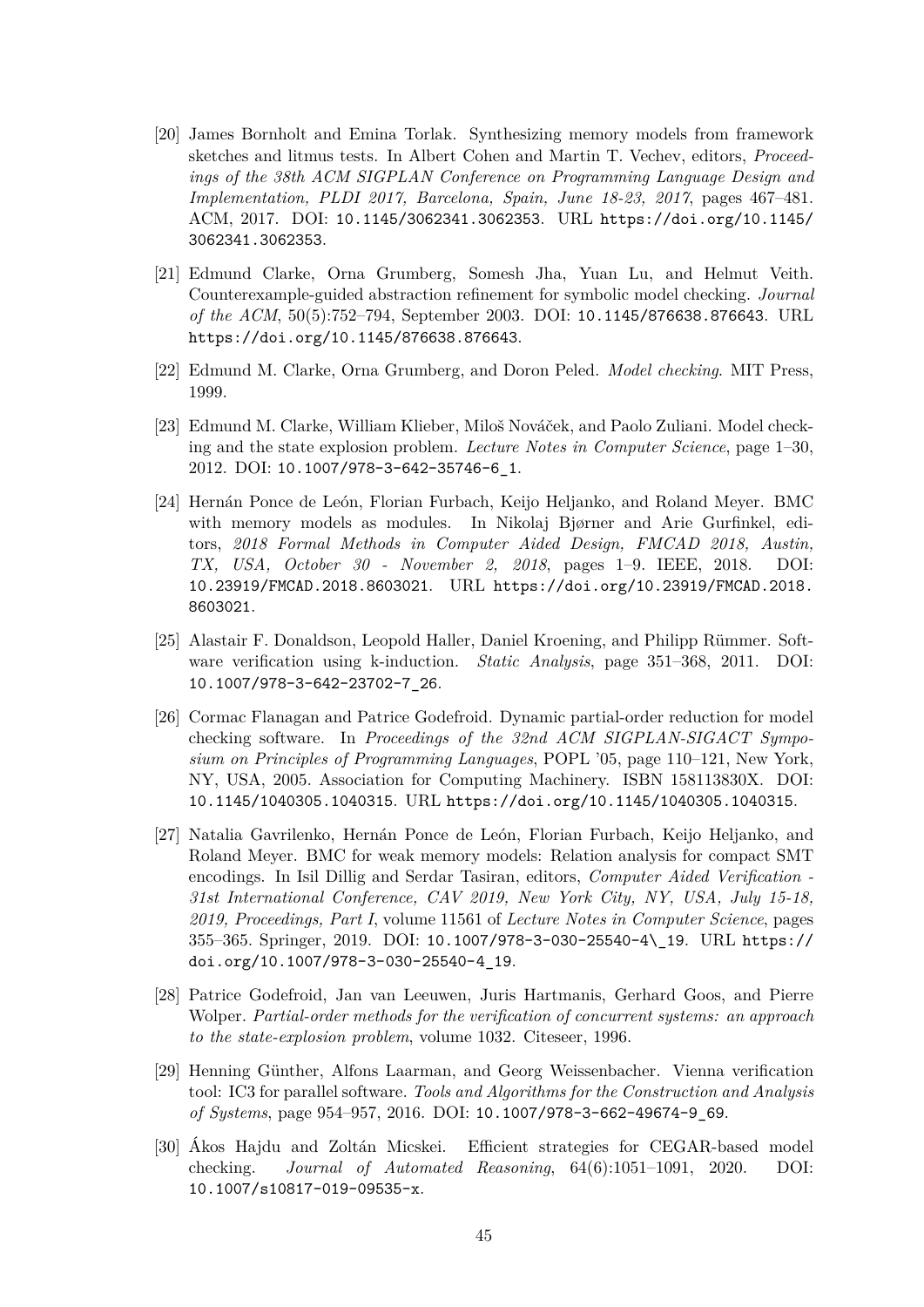- [31] Gerard J. Holzmann. Explicit-state model checking. *Handbook of Model Checking*, page 153–171, 2018. DOI: 10.1007/978-3-319-10575-8\_5.
- <span id="page-50-4"></span>[32] IEC 61508:2010. Functional safety of electrical/electronic/programmable electronic safety-related systems. International standard, International Electrotechnical Commission, April 2010.
- <span id="page-50-2"></span>[33] ISO/IEC 9899:201x. Programming languages — C. International standard, International Organization for Standardization, International Electrotechnical Commission, December 2010.
- <span id="page-50-3"></span>[34] Michalis Kokologiannakis, Ori Lahav, Konstantinos Sagonas, and Viktor Vafeiadis. Effective stateless model checking for C/C++ concurrency. *Proc. ACM Program. Lang.*, 2(POPL):17:1–17:32, 2018. DOI: 10.1145/3158105. URL https://doi.org/ 10.1145/3158105.
- <span id="page-50-7"></span><span id="page-50-6"></span>[35] Ori Lahav, Viktor Vafeiadis, Jeehoon Kang, Chung-Kil Hur, and Derek Dreyer. Repairing sequential consistency in c/c++11. In *[Proceeding](http://dx.doi.org/10.1145/3158105)s of t[he 38th ACM SIG-](https://doi.org/10.1145/3158105)[PLAN Conference](https://doi.org/10.1145/3158105) on Programming Language Design and Implementation*, PLDI 2017, page 618–632, New York, NY, USA, 2017. Association for Computing Machinery. ISBN 9781450349888. DOI: 10.1145/3062341.3062352. URL https: //doi.org/10.1145/3062341.3062352.
- [36] Brian Norris and Brian Demsky. A Practical Approach for Model Checking C/C++11 Code. *ACM Trans. Program. Lang. Syst.*[, 38\(3\), May 2016. ISSN 0](http://dx.doi.org/10.1145/3062341.3062352)164-092[5. DOI:](https://doi.org/10.1145/3062341.3062352) [10.1145/2806886](https://doi.org/10.1145/3062341.3062352). URL https://doi.org/10.1145/2806886.
- <span id="page-50-9"></span>[37] Zvonimir Rakamaric and Michael Emmi. SMACK: decoupling source language details from verifier implementations. In Armin Biere and Roderick Bloem, editors, *[Computer Aided](http://dx.doi.org/10.1145/2806886) Verific[ation - 26th International Conferen](https://doi.org/10.1145/2806886)ce, CAV 2014, Held as Part of the Vienna Summer of Logic, VSL 2014, Vienna, Austria, July 18- 22, 2014. Proceedings*, volume 8559 of *Lecture Notes in Computer Science*, pages 106–113. Springer, 2014. DOI: 10.1007/978-3-319-08867-9\\_7. URL https: //doi.org/10.1007/978-3-319-08867-9\_7.
- <span id="page-50-5"></span>[38] Susmit Sarkar, Peter Sewell, Jade Alglave, Luc Maranget, and Derek Williams. Understanding POWER multiproces[sors. In Mary W. Hall and David](http://dx.doi.org/10.1007/978-3-319-08867-9\_7) A. Pa[dua, ed](https://doi.org/10.1007/978-3-319-08867-9_7)itors, *[Proceedings of the 32nd ACM SIGPL](https://doi.org/10.1007/978-3-319-08867-9_7)AN Conference on Programming Language Design and Implementation, PLDI 2011, San Jose, CA, USA, June 4- 8, 2011*, pages 175–186. ACM, 2011. DOI: 10.1145/1993498.1993520. URL https://doi.org/10.1145/1993498.1993520.
- [39] Thomas N. Theis and H.-S. Philip Wong. The End of Moore's Law: A New Beginning for Information Technology. *Computing in Scie[nce; Engineering](http://dx.doi.org/10.1145/1993498.1993520)*, 19(2):41–50, 2017. DOI: [10.1109/mcse.2017.29](https://doi.org/10.1145/1993498.1993520).
- <span id="page-50-0"></span>[40] Tamás Tóth, Ákos Hajdu, András Vörös, Zoltán Micskei, and István Majzik. Theta: a framework for abstraction refinement-based model checking. In Daryl Stewart and Geor[g Weissenbacher, editors,](http://dx.doi.org/10.1109/mcse.2017.29) *Proceedings of the 17th Conference on Formal Methods in Computer-Aided Design*, pages 176–179, 2017. ISBN 978-0-9835678-7-5. DOI: 10.23919/FMCAD.2017.8102257.
- <span id="page-50-8"></span><span id="page-50-1"></span>[41] Caroline Trippel, Yatin A. Manerkar, Daniel Lustig, Michael Pellauer, and Margaret Martonosi. Tricheck: Memory model verification at the trisection of software, hard[ware, and ISA. In Yunji Chen, O](http://dx.doi.org/10.23919/FMCAD.2017.8102257)livier Temam, and John Carter, editors, *Proceedings*